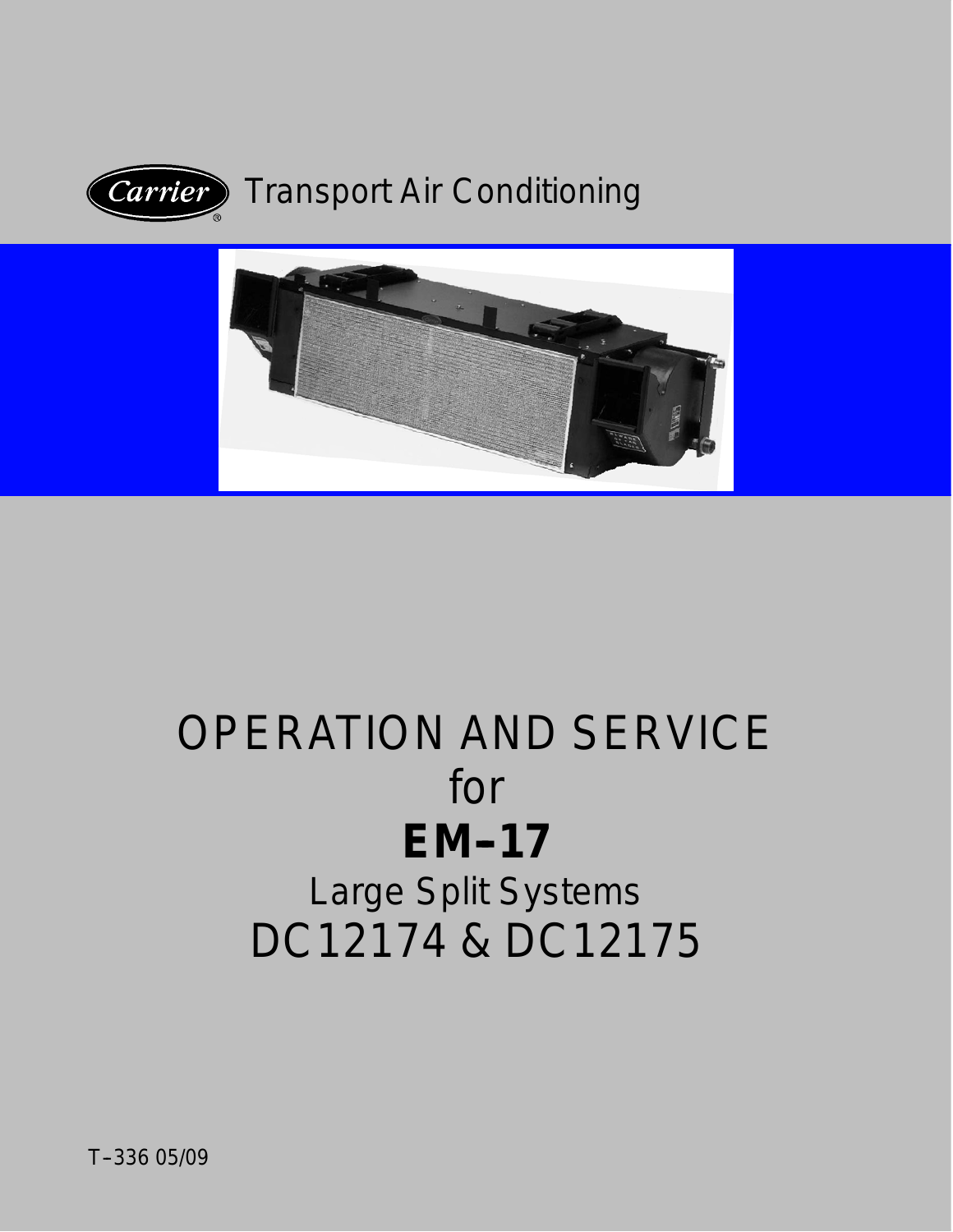

# **OPERATION & SERVICE MANUAL**

# **BUS AIR CONDITIONING EQUIPMENT**

# **MODEL EM--17 Large Split System DC12174 DC12175**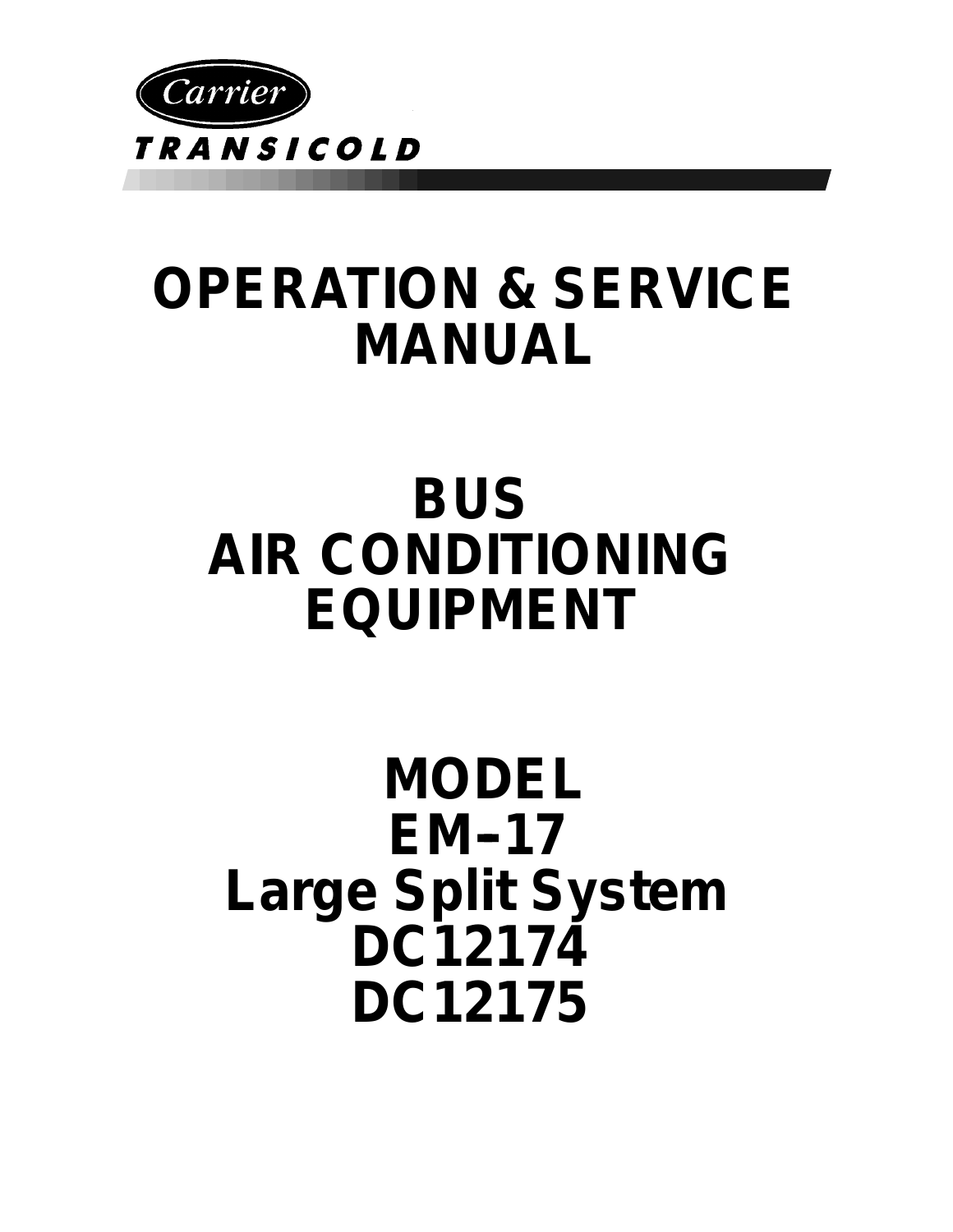### **TABLE OF CONTENTS**

| 1.1            |                                                              |
|----------------|--------------------------------------------------------------|
|                |                                                              |
|                |                                                              |
|                |                                                              |
| 1.2            | SYSTEM OPERATING CONTROLS AND COMPONENTS  1-3                |
| 1.3            |                                                              |
| 1.4            | REFRIGERANT SYSTEM COMPONENT SPECIFICATIONS  1-4             |
| 1.5            |                                                              |
| 1.6            | ELECTRICAL SPECIFICATIONS - EVAPORATOR (EM-17) MOTOR  1-5    |
| 1.7            | ELECTRICAL SPECIFICATIONS - Condenser (CM-5) Fan MotorS  1-5 |
| 1.8            |                                                              |
| 1.9            |                                                              |
| 1.10           |                                                              |
|                |                                                              |
| 2.1            |                                                              |
| 2.1.1          |                                                              |
| 2.1.2          |                                                              |
| $2.2^{\circ}$  |                                                              |
| 2.3            |                                                              |
| 2.3.1          |                                                              |
| 2.3.2          |                                                              |
| 2.3.3          |                                                              |
| 2.3.4          |                                                              |
| 2.3.5          |                                                              |
| 2.3.6          |                                                              |
| 2.3.7          |                                                              |
| 2.4            |                                                              |
|                |                                                              |
| 3.1            |                                                              |
| 3.2            |                                                              |
| 3.3            |                                                              |
| 3.4            |                                                              |
| 3.5            |                                                              |
| 3.6            |                                                              |
| 3.7            |                                                              |
| 3.8            |                                                              |
| <b>SERVICE</b> |                                                              |
| 4.1            |                                                              |
| 4.2            |                                                              |
| 4.3            |                                                              |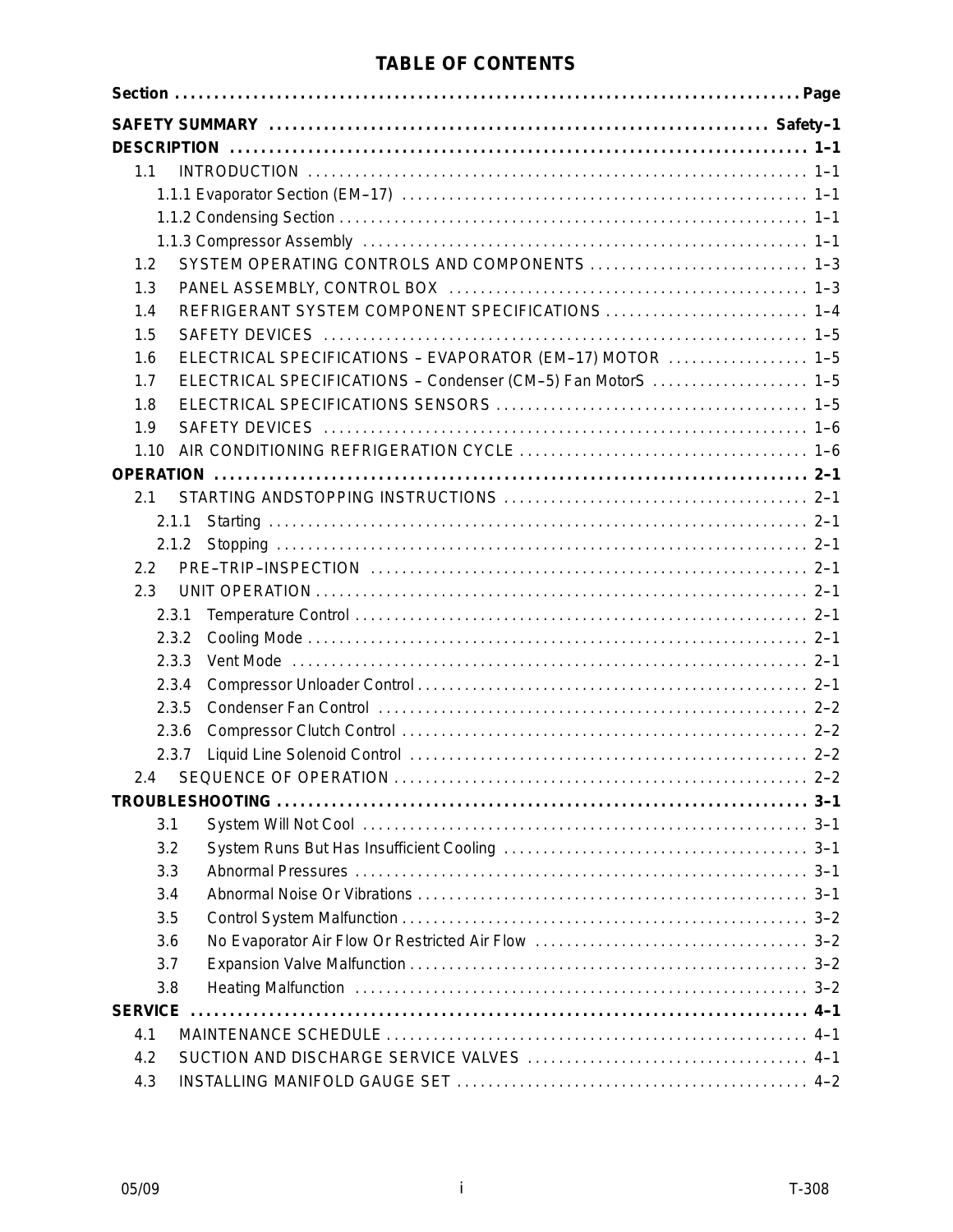### **TABLE OF CONTENTS - Continued:**

| PUMPING THE SYSTEM DOWN OR REMOVING THE REFRIGERANT CHARGE  4-3<br>4.4              |  |
|-------------------------------------------------------------------------------------|--|
| 4.4.1                                                                               |  |
| Refrigerant Removal From An Inoperative Compressor.  4-4<br>4.4.2                   |  |
| 4.4.3                                                                               |  |
|                                                                                     |  |
| 4.5                                                                                 |  |
| 4.6                                                                                 |  |
| 461                                                                                 |  |
| 4.6.2                                                                               |  |
| Procedure for Evacuation and Dehydrating System (Triple Evacuation)  4-5<br>4.6.3   |  |
| Procedure for Evacuation and Dehydrating System (One Time Evacuation)  4-6<br>4.6.4 |  |
| 4.7                                                                                 |  |
| 4.7.1                                                                               |  |
| 4.7.2                                                                               |  |
|                                                                                     |  |
| 4.8                                                                                 |  |
| CHECKING AND REPLACING HIGH OR LOW PRESSURE SWITCH  4-7<br>4.9                      |  |
| 4.10                                                                                |  |
| 4.11                                                                                |  |
|                                                                                     |  |
|                                                                                     |  |
| 4.12 SERVICING THE LIQUID LINE SOLENOID VALVE  4-9                                  |  |
|                                                                                     |  |
|                                                                                     |  |
|                                                                                     |  |
|                                                                                     |  |
|                                                                                     |  |
|                                                                                     |  |
|                                                                                     |  |
| 4.15                                                                                |  |
|                                                                                     |  |
|                                                                                     |  |
|                                                                                     |  |
|                                                                                     |  |
| 4.16                                                                                |  |
| 4.17                                                                                |  |
| 4.18                                                                                |  |
|                                                                                     |  |
| $5 - 1$                                                                             |  |
|                                                                                     |  |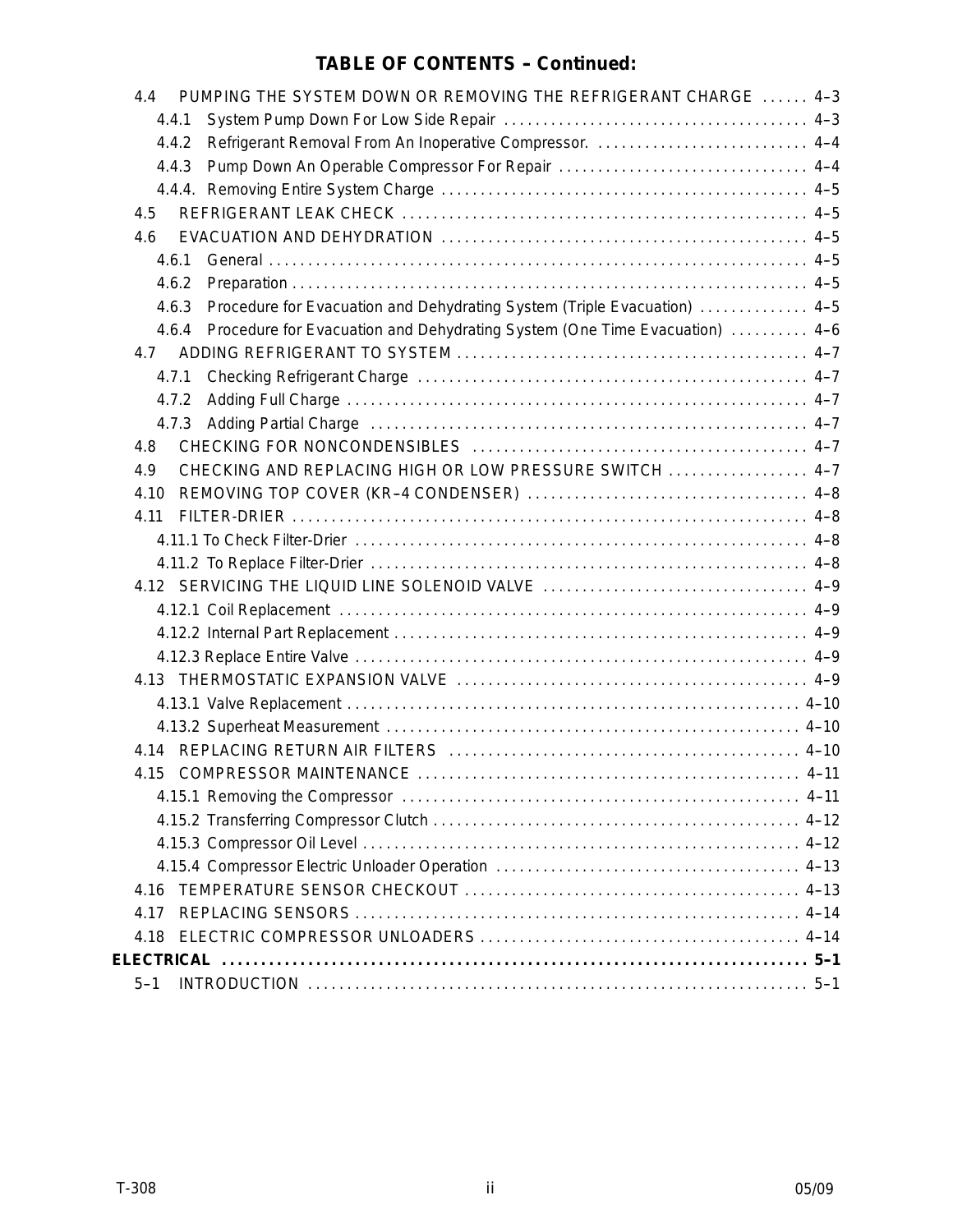#### **LIST OF ILLUSTRATIONS**

| Figure 4-13 Thermostatic Expansion Valve Bulb and Thermocouple  4-10                                 |
|------------------------------------------------------------------------------------------------------|
|                                                                                                      |
|                                                                                                      |
|                                                                                                      |
|                                                                                                      |
| Figure 5-1 Electrical Control Panel Relay Board (RB) & Electronic Thermostat (TH) Outline Views. 5-1 |
|                                                                                                      |

### **LIST OF TABLES**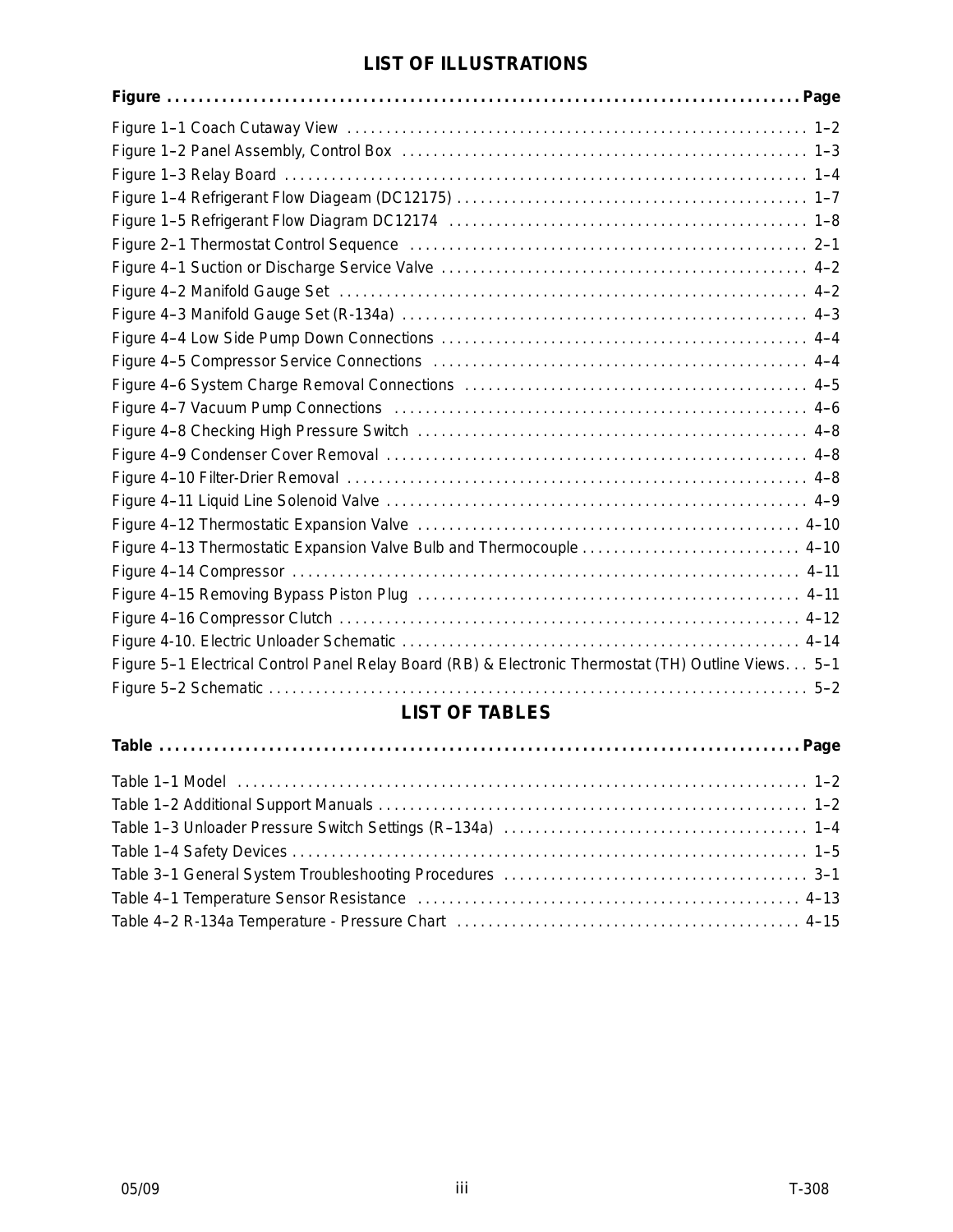#### **SAFETY SUMMARY**

#### **GENERAL SAFETY NOTICES**

The following general safety notices supplement the specific warnings and cautions appearing elsewhere in this manual. They are recommended precautions that must be understood and applied during operation and maintenance of the equipment covered herein. The general safety notices are presented in the following three sections labeled: First Aid, Operating Precautions and Maintenance Precautions. A listing of the specific warnings and cautions appearing elsewhere in the manual follows the general safety notices.

#### **FIRST AID**

An injury, no matter how slight, should never go unattended. Always obtain first aid or medical attention immediately.

#### **OPERATING PRECAUTIONS**

Always wear safety glasses.

Keep hands, clothing and tools clear of the evaporator, condenser fans & compressor clutch.

No work should be performed on the system until all circuit breakers and start-stop switches are placed in the OFF position, and power supply is disconnected.

Always work in pairs. Never work on the equipment alone.

In case of severe vibration or unusual noise, stop the system and investigate.

#### **MAINTENANCE PRECAUTIONS**

Beware of unannounced starting of the evaporator and condenser fans, and compressor clutch. Do not open the unit cover before turning power off.

Be sure power is turned off before working on motors, controllers, solenoid valves and electrical controls. Tag circuit breaker and power supply to prevent accidental energizing of circuit.

Do not bypass any electrical safety devices, e.g. bridging an overload, or using any sort of jumper wires. Problems with the system should be diagnosed, and any necessary repairs performed, by qualified service personnel.

When performing any arc welding on the unit, disconnect all wire harness connectors from the modules in the control box. Do not remove wire harness from the modules unless you are grounded to the unit frame with a static-safe wrist strap.

In case of electrical fire, open circuit switch and extinguish with  $CO<sub>2</sub>$  (never use water).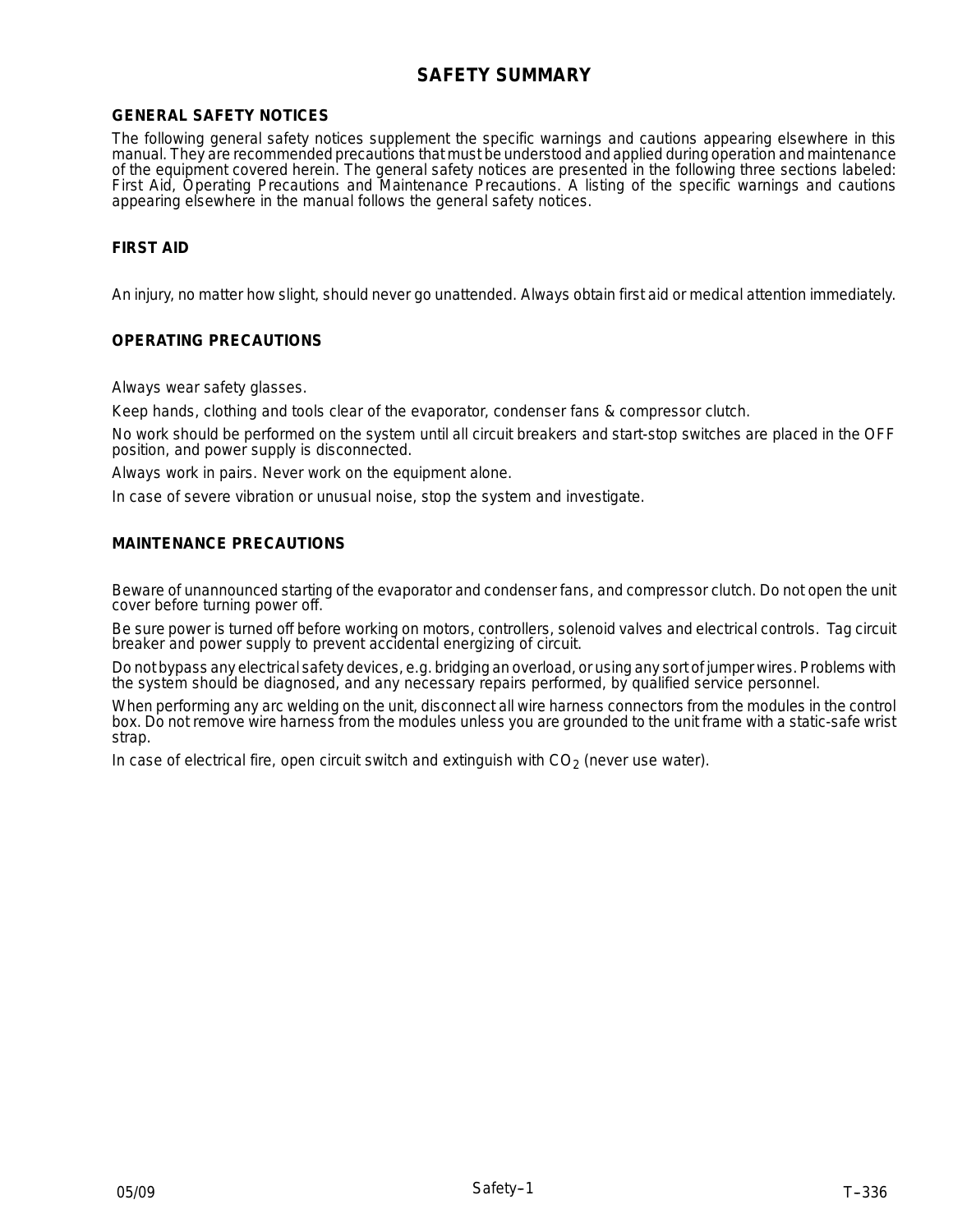#### **SAFETY SUMMARY**

#### **SPECIFIC WARNINGS AND CAUTIONS**

# **WARNING**

**Be sure to observe warnings listed in the safety summary in the front of this manual before performing maintenance on the hvac system**

# **WARNING**

**Read the entire procedure before beginning work. Park the coach on a level surface, with parking brake applied. Turn main electrical disconnect switch to the off position.**

# **WARNING**

**Do not use a nitrogen cylinder without a pressure regulator.**

# **WARNING**

**Do not use oxygen in or near a refrigeration system as an explosion may occur.**

### **WARNING**

**The filter-drier may contain liquid refrigerant. Slowly loosen the flare nuts to avoid refrigerant contact with exposed skin or eyes.**

# **WARNING**

**Extreme care must be taken to ensure that all the refrigerant has been removed from the compressor crankcase or the resultant pressure will forcibly discharge compressor oil.**

# **WARNING**

**Beware of rotating fan blades and unannounced starting of fans or compressor.**

## **A** CAUTION

**To avoid the entrance of air, never evacuate an open drive compressor below 500 microns.**

# **A** CAUTION

**To prevent trapping liquid refrigerant in the manifold gauge set be sure set is brought to suction pressure before disconnecting.**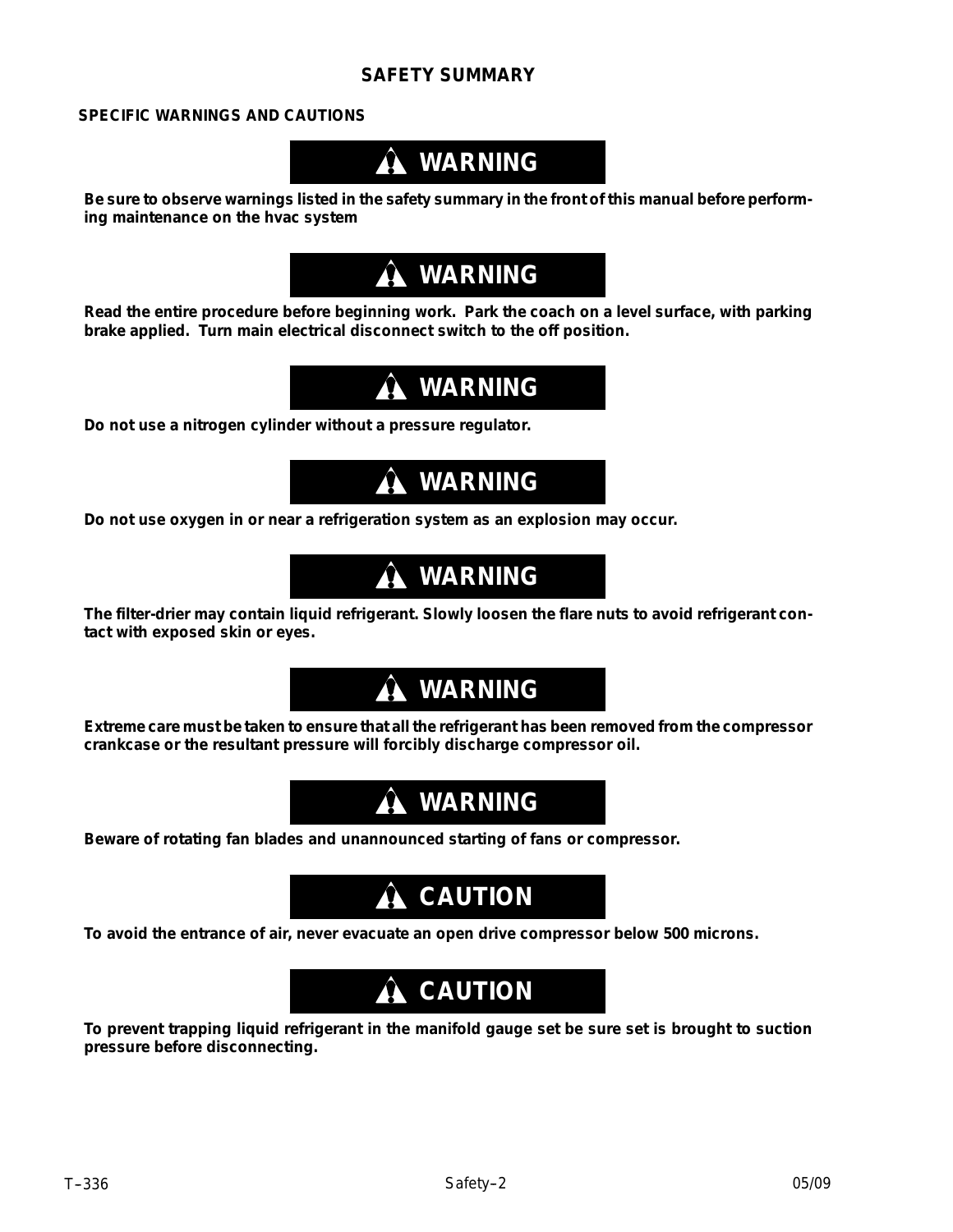#### **SECTION 1**

#### **DESCRIPTION**

#### **1.1 INTRODUCTION**

This manual contains Operating Instructions, Service Instructions and Electrical Data for the Model DC12175 and DC12174 Air Conditioning equipment furnished by Carrier Transport Air Conditioning as shown in Table 1--1. Additional support manuals are referenced in Table  $1-2$ .

The Model DC12175 system consists of a CM-5 condensing unit, an EM--17 evaporator section and a rear engine compartment mounted 05G compressor.

The Model DC12174 system consists of a KR-4 rooftop condensing unit, an EM-17 evaporator section and a rear engine compartment mounted 05G compressor.

#### **NOTE**

An optional 05K compressor can be used in place of the 05G in lighter duty applications.

To complete the systems, the air conditioning equipment interfaces with electrical cabling, refrigerant piping, duct work and other components furnished by the bus manufacturer.

Information on the compressor(s) is provided in separately bound manuals. Refer to Table 1-2.

The drivers control is equipped with a single HIGH-OFF-LOW switch and A/C Stop Light. The switch is placed in the desired fan speed postion to start temperature control. Operation of the system is controlled automatically by an electronic thermostat which maintains the vehicles interior temperature at the desired set point. Some systems may be configured to override the high speed selection to low speed once interior temperature approaches set point. The A/C Stop Light will be liuminated if the system is shut down on a safety.

Description of the system components are provided in the following sub paragraphs and illustrated in Figure  $1-1$ .

#### **1.1.1 Evaporator Section (EM--17)**

The evaporator system includes the evaporator coil, fan and motor assemblies, a thermostatic expansion valve and condensate drain line connections. Also included with the evaporator assembly are UPS1, 2 & 3, CFS 1 & 2, a Liquid Line solenoid (LLS) and Condenser fan speed resistor.

The thermostatic expansion valve meters the flow of refrigerant entering the evaporator coil. The evaporator coil provides heat transfer surface for transfering heat from air circulating over the coil to refrigerant circulating inside the tubes; thus providing cooling. The optional heating coils provide heat transfer surface for transfering heat from engine coolant water circulating inside the tubes to air circulating over the outside

surface of the tubes; thus providing heating. The fans circulate the air over the coils. The air filters remove dirt particles from the air before it passes over the coils.

#### **1.1.2 Condensing Section**

The condensing section includes the condenser coil (s) fan and motor assemblies, filter-drier, receiver (with sight glass and moisture indicator), discharge line check valve, discharge line connection, service valves, fusible plug and an ambient temperature sensor.

The discharge check valve is a spring loaded, normally closed valve that opens with the flow of refrigerant from the compressor. When the compressor clutch is disengaged, the discharge check valve will close, preventing the flow of high pressure liquid from the condenser back into the compressor.

The condenser coil provides heat transfer surface for condensing refrigerant gas at a high temperature and pressure into a liquid at high temperature and pressure. The condenser fans circulate ambient air across the outside of the condenser tubes at a temperature lower than the refrigerant circulating inside the tubes; this results in condensation of the refrigerant into a liquid.

The receiver collects and stores the liquid refrigerant. The receiver is fitted with liquid level sight glass to enable determination of refrigerant liquid level and moisture content. The receiver is also fitted with a fusible plug which protects the system from unsafe high pressure conditions. The filter-drier removes moisture and debris from the liquid refrigerant before it enters the thermostatic expansion valve. The service valves enable isolation of the filter-drier for service. The ambient temperature sensor opens below 50°F to prevent A/C operation

#### **1.1.3 Compressor Assembly**

The compressor assembly includes the refrigerant compressor, clutch assembly, suction and discharge service valves, high pressure switch, low pressure switch, suction and discharge servicing (charging) ports and electrical solenoid unloaders.

The compressor raises the pressure and temperature of the refrigerant and forces it into the condenser. The clutch assembly provides a means to disengage the compressor from the bus engine. The suction and discharge service valves enable servicing of the compressor. Suction and discharge servicing (charging) ports mounted on the service valves enable connection of charging hoses for servicing of the compressor, as well as other parts of the refrigerant circuit. The high pressure switch contacts open on a pressure rise to shut down the system when abnormally high refrigerant pressures occur. The electric unloaders provide a means of controlling compressor capacity, which enables control of temperature inside the bus.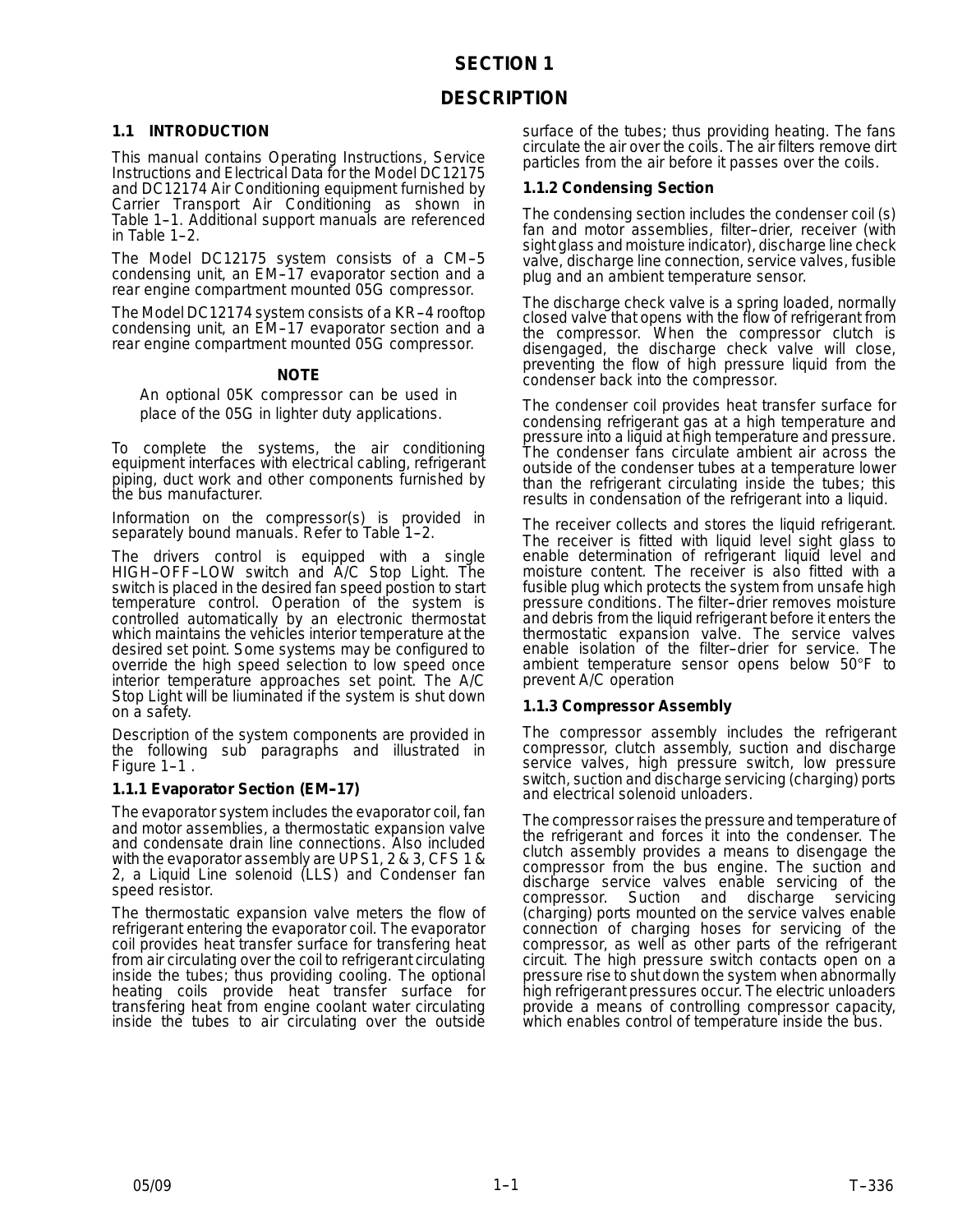

1Drivers Control 2CM--5 Condenser (DC12175) 3KR--4 Rooftop Condenser (DC12174)

#### **Figure 1-1 Coach Cutaway View**

4EM--17 Evaporator Assembly 5Compressor Assembly 6Control Box (TBB)

Table 1-1 Model

| <b>MODEL</b> | <b>VDC</b> | <b>ELECTRONIC</b><br><b>THERMOSTAT</b> | <b>COMPRESSOR.</b> | <b>CONDENSOR</b> | <b>EVAPORATOR</b> |
|--------------|------------|----------------------------------------|--------------------|------------------|-------------------|
| DC12174      | 24         | Yes                                    | 05G                | KR-4             | EM-17 Single Loop |
| DC12175      | 24         | Yes                                    | O5G                | CM-5             | EM-17 Single Loop |

#### **Table 1-2 Additional Support Manuals**

| <b>MANUAL/FORM NUMBER</b>  | <b>EQUIPMENT COVERED</b>        | <b>TYPE OF MANUAL</b>          |  |  |
|----------------------------|---------------------------------|--------------------------------|--|--|
| T-299PL                    | Split Systems Gen 4/5           | Parts List                     |  |  |
| T-200PL (Old Style)        | O5G Compressor                  | Parts List                     |  |  |
| 62-02756 (Before SN xxxxx) | O5G & O5G Bus Compressor        | <b>Operation &amp; Service</b> |  |  |
| 62-50400 (Old Style)       | O5G Comp. & Housing Mtd. Clutch | Service Training               |  |  |
| 62-11052                   | Model 05G Twin Port Compressor  | Workshop Manual                |  |  |
| 62-11053                   | Model 05G Twin Port Compressor  | <b>Service Parts</b>           |  |  |
| 62-02460                   | (Optional) Model O5K Compressor | <b>Service Parts</b>           |  |  |
| 62-02491                   | (Optional) Model O5K Compressor | <b>Operation &amp; Service</b> |  |  |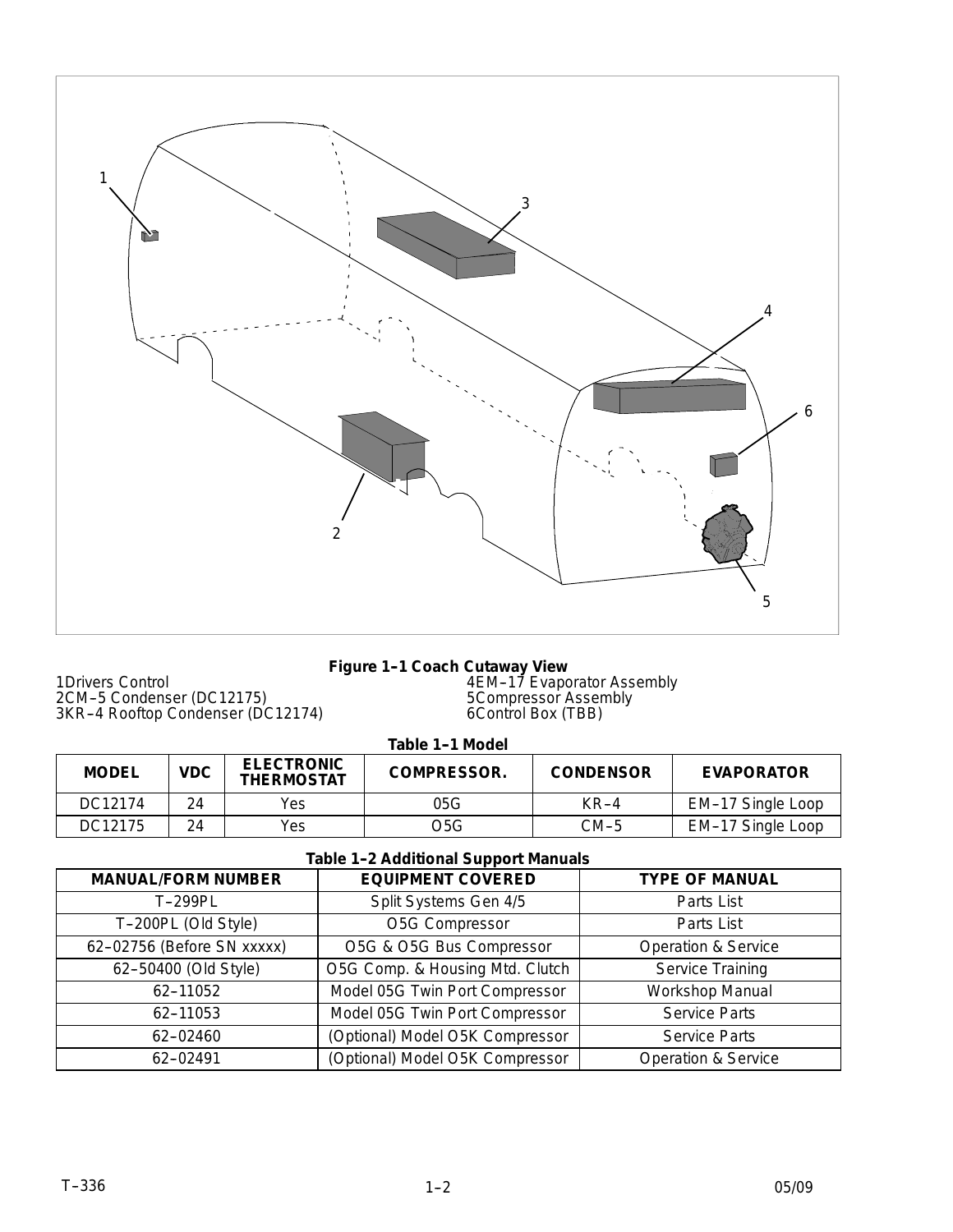#### **1.2 SYSTEM OPERATING CONTROLS AND COMPONENTS**

#### **1 Electronic Thermostat (TH)**

The system is equipped with an electronic thermostat which operates in combination with a separate relay board (See Figure 1-2 & Figure 1-3) to control the operation of the system.

The setpoint is adjusted by manually turning the control box mounted potentiometer towards "COOLER" or "WARMER".

The thermostat's temperature sensor monitors the vehicles interior temperature at the return air section of the evaporator and controls the operating function of the system to maintain the desired vehicle interior temperature.

#### **2 Manual Switches**

#### **A/C Mode Switch (ACMS)**

The drivers control is equipped with a single HIGH-OFF-LOW switch. The switch is placed in the desired fan speed postion to start temperature control.

#### **3 Pressure Switches**

#### **Condenser Fan Switches (CFS)**

The condenser fan switches are located in the evaporator section. Switch CFS 1 controls the number of fans in operation while switch CFR2 controls fan speed.

#### **1.3 PANEL ASSEMBLY, CONTROL BOX**



**Figure 1-2 Panel Assembly, Control Box**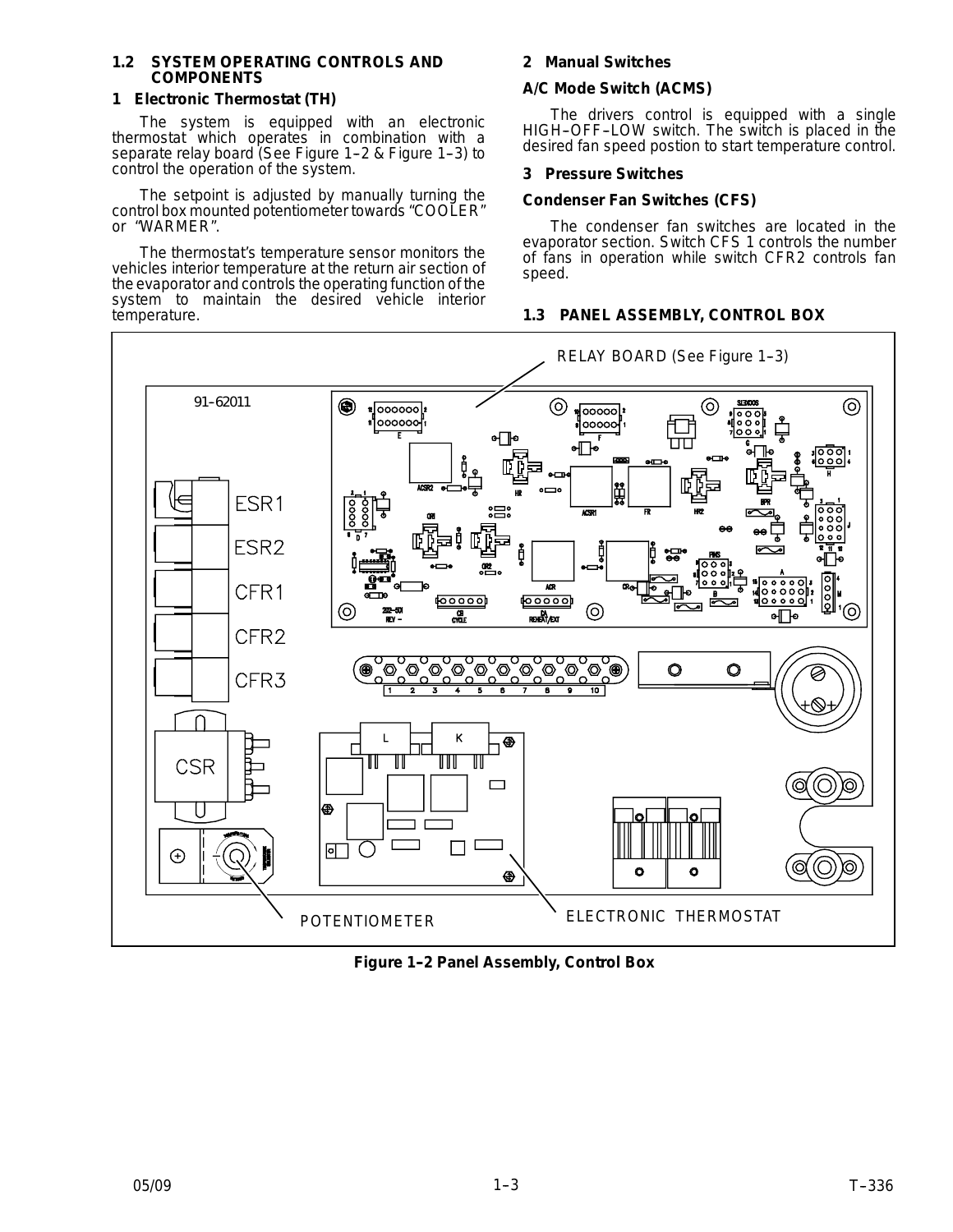

**Figure 1-3 Relay Board** 

#### **1.4 REFRIGERANT SYSTEM COMPONENT SPECIFICATIONS**

#### **a. Refrigeration Charge**

Approximate R134a refrigerant charge will be between 14 and 19 pounds, dependent upon condenser type and placement.

#### **b. Compressors**

#### **Model: 05G**

No. of Cylinder: 6 Weight (Dry): 145 lbs. (66 kg) including clutch

#### **Model: 05K**

No. of Cylinder: 4 Weight (Dry): 108 lbs. (49 kg) including clutch

#### **c. 05G Compressor -- Electric Unloader Pressure Switches UPS1, UPS2 and UPS3 (See Table 1-3)**

#### **NOTE**

Refer to 05g or 05K Operation and Service manuals for additional technical data, including approved oils and oil capacity.

**d. Thermostatic Expansion Valve** Superheat Setting: 10°F (5.6°C) MOP Setting:  $65.0 \pm 4$  psig

#### **e. Condenser Fan Switches**

#### **CFS1**

Closes for 4 (DC12174) or 5 (DC12175) fan operation:

 $100 + 10$  psig

Opens for 2 fan operation:  $80 \pm 15$  psig

#### **CFS2**

Closes for high speed:  $275 \pm 10$  psig Opens for Low Speed: 220 ±15 psig

#### **f. Low Ambient Switch (LATH)**

Opens at: 50 ±3\_F *( 7.2*\_*C)* Closes at: 60 ±3\_F *(12.8*\_*C)*

|                  | UNLOADER PRESSURE SWITCH - Contacts Open/Close Settings [psig (kg/cm2)] |                  |                  |                  |                |
|------------------|-------------------------------------------------------------------------|------------------|------------------|------------------|----------------|
| UPS <sub>1</sub> |                                                                         | UPS <sub>2</sub> |                  | UPS <sub>3</sub> |                |
| Load Up          | Unload                                                                  | Load Up          | <b>Unload</b>    | Load Up          | <b>Unload</b>  |
| (Opens)          | (Closes)                                                                | (Opens)          | (Closes)         | (Opens)          | (Closes)       |
| $34 + 3$         | $26 + 2$                                                                | $31 + 2$         | $23+2$           | $250 \pm 15$     | $320 \pm 10$   |
| $(2.5 \pm 0.21)$ | $(1.8 \pm 0.14)$                                                        | $(2.2 \pm 0.14)$ | $(1.6 \pm 0.14)$ | $(19 \pm 1.1)$   | $(19 \pm 1.1)$ |

#### Table 1-3 Unloader Pressure Switch Settings (R-134a)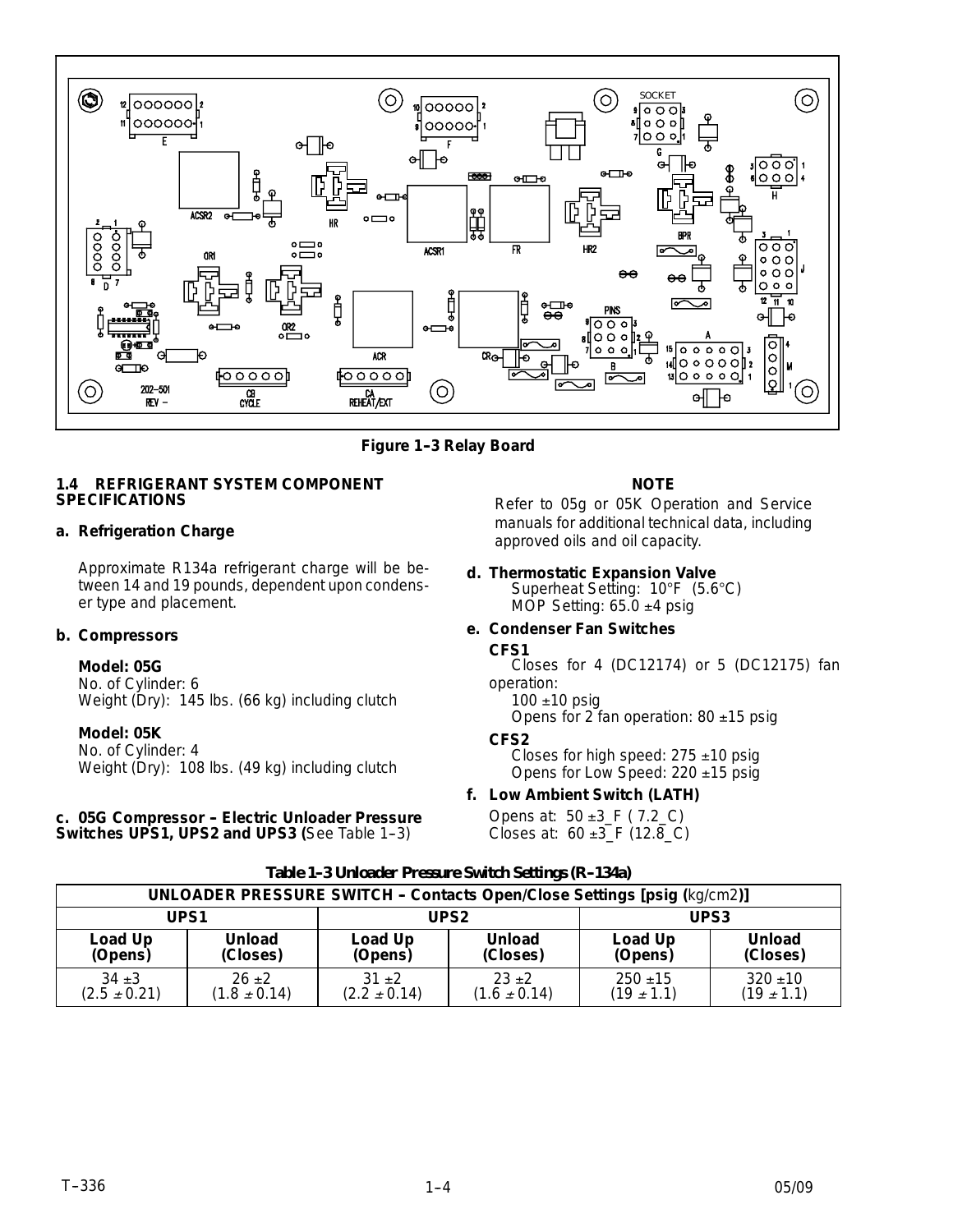#### **1.5 SAFETY DEVICES**

System components are protected from damage caused by unsafe operating conditions with safety devices listed in Table 1-4.

During A/C mode, operation will automatically stop if the High Pressure Switch (HPS) or Low Pressure Switch (LPS) contacts open due to an unsafe operating condition. Opening the High Pressure Switch (HPS) or Low Pressure Switch (LPS) contacts de-energizes the A/C compressor clutch. The A/C Stop Light will also illuminate indicating that an unsafe operating condition has occured. The unit will then operate in VENT Mode.

The system circuits are protected independently against high current draw with fuses F2 & F4 through F14 and vehicle main power fuse. Refer to the schematic diagram in Section 5 for fuse locations.

When a safety device opens and causes the unit operation to stop, place the climate control switch to off position before resolving the problem. The safety device may need to be replaced before restarting the unit.

#### **Table 1--4 Safety Devices**

| <b>UNSAFE CONDITION</b>                                                                    | <b>SAFETY DEVICE</b>                          | <b>DEVICE SETTING</b>                                                                                |
|--------------------------------------------------------------------------------------------|-----------------------------------------------|------------------------------------------------------------------------------------------------------|
| Excessive current draw by system                                                           | Main Power Fuse                               | Opens at 150 amps                                                                                    |
| Excessive current draw by the<br>control circuit                                           | Fuse 2 & 4                                    | Opens at 15 amps                                                                                     |
| Excessive current draw by the<br>clutch coil or fault circuit                              | Fuse 5                                        | Opens at 15 amps                                                                                     |
| Excessive current draw by any<br>condenser motors no. 1 thru 4<br>(DC12174) or 5 (DC12175) | Fuses 6 thru 10                               | Opens at 15 amps                                                                                     |
| Excessive current draw by the<br>ACMS or control circuit                                   | Fuse 11                                       | Opens at 15 amps                                                                                     |
| Excessive current draw by<br>evaporator motor no. 1.                                       | Fuse 12                                       | Opens at 40 amps                                                                                     |
| Excessive current draw by<br>evaporator motor no. 2.                                       | Fuse 13                                       | Opens at 40 amps                                                                                     |
| Excessive current draw by<br>the condenser unit                                            | Fuse 14                                       | Opens at 60 amps                                                                                     |
| High system pressure                                                                       | High Pressure Switch (HPS)<br>Automatic Reset | 10 psig $(23.81 \pm 0.68$ bar<br>Opens at $360$  <br>10 psig $(13.61 \pm 0.68$ bar)<br>Closes at 285 |
| Low system pressure                                                                        | Low Pressure Switch (LPS)<br>Automatic Reset  | 3 psig(0.41 $\pm$ 0.20 bar<br>Opens at $6 \nmid$<br>5 psig(1.7 $\pm$ 0.20 bar)<br>Closes at $25$     |

#### **1.6 ELECTRICAL SPECIFICATIONS - EVAPORA-TOR (EM--17) MOTOR**

#### **Permanent Magnet Motor**

Bearing Lubrication: Factory Lubricated (additional grease not required)

Horsepower: 0.75 Full Load Amps (FLA): 27 amps Operating Speed: 1800 rpm Voltage: 24 vdc

#### **1.7 ELECTRICAL SPECIFICATIONS - CONDENS-ER (CM--5) FAN MOTORS**

#### **Permanent Magnet Motor**

Bearing Lubrication: Factory Lubricated (additional grease not required)

Horsepower: 0.8 hp Full Load Amps (FLA): 21/32 amps Operating Speed: 1600/1800 rpm Voltage: 24 vdc

### **1.7.1 CONDENSER FAN MOTOR KR--4**

#### **Permanent Magnet Motor**

Bearing Lubrication: Factory Lubricated (additional grease not required)

Horsepower: 0.8 hp Full Load Amps (FLA): 21/32 amps Operating Speed: 1600/1800 rpm Voltage: 24 vdc

#### **1.8 ELECTRICAL SPECIFICATIONS**

#### **SENSORS**

#### **a. Temperature Sensors**

Input Range: 52.6 to 158°F (47 to 70°C*)* Output: NTC 10K ohms at 77°F (25°C*)*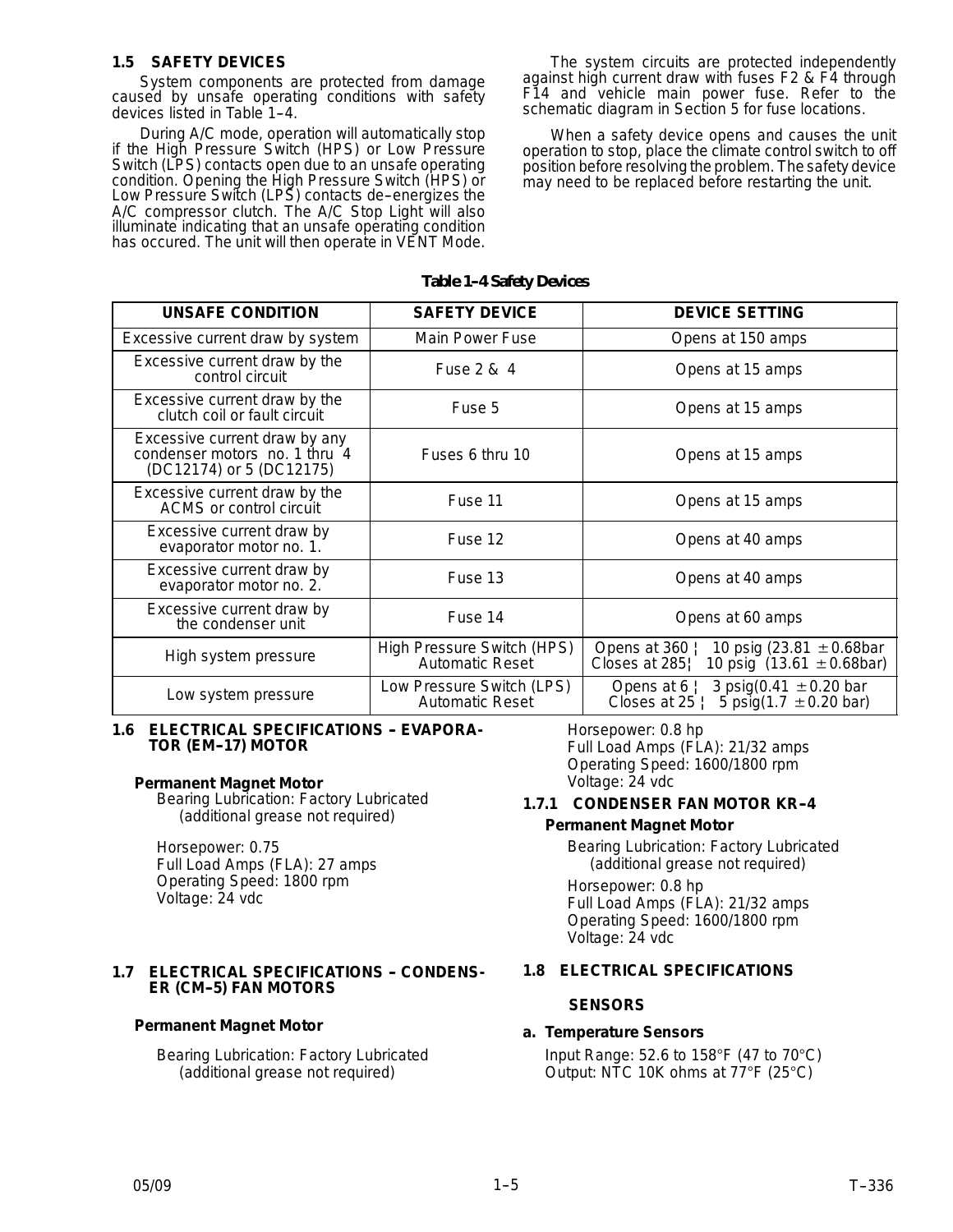#### **1.9 SAFETY DEVICES**

System components are protected from damage caused by unsafe operating conditions with safety devices. Safety devices with Carrier Transicold supplied equipment include high pressure switch (HPS), low pressure switch (LPS), circuit breakers and fuses.

#### **a. Pressure Switches**

#### *High Pressure Switch (HPS)*

During the A/C mode, compressor operation will automatically stop if the HPS switch contacts open due to an unsafe operating condition. Opening HPS contacts de--energizes the compressor clutch, shutting down the compressor. The high pressure switch (HPS) is installed in the center head of the compressor.

#### *Low Pressure Switch (LPS)*

The low pressure switch is installed in the compressor and opens on a pressure drop to shut down the compressor clutch when a low pressure condition occurs.

#### **b. Ambient Lockout**

The ambient temperature sensor located in the condenser section measures the condenser inlet air temperature. When the temperature has fallen below the cut out set point the compressor is locked out until the temperature rises above the cut in setting. The set point will be to cut out at 50°F  $\pm$   $\,$  3° and cut in at 60°F ±3°. This setting protects the compressor from damage caused by operation in low ambient conditions.

#### **1.10 AIR CONDITIONING REFRIGERATION CYCLE**

When air conditioning (cooling) is selected by the thermostat, the unit operates as a vapor compression system using R-134a as the refrigerant (See Figure 1-4 OR Figure 1-5). The main components of the system are the reciprocating compressor, air- condenser coils, receiver, filter-drier, thermostatic expansion valve, liquid line solenoid valve and evaporator coils.

The compressor raises the pressure and the temperature of the refrigerant and forces it through the discharge check valve into the condenser tubes. The condenser fan circulates surrounding air (which is at a temperature lower than the refrigerant) over the outside of the condenser tubes. Heat transfer is established from the refrigerant (inside the tubes) to the condenser air (flowing over the tubes). The condenser tubes have fins designed to improve the transfer of heat from the refrigerant gas to the air; this removal of heat causes the refrigerant to condense, thus liquid refrigerant leaves the condenser and flows to the receiver.

The receiver serves as a liquid refrigerant reservoir so that a constant supply of liquid is available to the evaporator as needed, and acts as a storage space when pumping down the system.

The refrigerant leaves the receiver and flows through the filter--drier where an absorbent keeps the refrigerant clean and dry. The liquid line may be equipped with a sight glass to observe the refrigerant for restricted flow and the correct charge level.

From the filter-drier, the liquid refrigerant then flows through the liquid line solenoid valve towards the thermostatic expansion valve. For the CM--5 condenser this flow is a direct path. For the KR-4 condenser, the refrigerant also passes through a subcooling circuit in the leaving condenser. The thermal expansion valve reduces pressure and temperature of the liquid and meters the flow of liquid (saturated mix) refrigerant to the evaporator to obtain maximum use of the evaporator heat transfer surface.

The low pressure, low temperature liquid (saturated mix) that flows into the evaporator tubes is colder than the air that is circulated over the evaporator tubes by the evaporator fans. Heat transfer is established from the evaporator air (flowing over the tubes) to the refrigerant (flowing inside the tubes). The evaporator tubes have aluminum fins to increase heat transfer from the air to the refrigerant; therefore the cooler air is circulated to the interior of the vehicle. Liquid line solenoid valve closes during shutdown to prevent refrigerant migration to the compressor.

The transfer of heat from the air to the low temperature liquid refrigerant in the evaporator causes the liquid to vaporize. This low temperature, low pressure vapor passes through the suction line and returns to the compressor where the cycle repeats.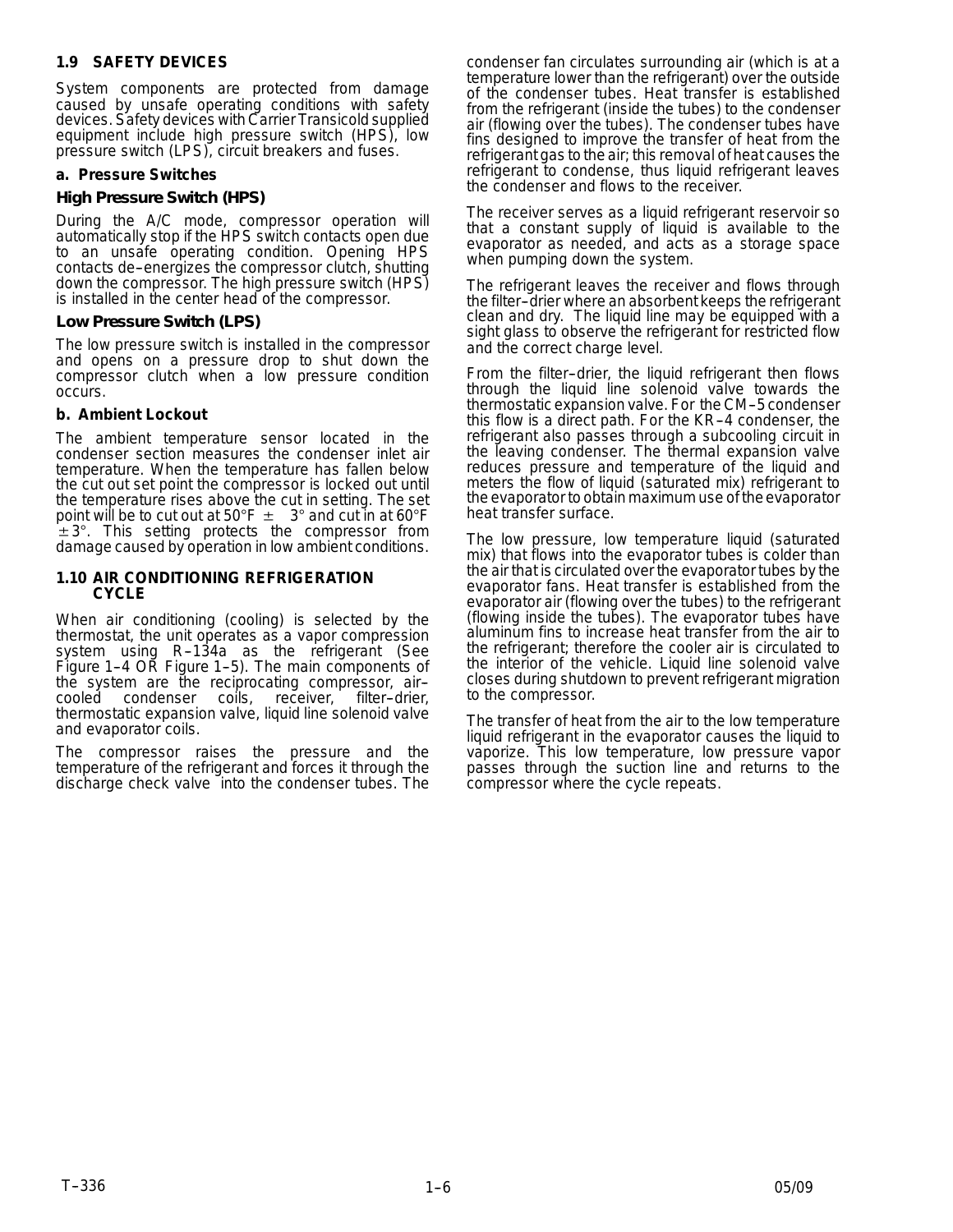

- 7 Filter-Drier
- 14 Suction Service Port Figure 1-4 Refrigerant Flow Diageam (DC12175)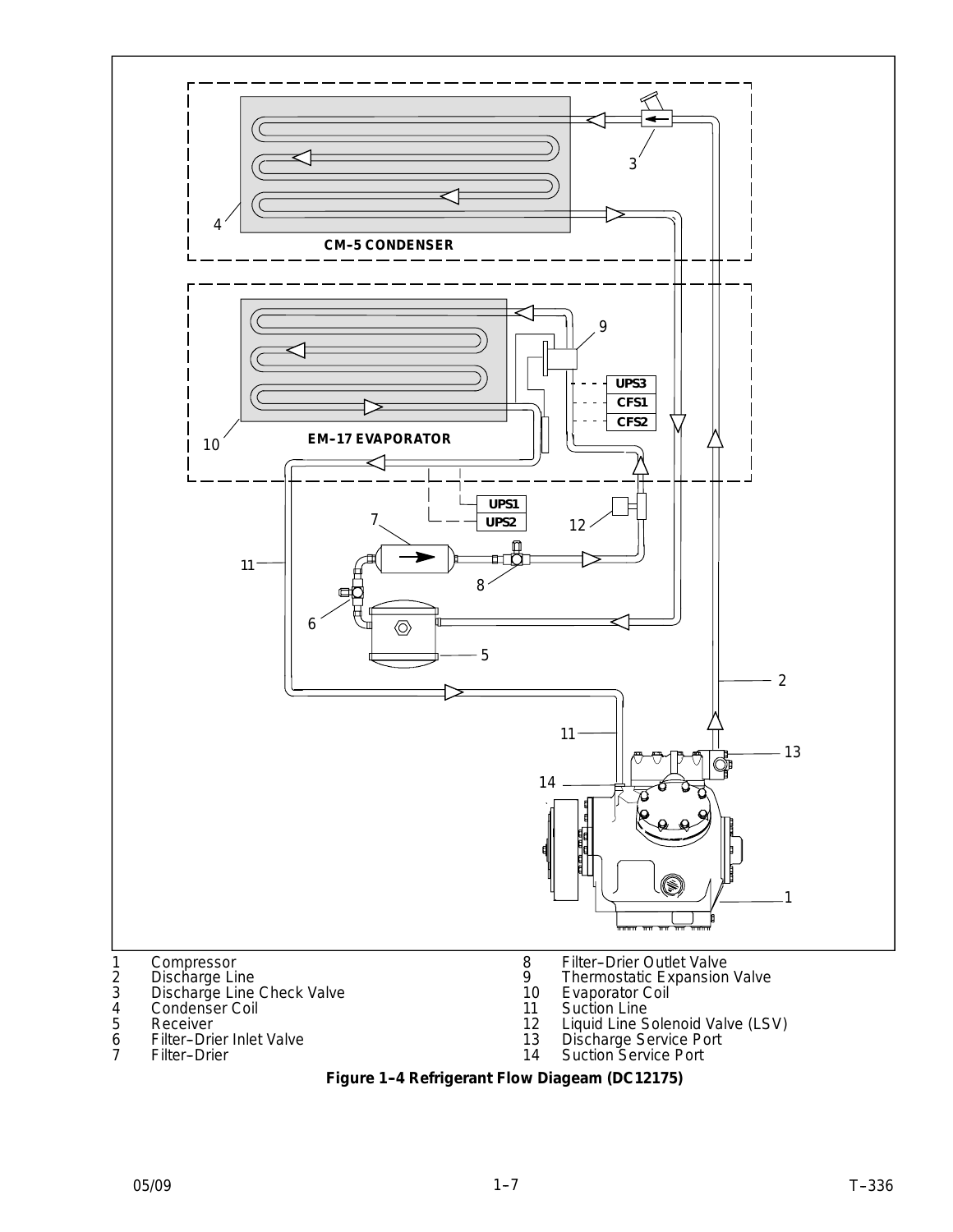

- 5. Discharge Check Valve
- 6. Receiver
- 7. Fusible Plug
- 8. Sight Galss
- 9. Filter Drier Inlet Valve
- 14. Liquid Line Solenoid Valve (LSV)
- 15. Thermostatic Expansion Valve
- 16. Suction Line
- 17. Suction Service Port
- 18. Low Pressure Switch

#### **Figure 1-5 Refrigerant Flow Diagram DC12174**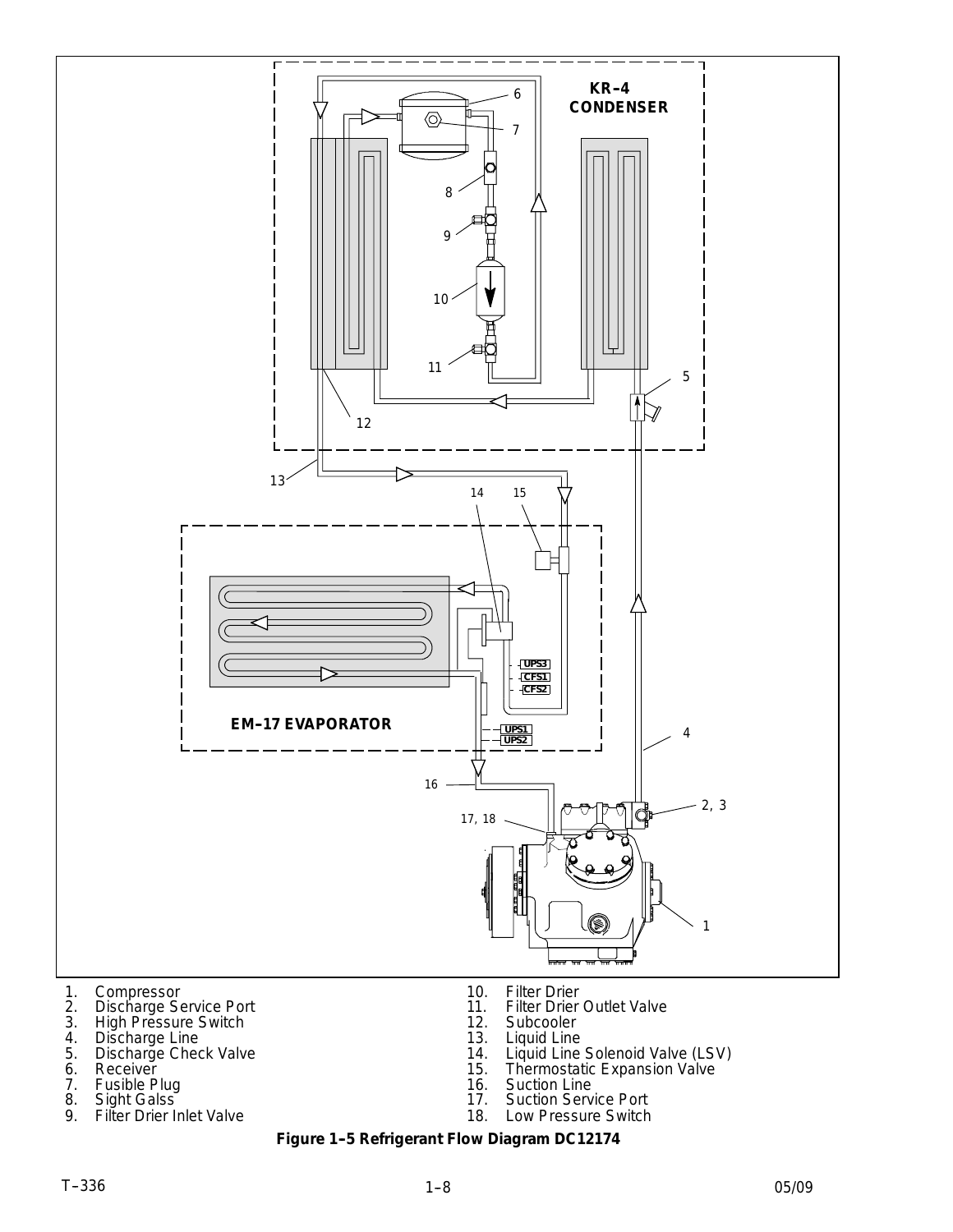#### **SECTION 2**

#### **OPERATION**

#### **2.1 STARTING ANDSTOPPING INSTRUCTIONS**

#### **2.1.1 Starting**

- a. Start the vehicle engine. The evaporator (interior) fans will start as soon as power is available from the vehicle electrical system.
- b. The drivers control is equipped with a single HIGH-- OFF--LOW switch. The switch is placed in the desired fan speed postion to start temperature control. Operation of the system is controlled automatically by an electronic thermostat which maintains the vehicles interior temperature at the desired set point.

#### **2.1.2 Stopping**

#### **NOTE**

It is good practice to turn off the air conditioning system before stopping the vehicle engine.

Placing the A/C Mode Switch in the OFF position will stop the system operation.

#### **2.2 PRE--TRIP--INSPECTION**

After starting system, allow system to stabilize for ten to fifteen minutes and check for the following:

- a. Listen for abnormal noises in compressor or fan motors.
- b. Check compressor oil level (Refer to paragraph 4.15.3).
- c. Check refrigerant charge. (Refer to paragraph 4.7.1 )

#### **2.3 UNIT OPERATION**

The unit has a temperature controlling Electronic Thermostat (TH), which in combination with a seperate relay board, will control the vehicle's interior temperature in a clutch cycle mode.

The unit control circuits and components operate on 24 VDC supplied by the vehicle battery or alternator.

#### **2.3.1 Temperature Control**

Temperature is controlled by maintaining the temperature of the air measured at the return air grille. Modes of operation include: Cooling and Vent.

#### **2.3.2 Cooling Mode**

Cooling is accomplished by energizing the compressor and condenser fans and opening the liquid line solenoid valve. Once interior temperature reaches the desired set point, the thermostat will de-energize the compressor clutch and allow the system to operate in the vent mode until further cooling is required.



#### **Figure 2-1 Thermostat Control Sequence**

#### **2.3.3 Vent Mode**

In the vent mode the evaporator fans are operated to circulate air in the bus interior.

#### **2.3.4 Compressor Unloader Control**

When operating in cooling, the unloaders are used to reduce system capacity as return air temperature approaches set point. Operation of the unloaders balances system capacity with the load and thereby prevents overshoot from set point.

Relay Board mounted unloader outputs control the capacity of the compressor by energizing or de--energizing unloader solenoid valves. The model 05K has two banks of two cylinders each while the model 05G compressor has three banks of two cylinders each. Energizing a valve de-activates a bank of cylinders. The 05K right cylinder bank (looking at the pump end) and the outboard cylinder banks of the 05G are equipped with unloader valves (UV1 and, for the 05G, UV2), each controlling two cylinders; this allows the 05K to be operated with two or four cylinders and the 05G to be operated with two, four or six cylinders.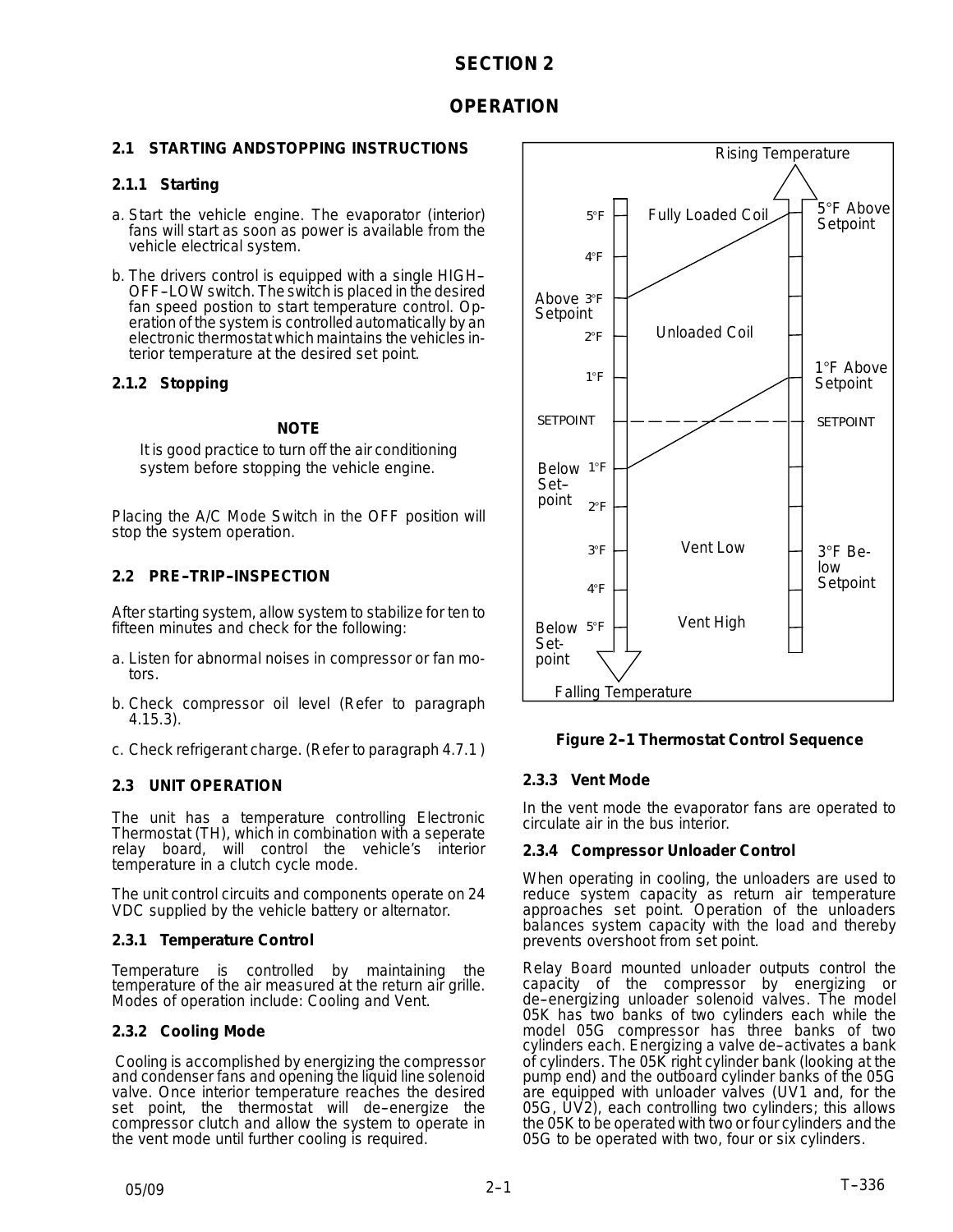#### **a. Temperature Control**

The unloaders are operaed as follows for temperature control:

- 1 Compressor Unloader UV1. When return air temperature falls to less than 2°F (1.1°C) above set point unloader UV1 is energized. If temperature rises to greater than  $3^{\circ}F(1.7^{\circ}\text{C})$  above set point, UV1 will be de--energized to place the compressor at 100% capacity.
- 2 Compressor Unloader UV2. When return air temperature falls to less than 1°F (0.6°C) above set point unloader UV2 is energized. If temperature rises to greater than  $2^{\circ}F(1.1^{\circ}C)$  above set point, UV2 will be de--energized to place the compressor at 66% capacity.

#### **b. Suction Pressure**

The unloaders are used to control suction pressure and thereby prevent coil frosting:

- 1 Compressor Unloader UV1. When the suction pressure decreases below 26 psig (1.77 bar), unloader UV1 is energized unloading a cylinder bank (two cylinders); this output will remain energized until the pressure increases to above 34 psig (2.31 bar).
- 2 Compressor Unloader UV2. When suction pressure decreases below 23 psig (1.56 bar) unloader UV2 is energized unloading the second compressor cylinder bank; this output will remain energized until the pressure increases to above 31 psig (2.11 bar).

#### **c. Discharge Pressure**

Discharge pressure is also controlled by the unloaders:

Compressor Unloader UV2. When the discharge pressure increases above 320 psig, unloader UV2 is energized; this output will remain energized until the pressure decreases below 250 psig.

#### **2.3.5 Condenser Fan Control**

The condenser fans are energized when the compressor clutch output is energized. The fans are started in low speed and will remain in low speed until the discharge pressure increases to 275 psig (R--134a). The fans will remain in high speed until discharge pressure decreases below 220 psig (R--134a).

#### **2.3.6 Compressor Clutch Control**

A belt driven electric clutch is employed to transmit engine power to the air conditioning compressor. De-energizing the clutch electric coil disengages the clutch and removes power from the compressor. The clutch will be engaged when in cooling and disengaged when the system is off, vent, or during high and low pressure conditions.

The clutch coil is prevented from engagement when the ambient temperature is below ambient lockout setpoint.

The clutch coil will be de-energized if the discharge pressure rises to the cutout setting of the compressor mounted high pressure switch. The clutch coil will energize when the discharge pressure falls to the reset point of the compressor mounted high pressure switch*.*

#### **2.3.7 Liquid Line Solenoid Control**

The liquid line solenoid is energized (open) when the compressor clutch is energized and de-energized (closed) when the clutch is not.

#### **2.4 SEQUENCE OF OPERATION**

Operation begins when the A/C mode switch (ACMS) is placed in the HIGH or LOW position. This provides:<br>S a signal the vehicle is contained in the vehicle is

a signal the vehicle to apply 24V power from the vechcle alternator to the ALT+ terminal (Refer to wiring schematic, Section 5.)

energizes the power realy (PWRR) to provide power to the speed contacts of the ACMS, power to energize the A/C relay (ACR) and power to the thermostat.

If the ACMS is in the LOW speed postiion, power flows through evaporator fan motor EM1, the evaporator speed relay ESR1 normally closed contacts and evaporator fan motor EM2 to energize the fans in series (low speed).

If the ACMS is in the HIGH position, ESR1 & ESR2 are both energized. With these realys energized, power flows through EM1 and the ESR1 normally open contact (now closed) direct to ground and through the ESR2 eveporator fan relay contact (now closed) and EM2 direct to ground, placing both fans in high speed.

With the evaporator fans in operation, the system is in the VENT mode.

Before the system can enter the COOL mode, the high pressure switch (HPS) and low pressure switch (LPS) must be closed. With these switches closed, the fault relay (FR) is energized. Energizing FR closes a set of normally open contacts to allow a potential circuit to the clutch (CL) and opens a set of normally closed contacts to the AC stop realys ACR1 & ACR2 and STOP light. Also, the ambient temperature must be sufficiently high enough to close the low ambient temperature thermostat (LATH).

If the thermostat is calling for cooling, power flows through the normally open ACR contacts (previously closed) and LATH (or jumper) and the following sequence occures:

S If condenser fan speed switch CFS2 is closed, the condenser speed relay (CSR) is energized and power for the fans flows through its normally open contact (now closed) to place the fans in high speed. If condenser fan speed switch CFS2 is open, CSR is de-energized and power for the fans flows through a resistor (RES) to place the fans in low speed.

condenser fan relay CFR1 is energized. Energizing CFR1 provides power to two condenser fan motors (CF)

S if CFS1 is colsed, relays CFR2 & CFR3 are energized. Energizing CFR2 & CFR3 provides power to two (DC12174) or three (DC12175) additional condenser fan motors

S the liquid line solenooid valve (LLS) is energized

the clutch relay (CR) is energized. Energizing relay CR closes a set of contacts to energize the compressor clutch.

The system is now operating in the COOL mode. The thermostat will open and close (energizing and de--energizing) the compressor, condenser fans and LLS as required to maintain desired temperature.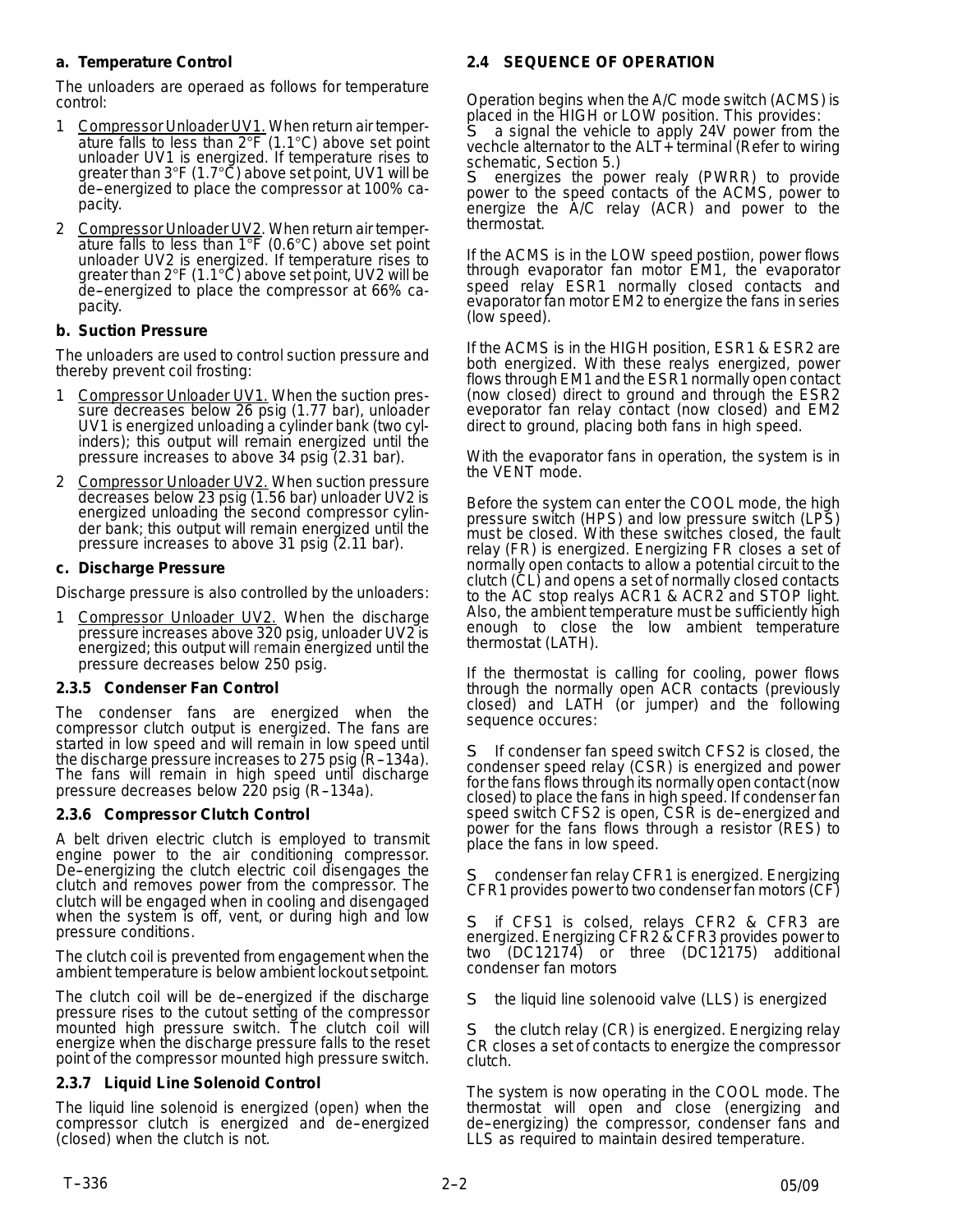Once the temperature approaches set point, the thermostat will call for the system to unload. With the thermostat calling for unloading, unloader valve UV1 is energized. Energizing UV1 energizes one bank of compressor cylinder unloading. UV1 may also be energized if compressor suction pressure rises to the closing point of unloader pressure switch UPS1.

If discharge pressure rises to the set point of UPS3 or suction pressure falls to the set point of UPS2 unloader valve UV2 is energized. Energizing UV2 energizes one (or one additional) bank of compressor cylinder unloading.

If either HPS or LPS open, relay FR is de-energized. De-energizing FR opens a set of contacts to de--energize the compressor clutch and closes a set of contacts to energize A/C stop relays ACSR1 & ACSR2. Energizing ACSR2 energizes the AC STOP light and sets up a holding circuit while energizing ACSR1 opens an additional set of contacts in the compressor clutch power line. The holding circuit will not be broken until power is removed by placing the ACMS or main vehicle power switch in the OFF position.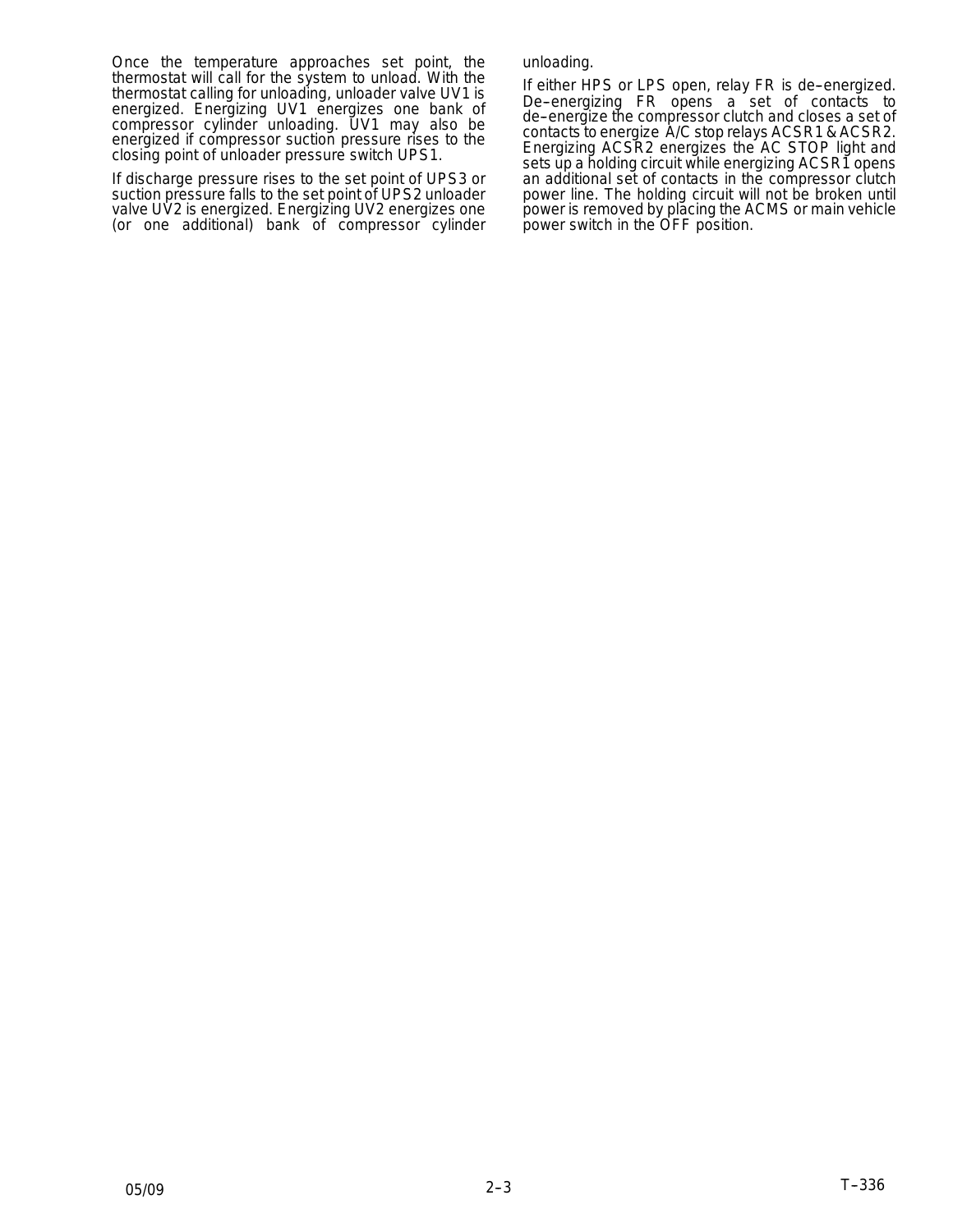#### **SECTION 3**

### **TROUBLESHOOTING**

#### **Table 3-1 General System Troubleshooting Procedures**

| <b>INDICATION/</b><br><b>TROUBLE</b>                                            | <b>POSSIBLE CAUSES</b>                                                                                                                                                                                                                            | <b>REFERENCE</b><br><b>SECTION</b>                                                                              |  |  |
|---------------------------------------------------------------------------------|---------------------------------------------------------------------------------------------------------------------------------------------------------------------------------------------------------------------------------------------------|-----------------------------------------------------------------------------------------------------------------|--|--|
| <b>System Will Not Cool</b><br>3.1                                              |                                                                                                                                                                                                                                                   |                                                                                                                 |  |  |
| Compressor will not run                                                         | V-Belt loose or defective<br>Clutch coil defective<br>Clutch malfunction<br>Compressor malfunction                                                                                                                                                | Check<br>Check/Replace<br>Check/Replace<br>See Table 1-2                                                        |  |  |
| <b>Electrical malfunction</b>                                                   | Coach power source defective<br>Circuit Breaker/safety device open                                                                                                                                                                                | Check/Repair<br>Check/Reset                                                                                     |  |  |
| <b>System Runs But Has Insufficient Cooling</b><br>3.2                          |                                                                                                                                                                                                                                                   |                                                                                                                 |  |  |
| Compressor                                                                      | V-Belt loose or defective<br>Compressor valves defective                                                                                                                                                                                          | Check<br>See Table 1-2                                                                                          |  |  |
| Refrigeration system                                                            | Abnormal pressures<br>No or restricted evaporator air flow<br>Expansion valve malfunction<br>Restricted refrigerant flow<br>Low refrigerant charge<br>Service valves partially closed<br>Safety device open<br>Liquid solenoid valve stuck closed | 3.3<br>3.6<br>3.7<br>4.11<br>4.7<br>Open<br>1.9<br>Check                                                        |  |  |
| Restricted air flow                                                             | No evaporator air flow or restriction                                                                                                                                                                                                             | 3.6                                                                                                             |  |  |
| Heating system                                                                  | Heat valve stuck open                                                                                                                                                                                                                             | 3.8                                                                                                             |  |  |
| 3.3<br><b>Abnormal Pressures</b>                                                |                                                                                                                                                                                                                                                   |                                                                                                                 |  |  |
| High discharge pressure                                                         | Refrigerant overcharge<br>Noncondensable in system<br>Condenser motor failure<br>Condenser coil dirty                                                                                                                                             | 4.7.1<br>Check<br>Check<br>Clean                                                                                |  |  |
| Low discharge pressure                                                          | Compressor valve(s) worn or broken<br>Low refrigerant charge                                                                                                                                                                                      | See Table 1-2<br>4.7                                                                                            |  |  |
| High suction pressure                                                           | Compressor valve(s) worn or broken                                                                                                                                                                                                                | See Table 1-2                                                                                                   |  |  |
| Low suction pressure                                                            | Suction service valve partially closed<br>Filter-drier inlet valve partially closed<br>Filter-drier partially plugged<br>Low refrigerant charge<br>Expansion valve malfunction<br>Restricted air flow                                             | Open<br>Check/Open<br>4.11<br>4.7<br>3.7<br>3.6                                                                 |  |  |
| Suction and discharge pressures<br>tend to equalize when system is<br>operating | Compressor valve defective                                                                                                                                                                                                                        | See Table 1-2                                                                                                   |  |  |
| 3.4<br><b>Abnormal Noise Or Vibrations</b>                                      |                                                                                                                                                                                                                                                   |                                                                                                                 |  |  |
| Compressor                                                                      | Loose mounting hardware<br>Worn bearings<br>Worn or broken valves<br>Liquid slugging<br>Insufficient oil<br>Clutch loose, rubbing or is defective<br>V-belt cracked, worn or loose<br>Dirt or debris on fan blades                                | Check/Tighten<br>See Table 1-2<br>See Table 1-2<br>3.7<br>4.15.3<br>Check<br>Check/Adjust<br>Clean <sup>1</sup> |  |  |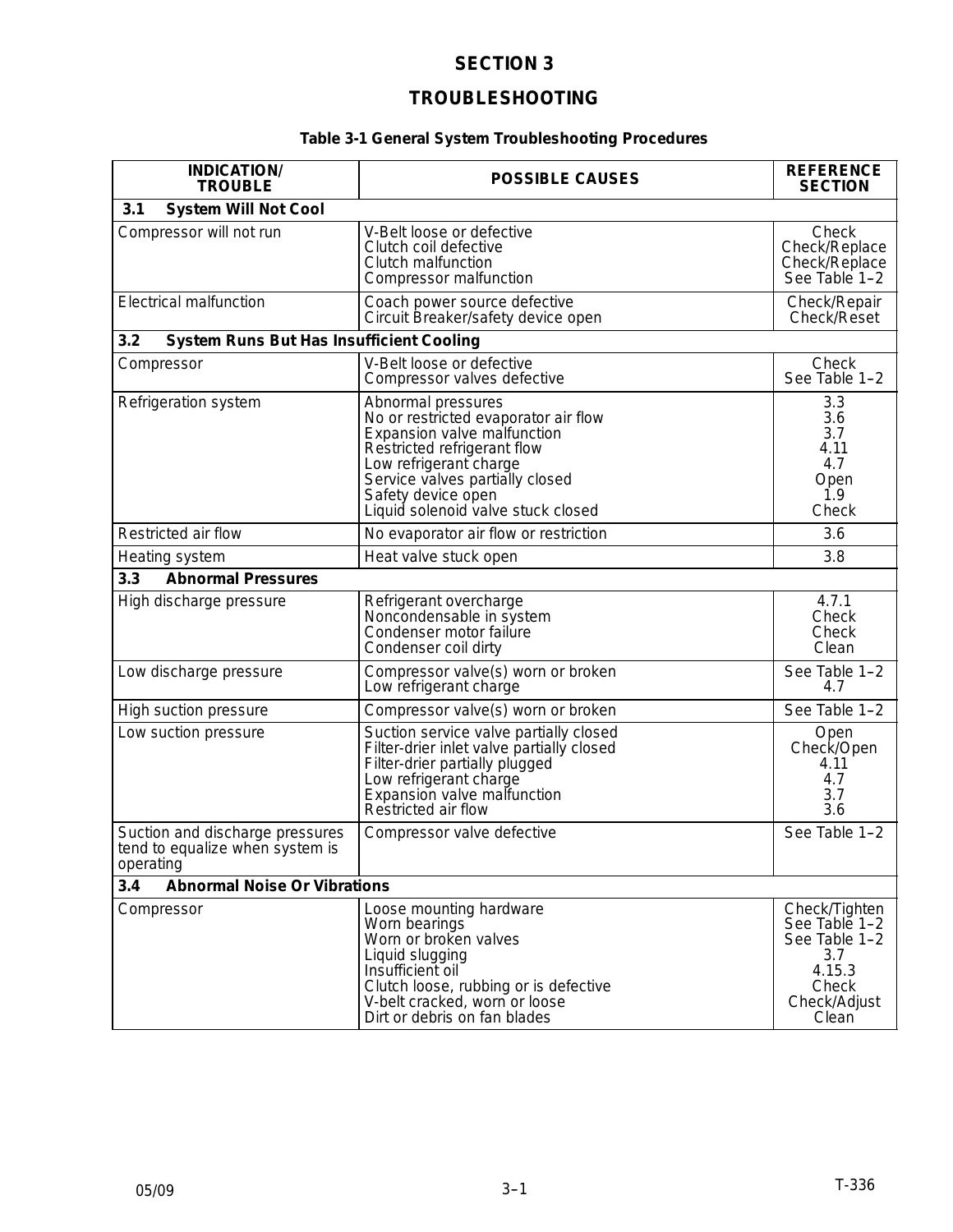| <b>INDICATION/</b><br><b>TROUBLE</b>                   | <b>POSSIBLE CAUSES</b>                                                                                                                                                                                                  | <b>REFERENCE</b><br><b>SECTION</b>                                                                                               |  |  |
|--------------------------------------------------------|-------------------------------------------------------------------------------------------------------------------------------------------------------------------------------------------------------------------------|----------------------------------------------------------------------------------------------------------------------------------|--|--|
| <b>Abnormal Noise Or Vibrations - Continued</b><br>3.4 |                                                                                                                                                                                                                         |                                                                                                                                  |  |  |
| Condenser or evaporator fans                           | Loose mounting hardware<br>Defective bearings<br><b>Blade interference</b><br>Blade missing or broken                                                                                                                   | Check/Tighten<br>Replace<br>Check<br>Check/Replace                                                                               |  |  |
| 3.5<br><b>Control System Malfunction</b>               |                                                                                                                                                                                                                         |                                                                                                                                  |  |  |
| Will not control                                       | Sensor or Relay(s) defective                                                                                                                                                                                            | Check                                                                                                                            |  |  |
| No Evaporator Air Flow Or Restricted Air Flow<br>3.6   |                                                                                                                                                                                                                         |                                                                                                                                  |  |  |
| Air flow through coil blocked                          | Coil frosted over<br>Dirty coil<br>Dirty filter                                                                                                                                                                         | Defrost coil<br>Clean<br>Clean/Replace                                                                                           |  |  |
| No or partial evaporator air flow                      | Motor(s) defective<br>Motor brushes defective<br>Evaporator fan loose or defective<br>Fan damaged<br>Return air filter dirty<br>Icing of coil<br>Fan relay(s) defective<br>Safety device open<br>Fan rotation incorrect | Repair/Replace<br>Replace<br>Repair/Replace<br>Repair/Replace<br>Clean/Replace<br>Clean/Defrost<br>Check/Replace<br>1.9<br>Check |  |  |
| <b>Expansion Valve Malfunction</b><br>3.7              |                                                                                                                                                                                                                         |                                                                                                                                  |  |  |
| Low suction pressure with high<br>superheat            | Low refrigerant charge<br>Wax, oil or dirt plugging valve orifice<br>Ice formation at valve seat<br>Power assembly failure<br>Loss of bulb charge<br>Broken capillary tube                                              | 4.7<br>Check<br>4.6<br>Replace<br>Replace<br>4.13.2                                                                              |  |  |
| Low superheat and liquid slugging<br>in the compressor | Bulb is loose or not installed.<br>Superheat setting too low<br>Ice or other foreign material holding valve open                                                                                                        | 4.13.2<br>4.13.2                                                                                                                 |  |  |
| Side to side temperature differ-<br>ence (Warm Coil)   | Wax, oil or dirt plugging valve orifice<br>Ice formation at valve seat<br>Power assembly failure<br>Loss of bulb charge<br><b>Broken capillary</b>                                                                      | Check<br>4.6<br>Replace<br>Replace<br>4.13                                                                                       |  |  |
| 3.8<br><b>Heating Malfunction</b>                      |                                                                                                                                                                                                                         |                                                                                                                                  |  |  |
| Insufficient heating                                   | Dirty or plugged heater core<br>Coolant solenoid valve(s) malfunctioning or plugged<br>Low coolant level<br>Strainer(s) plugged<br>Hand valve(s) closed<br>Water pumps defective<br>Auxiliary Heater malfunctioning.    | Clean<br>Check/Replace<br>Check<br>Clean<br>Open<br>Repair/Replace<br>Repair/Replace                                             |  |  |
| No Heating                                             | Coolant solenoid valve(s) malfunctioning or plugged<br>Controller malfunction<br>Pump(s) malfunctioning<br>Safety device open                                                                                           | Check/Replace<br>Replace<br>Repair/Replace<br>1.9                                                                                |  |  |
| <b>Continuous Heating</b>                              | Coolant solenoid valve stuck open                                                                                                                                                                                       | Replace                                                                                                                          |  |  |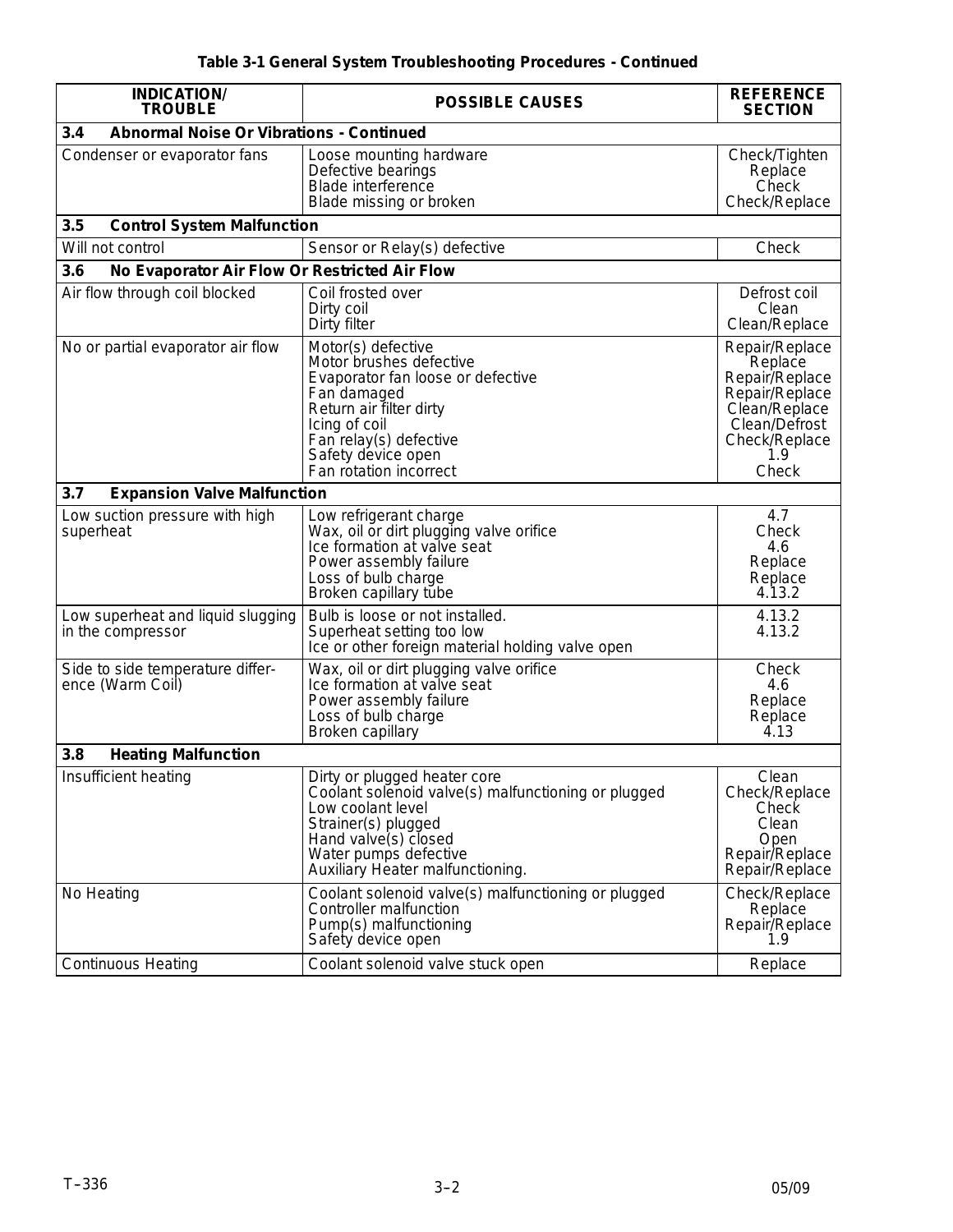#### **SECTION 4**

#### **SERVICE**

# **WARNING**

**Be sure to observe warnings listed in the safety summary in the front of this manual before performing maintenance on the hvac system.**

# **WARNING**

**Beware of rotating fan blades and unannounced starting of fans or compressor.**

# **WARNING**

**Read the entire procedure before beginning work. Park the vehicle on a level surface, with parking brake applied. Turn main electrical disconnect switch to the off position.**

#### **NOTE**

To avoid damage to the earth's ozone layer, use a refrigerant recovery system whenever removing refrigerant. The refrigerant recovery system is available from Carrier Transicold (Carrier Transicold P/N MVSll--115 or MVSll--240). When working with refrigerants you must comply with all local government environmental laws.

#### **4.1 MAINTENANCE SCHEDULE**

| <b>SYSTEM</b> |                            | <b>SYSTEM</b>                                                                                                                                                                                                                                      | <b>REFERENCE</b>                                             |  |
|---------------|----------------------------|----------------------------------------------------------------------------------------------------------------------------------------------------------------------------------------------------------------------------------------------------|--------------------------------------------------------------|--|
| ΟN            | <b>OFF</b>                 |                                                                                                                                                                                                                                                    | <b>SECTION</b>                                               |  |
|               |                            | a. Weekly Maintenance                                                                                                                                                                                                                              |                                                              |  |
| X             | X                          | Pre-trip Inspection - after starting<br>Check tension and condition of V-belt                                                                                                                                                                      | 2.2<br>None                                                  |  |
|               |                            | b. Monthly Inspection                                                                                                                                                                                                                              |                                                              |  |
| X             | X.<br>Χ<br>X               | Perform daily inspection<br>Check condenser, evaporator coils and return air filters for cleanliness<br>Check refrigerant hoses and compressor shaft seal for leaks<br>Feel filter-drier for excessive temperature drop across drier               | See above<br>None<br>4.5<br>4.11                             |  |
|               |                            | c. Annual Inspection and Maintenance                                                                                                                                                                                                               |                                                              |  |
|               | X<br>X<br>X<br>X<br>X<br>X | Perform weekly inspection and maintenance<br>Clean evaporator drain pans and hoses<br>Check wire harnesses for chafing and loose terminals<br>Check fan motor bearings<br>Check compressor mounting bolts for tightness<br>Check fan motor brushes | See above<br>None<br>Replace/Tighten<br>None<br>None<br>None |  |
|               | X.                         | Check and drain shaft seal reservoir, (05G Manual) If Applicable                                                                                                                                                                                   | $62 - 11052 - Sec. .3$                                       |  |

#### **4.2 SUCTION AND DISCHARGE SERVICE VALVES**

The suction and discharge service valves (Figure 4-1) are provided with a double seat and a gauge port, which allows servicing of the compressor and refrigerant lines.

Turning the valve stem counterclockwise (all the way out) will *backseat* the valve to open the line to the compressor and close off the gauge port. In normal operation, the valve is backseated to allow full flow

through the valve. The valve should always be backseated before removing the gauge port cap.

Turning the valve stem clockwise (all the way forward) will *frontseat* the valve to isolate the compressor line and open the gauge port.

To measure suction or discharge pressure, midseat the valve by opening the valve clockwise 1/4 to 1/2 turn. With the valve stem midway between frontseated and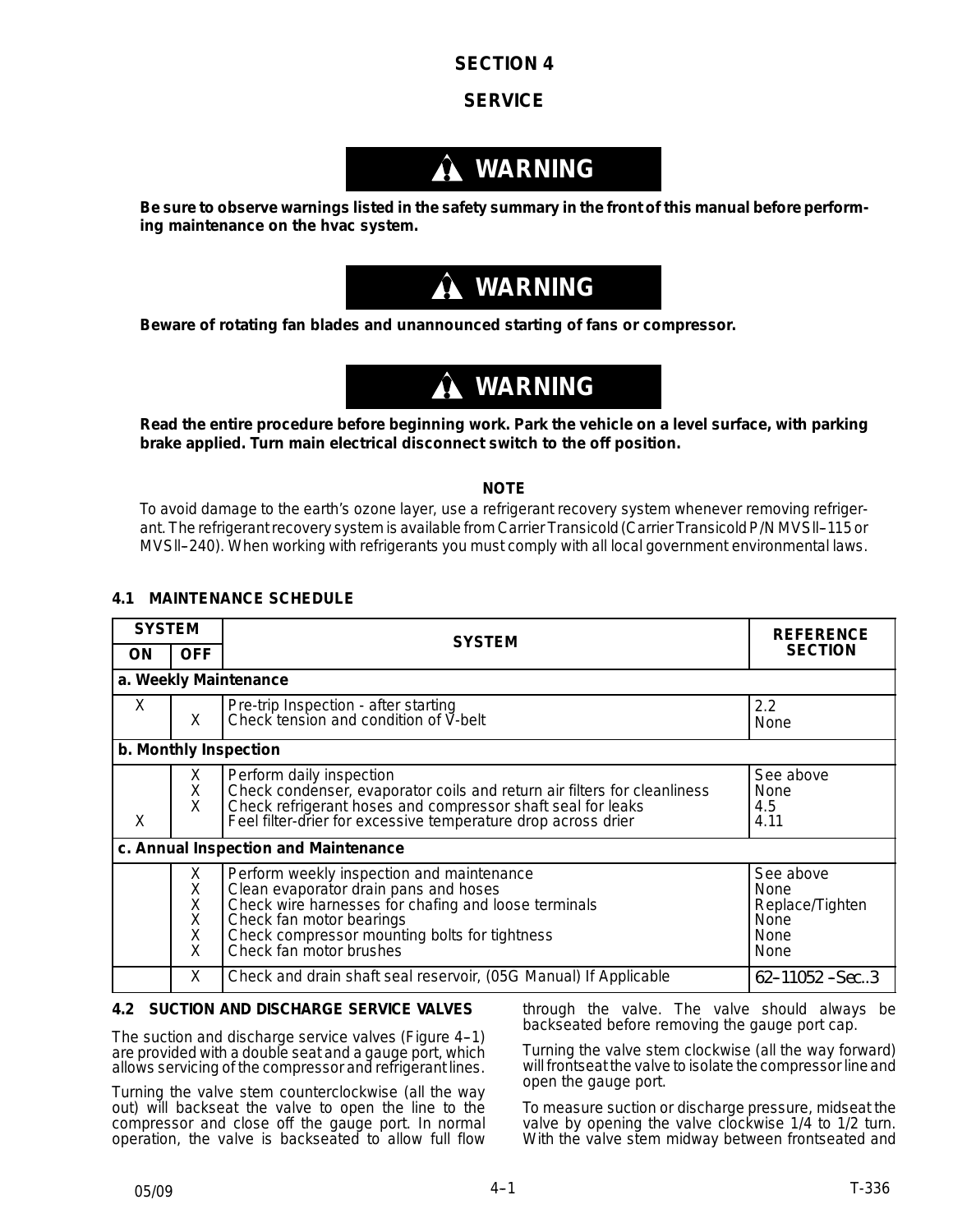backseated positions, the suction or discharge gauge port is open to both the compressor and the line.



#### **Figure 4-1 Suction or Discharge Service Valve**

#### **4.3 INSTALLING MANIFOLD GAUGE SET**

A manifold gauge set (Figure 4-2) can be used to determine system operating pressures, add charge, equalize or evacuate the system.



**Figure 4-2 Manifold Gauge Set** 

When the suction pressure hand valve is front seated (turned all the way in), the suction (low) pressure can be read. When the discharge pressure hand valve is frontseated, discharge (high) pressure can be read. When both valves are open (turned counterclockwise), high pressure vapor will flow into the low side. When only the low pressure valve is open, the system can be charged or evacuated. To install a manifold gauge set, do the following (refer to Figure 4-4, Figure  $4-5$  or Figure 4-6 as applicable).

A R-134a manifold gauge/hose set with self-sealing hoses is required for service of models covered within this manual. The manifold gauge/hose set is available from Carrier Transicold. (Carrier Transicold P/N 07-00294-00, which includes items 1 through 6, Figure 4-3). To perform service using the manifold gauge/hose set, do the following:

**a.** Preparing Manifold Gauge/Hose Set For Use

- 1. If the manifold gauge/hose set is new or was exposed to the atmosphere it will need to be evacuated to remove contaminants and air as follows:
- 2. Back seat (turn counterclockwise ) both field service couplers (see Figure 4-3) and midseat both hand valves.
- 3. Connect the yellow hose to a vacuum pump and an R-134a cylinder.
- 4. Evacuate to 10 inches of vacuum and then charge with R-134a to a slightly positive pressure of 1.0 psig.
- 5. Front seat both manifold gauge set hand valves and disconnect from cylinder. The gauge set is now ready for use.
- **b.** Connecting Manifold Gauge/Hose Set

To connect the manifold gauge/hose set for reading pressures, do the following:

- 1. Remove service valve stem cap and check to make sure it is backseated. Remove access valve cap.
- 2. Connect the field service coupler (see Figure 4-3) to the access valve.
- 3. Turn the field service coupling knob clockwise, which will open the system to the gauge set.
- 4. Read system pressures.
- 5. Repeat the procedure to connect the other side of the gauge set.
- **c.** Removing the Manifold Gauge Set
- 1. While the compressor is still ON, backseat the high side service valve.
- 2. Midseat both hand valves on the manifold gauge set and allow the pressure in the manifold gauge set to be drawn down to low side pressure. This returns any liquid that may be in the high side hose to the system.

# **CAUTION**

**To prevent trapping liquid refrigerant in the manifold gauge set be sure set is brought to suction pressure before disconnecting.**

- 3. Backseat the low side service valve. Backseat both field service couplers and frontseat both manifold set hand valves. Remove the couplers from the access valves.
- 4. Install both service valve stem caps and access valve caps (finger-tight only).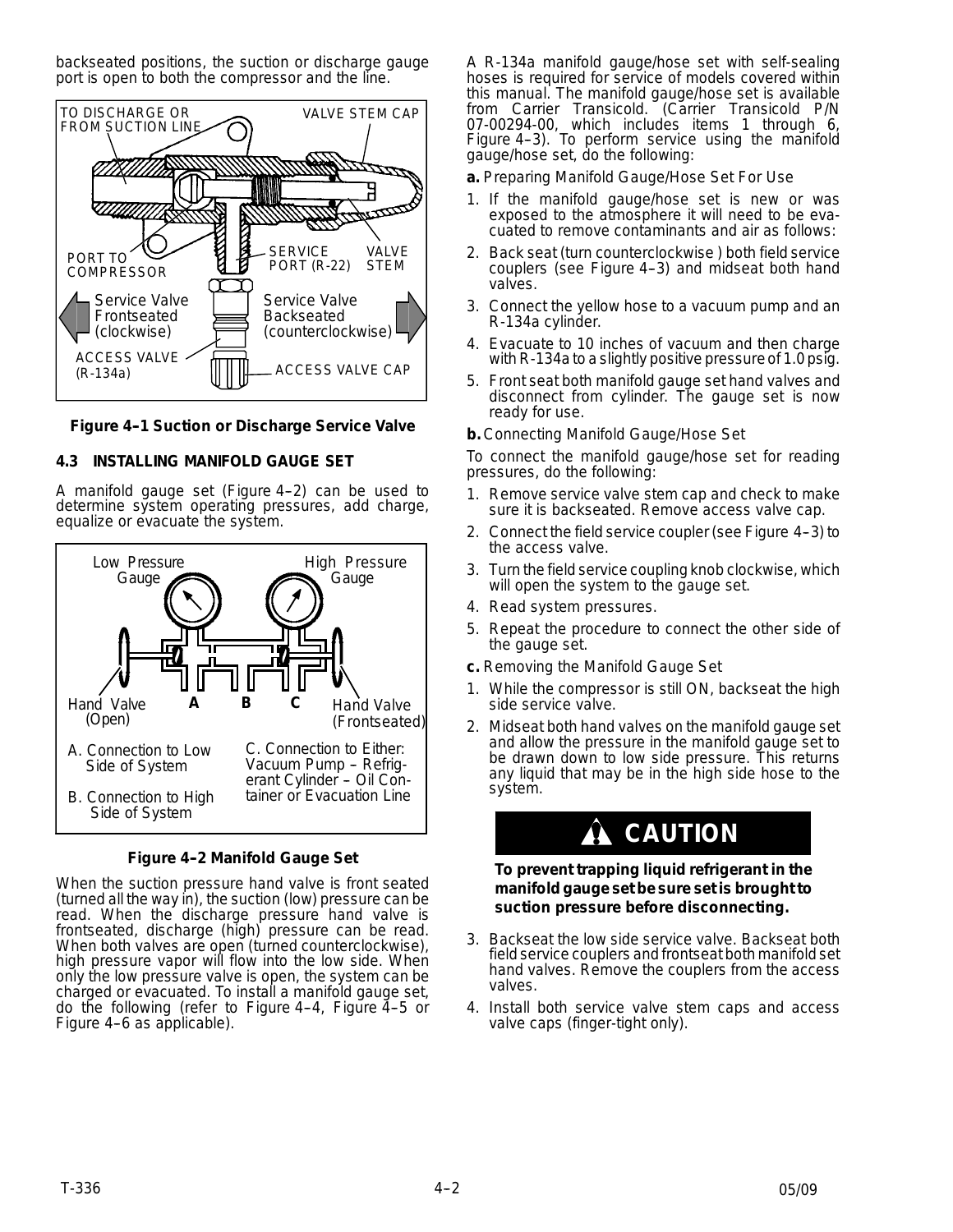

- 1. Manifold Gauge Set
- 2. Hose Fitting (0.5-16 Acme)
- 3. Refrigeration and/or Evacuation Hose . (SAE J2196/R-134a)
- 4. Hose Fitting w/O-ring (M14 x 1.5)
- 5. High Side Field Service Coupler
- 6. Low Side Field Service Coupler

#### **Figure 4--3 Manifold Gauge Set (R-134a)**

#### **4.4 PUMPING THE SYSTEM DOWN OR REMOV-ING THE REFRIGERANT CHARGE**

#### **NOTE**

To avoid damage to the earth's ozone layer, use a refrigerant recovery system whenever removing refrigerant.

#### **4.4.1 System Pump Down For Low Side Repair**

To service or replace the filter-drier, thermostatic expansion valve, suction line, liquid line solenoid valve or evaporator coil, pump the refrigerant to the condenser and receiver as follows:

- a. Install manifold gauge set to the filter-drier inlet service valve. Refer to Figure 4-4.
- b. Frontseat the filter-drier inlet service valve by turning clockwise. Install a jumper on the compressor mounted low pressure switch.
- c. Start the system and run in cooling. Stop the unit when suction reaches a slight vacuum  $(1-2 \n<sup>4</sup>/hg)$ .
- d. Frontseat the compressor suction service valve to trap refrigerant in the high side of the system between the compressor suction service valve and the filterdrier inlet valve. Wait 5 minutes to verify that system remains in a vacuum. If system pressure rises above a vacuum, open the compressor suction service valve and repeat steps c and d until the system remains in a vacuum.
- e. Service or replace necessary components.
- f. Leak check connections and replace filter-drier. Refer to paragraph 4.11.
- g. Energize the Liquid Line Solenoid Valve (LSV) using an external power source (24 VDC).
- h. Using refrigerant hoses designed for vacuum service, evacuate and dehydrate the low side of the system by connecting a vacuum pump to the center connection of manifold gauge set. Evacuate system to 500 microns. Close off pump valve, isolate vacuum gauge and stop pump. Wait 5 minutes to verify that vacuum holds. The vacuum pump is available from Carrier Transicold (Carrier Transicold P/N 07-00176-11).
- i. Recharge low side with R-134a to 20 to 30 PSIG by admitting vapor from the refrigerant cylinder.
- j. Remove the low pressure switch jumper.
- k. Open service valves and check refrigerant level. Refer to paragraph 4.7.1.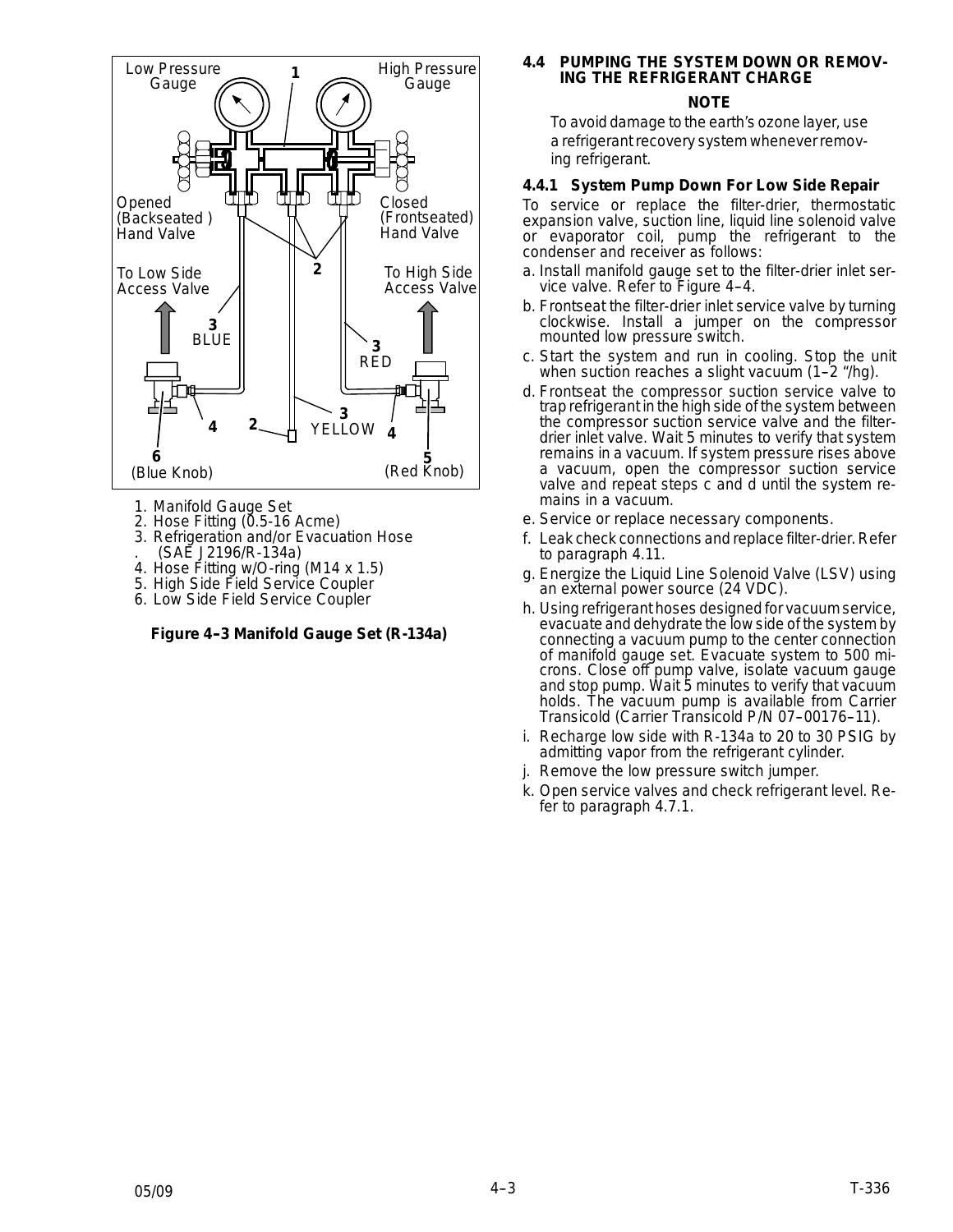

- 1. Filter-Drier Outlet Service Valve
- 2. Manifold Gauge Set
- 3. Filter-Drier
- 4. Filter-Drier Inlet Service Valve
- 5. Thermistor Vacuum Gauge
- 6. Vacuum Pump
- 7. Refrigerant Cylinder
- 8. Reclaimer 9. Thermostatic
- Expansion Valve
- 10. Liquid Solenoid Valve



- 1. Discharge Service Valve and Port
- 2. Suction Service Valve and Port
- 3. Manifold Gauge Set
- 4. Vacuum Pump
- 5. Reclaimer
- 6. Refrigerant Cylinder
- 7. Thermistor Vacuum **Gauge**

#### **Figure 4--5 Compressor Service Connections**

#### **4.4.3 Pump Down An Operable Compressor For Repair**

To service an operable compressor, pump the refrigerant into the condenser coil and receiver as follows:

- a. Install manifold gauge set. Refer to Figure 4-5.
- b. Frontseat the compressor suction service valve by turning clockwise.
- c. Install a jumper on the compressor mounted low pressure switch. Start the unit and run in cooling until 10 "/hg (25.4 cm/hg) of vacuum is reached. Shut the system down and tag out system power source.
- d. Frontseat the compressor discharge service valve and wait 5 minutes to verify that vacuum is maintained. If the pressure rises above vacuum, open the compressor discharge service valve and repeat steps c and d until a vacuum is maintained.
- e. Service or replace components as required and leak check the compressor.

# **CAUTION**

#### **To avoid the entrance of air, never evacuate an open drive compressor below 500 microns.**

f. Using refrigerant hoses designed for vacuum service, connect a vacuum pump to the center connection of the manifold gauge set. Evacuate compressor to 500 microns. Close off pump valve, isolate vacuum gauge and stop pump. Wait 5 minutes to verify that vacuum holds.

#### **Figure 4-4 Low Side Pump Down Connections**

#### **4.4.2 Refrigerant Removal From An Inoperative Compressor.**

To remove the refrigerant from a compressor that is not operational, do the following:

- a. Attach a manifold gauge set as shown in Figure 4-5 and isolate the compressor by front seating the suction and discharge valves.
- b. Recover refrigerant with a refrigerant reclaimer. If the discharge service valve port is not accessible, it will be necessary to recover refrigerant through the suction service valve port only.
- c. Service or replace components as required and leak check the compressor.
- d. Using refrigerant hoses designed for vacuum service, connect a vacuum pump to center connection of manifold gauge set. Evacuate compressor to 500 microns. Close off pump valve, isolate vacuum gauge and stop pump. Wait 5 minutes to verify that vacuum holds.
- e. Once vacuum is maintained, recharge low side with  $R-134a$  to 20 - 30 psig by admitting vapor from the refrigerant cylinder. Backseat compressor service valves and disconnect manifold gauge set.
- f. Check refrigerant level. Refer to paragraph 4.7.1.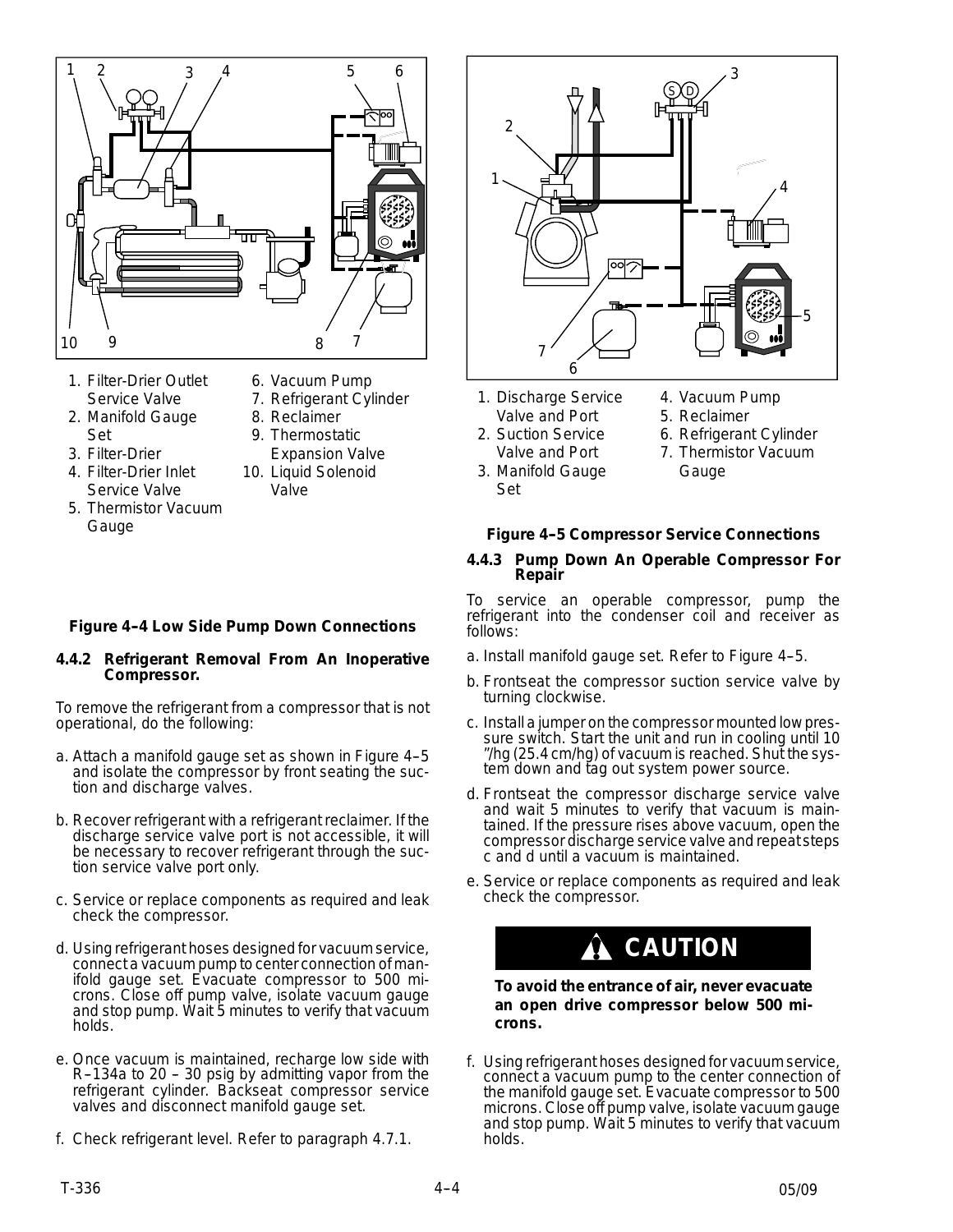- g. Once vacuum is maintained, re-connect low pressure switch. Backseat compressor service valves and disconnect manifold gauge set.
- h. Check refrigerant level. Refer to paragraph 4.7.1.



- 1. Filter-Drier
- 2. Filter-Drier Inlet Service Valve
- 3 Manifold Gauge Set
- 5. Thermistor Vacuum Gauge
- 6. Vacuum Pump
- 7. Reclaimer
	- 8. Refrigerant Cylinder
- 4. Suction Service Valve and Port
- 
- 

#### **Figure 4-6 System Charge Removal Connections**

#### **4.4.4. Removing Entire System Charge**

To remove the entire refrigerant charge, do the following:

- a. Connect a manifold gauge set to the system as shown in Figure 4-6.
- b. Connect a reclaimer to the center manifold gauge set connection.
- c. Recover refrigerant in accordance with reclaimer manufacturers instructions.

#### **4.5 REFRIGERANT LEAK CHECK**

A refrigerant leak check should always be performed after the system has been opened to replace or repair a component.

To check for leaks in the refrigeration system, perform the following procedure:

#### **NOTE**

It is emphasized that only the correct refrigerant should be used to pressurize the system. Use of any other refrigerant will contaminate the system, and require additional evacuation.

- a. Ensure the service valves are open and power the liquid line service valve from an external source.
- b. If system is without refrigerant, charge system with refrigerant vapor to build up pressure to approximately 30 PSIG (R-134a).
- c. Add sufficient nitrogen to raise system pressure to 150 to 200 psig (10.21 to 13.61 bar).
- d. Check for leaks. The recommended procedure for finding leaks in a system is with an electronic leak detector. Testing joints with soap suds is satisfactory and may be necessary under conditions when an electronic leak detector will not function correctly.
- e. Remove test gas and replace filter-drier.
- f. Evacuate and dehydrate the system. Refer to paragraph 4.6.
- g. Charge the unit. Refer to paragraph 4.7.

#### **4.6 EVACUATION AND DEHYDRATION**

#### **4.6.1 General**

The presence of moisture in a refrigeration system can have many undesirable effects. The most common are copper plating, acid sludge formation, "freezing-up" of metering devices by free water, and formation of acids, resulting in metal corrosion. A triple evacuation (Refer to paragraph 4.6.3) should be performed after a major system repair (compressor, evaporator, or condenser replacement). A one time evacuation (Refer to paragraph 4.6.4) should take place after a minor system repair (replacement of a solenoid valve or a filter drier).

#### **4.6.2 Preparation**

#### **NOTE**

Using a compound gauge for determination of vacuum level is not recommended because of its inherent inaccuracy.

## **CAUTION**

**Never evacuate an open drive compressor below 500 microns.**

- a. Evacuate and dehydrate only after pressure leak test. Refer to paragraph4.5.
- b. Essential tools to properly evacuate and dehydrate any system include a good vacuum pump with a minimum of 6 cfm *(*10.2 m3/hr) volume displacement, (CTD P/N 07-00176-11), and a good vacuum indicator (CTD P/N 07-00414-00).
- c. Keep the ambient temperature above 60°F *(*15.6°C) to speed evaporation of moisture. If ambient temperature is lower than 60°F (15.6°C), ice may form before moisture removal is complete.

#### **4.6.3 Procedure for Evacuation and Dehydrating System (Triple Evacuation)**

- a. Remove refrigerant using a refrigerant recovery system. Refer to paragraph 4.4.4.
- b. The recommended method is connecting lines (refrigerant hoses designed for vacuum service) as shown in Figure 4-7.
- c. Make sure vacuum pump valve is open.
- d. Start vacuum pump. Slowly open valves halfway and then open vacuum gauge valve.
- e. Evacuate unit until vacuum gauge indicates 2000 microns Hg vacuum. Close gauge valve, vacuum pump valve, and stop vacuum pump.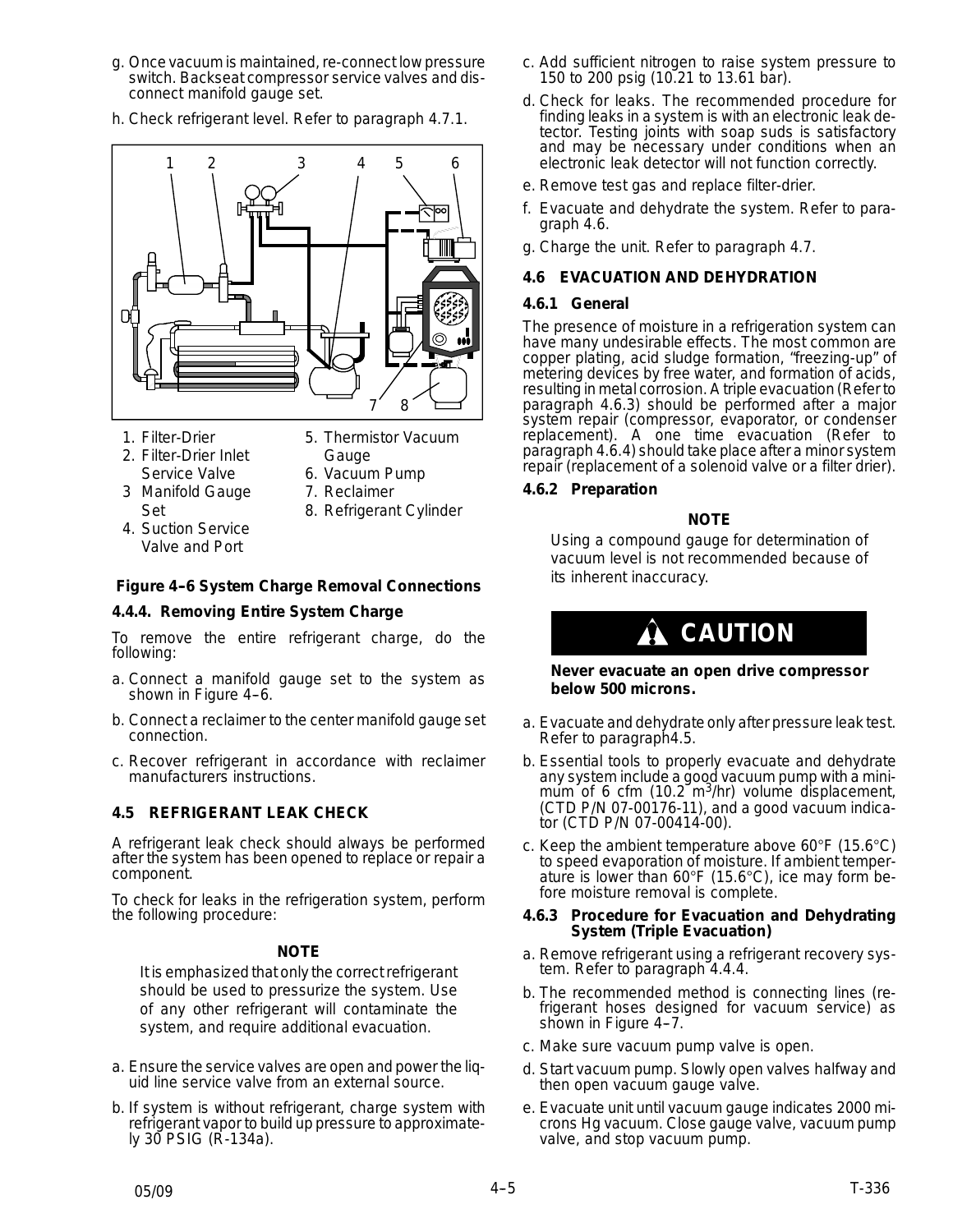- f. Break the vacuum with nitrogen. Raise system pressure to approximately 2 psig.
- g. Purge the nitrogen from the system.
- h. Repeat steps d. thru g. one time.
- i. Start vacuum pump and open all valves. Dehydrate unit to 500 microns Hg vacuum.
- j. Close off pump valve, and stop pump. Wait five minutes to see if vacuum holds.
- k. Charge system. Refer to paragraph 4.7.2.
- **4.6.4 Procedure for Evacuation and Dehydrating System (One Time Evacuation)**
- a. Remove refrigerant using a refrigerant recovery system. Refer to paragraph 4.4.4.
- b. The recommended method is connecting lines (refrigerant hoses designed for vacuum service) as shown in Figure 4-7.
- c. Make sure vacuum pump valve is open.
- d. Start vacuum pump. Slowly open valves halfway and then open vacuum gauge valve.
- e. Evacuate unit until vacuum gauge indicates 500 microns Hg vacuum.
- f. Close off pump valve, and stop pump. Wait five minutes to see if vacuum holds.
- g. Charge system. Refer to paragraph 4.7.2.



- 1 Condenser Coil
- 2 Filter-Drier Outlet Service Valve
- 3 Filter-Drier
- 4 Filter-Drier Inlet Service Valve
- 5 Receiver
- 6 Thermostatic Expansion Valve
- 7 Suction Service Valve & Service Port
- 8 Discharge Service Port
- 9 Discharge Service Valve
- 10 Liquid Line Solenoid Valve
- 11 Compressor
- 12 Reclaimer
- 13 Vacuum Manifold
- 14 Thermister Vacuum Gauge
- 15 Compound Gauge
- 16 Vacuum Pump
- 17 Refrigerant Cylinder

#### **Figure 4--7 Vacuum Pump Connections**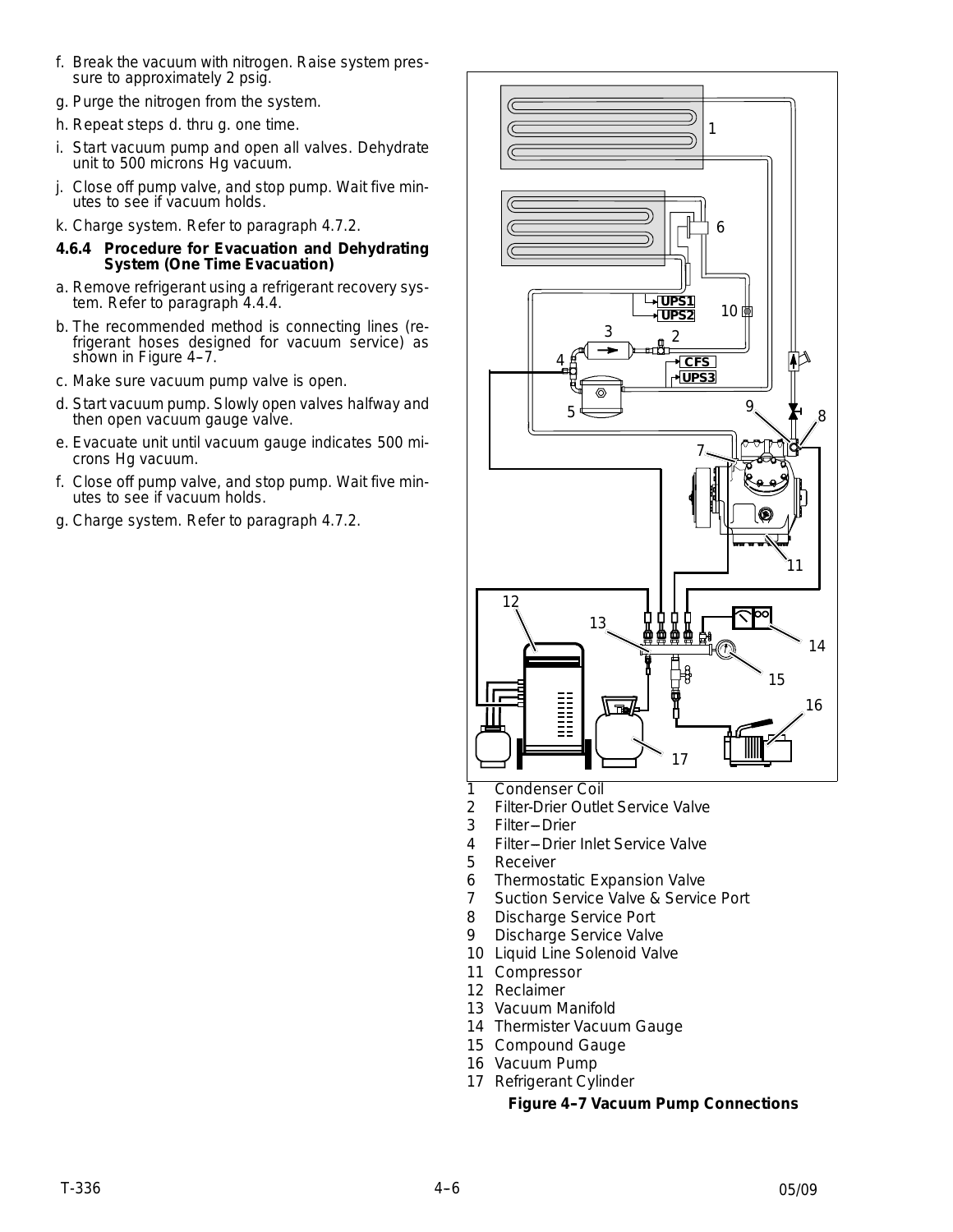#### **4.7 ADDING REFRIGERANT TO SYSTEM**

#### **4.7.1 Checking Refrigerant Charge**

The following conditions must be met to accurately check the refrigerant charge.

- a. Coach engine operating at high idle.
- b. Compressor operating fully loaded (six cylinder) in cool mode for 15 minutes.
- c. Compressor discharge (head) pressure to 150 PSIG (R-134a). It may be necessary to block condenser air flow to raise discharge pressure.
- d. Under the above fully loaded conditions, the system is properly charged when the refrigerant liquid level is at 1/2 to 3/4 of the receiver sight glass. If it is not at the proper level, add or remove refrigerant to bring it to the proper level.

#### **4.7.2 Adding Full Charge**

- a. Install manifold gauge set at the compressor suction service valve and filter-drier inlet service valve. See figure Figure 4-6.
- b. Evacuate and dehydrate system. Refer to paragraph 4.6.
- c. Place appropriate refrigerant cylinder on scales. Prepare to charge liquid refrigerant by connect charging hose from container to center connection on gauge manifold . Purge air from hoses.
- d. Note weight of refrigerant and cylinder.
- e. Open cylinder valve, backseat discharge valve on gauge manifold and allow liquid refrigerant to flow into the high side of the system
- f. When correct charge has been added, close cylinder valve and frontseat manifold discharge valve. At this point, the high side of the system has been charged but the low side is still in a vacuum because the liquid line solenoid is normally closed.
- g. Prepare the cylinder as required to allow vapor charging. Backseat the manifold suction valve and charge vapor to build 30 PSIG (R-134a) pressure on the manifold suction gauge. Close cylinder valve and frontseat suction manifold set.
- h. Check charge level in accordance with the procedures of paragraph 4.7.1.

#### **4.7.3 Adding Partial Charge**

- a. Install manifold gauge set at the compressor suction service valve and filter-drier inlet service valve. See Figure 4-6.
- b. Place appropriate refrigerant cylinder on scale. Prepare to charge vapor refrigerant by connecting charging hose from container to center connection on gauge manifold. Purge air from hoses.
- c. Run the unit in the cool mode as described in section 4.7.1. With the suction service valve midseated, open the refrigerant cylinder valve and add vapor charge until the refrigerant level appears in the liquid line sight glass. Under the above conditions, the system is properly charged when the refrigerant liquid level is at 1/2 sight glass. If it is not at the proper level, add or remove refrigerant to bring it to the proper level.
- d. Backseat the suction service valve. Close the vapor valve on the refrigerant drum and note weight. Remove the manifold gauge set and replace all valve caps.

#### **4.8 CHECKING FOR NONCONDENSIBLES**

To check for noncondensibles, proceed as follows:

- a. Stabilize system to equalize pressure between the suction and discharge side of the system.
- b. Check temperature at the condenser and receiver.
- c. Check pressure at the filter-drier inlet service valve.
- d. Check saturation pressure as it corresponds to the condenser/receiver temperature using the Temperature-Pressure Chart, Table 4-2.
- e. If gauge reading is 3 psig *(0.20 bar)* or more than the saturation pressure in step d, noncondensibles are present.
- f. Remove refrigerant using a refrigerant recovery system.
- g. Evacuate and dehydrate the system. Refer to paragraph 4.6.3.
- h. Charge the unit. Refer to paragraph 4.7.2.
- **4.9 CHECKING AND REPLACING HIGH OR LOW PRESSURE SWITCH**

### **WARNING**

**Do not use a nitrogen cylinder without a pressure regulator**

# **WARNING**

**Do not use oxygen in or near a refrigeration system as an explosion may occur.**

- a. Disconnect wiring and remove switch from unit. All units are equipped with a schrader valve at the pressure switch connections.
- b. Connect switch to a cylinder of dry nitrogen. See Figure 4-8.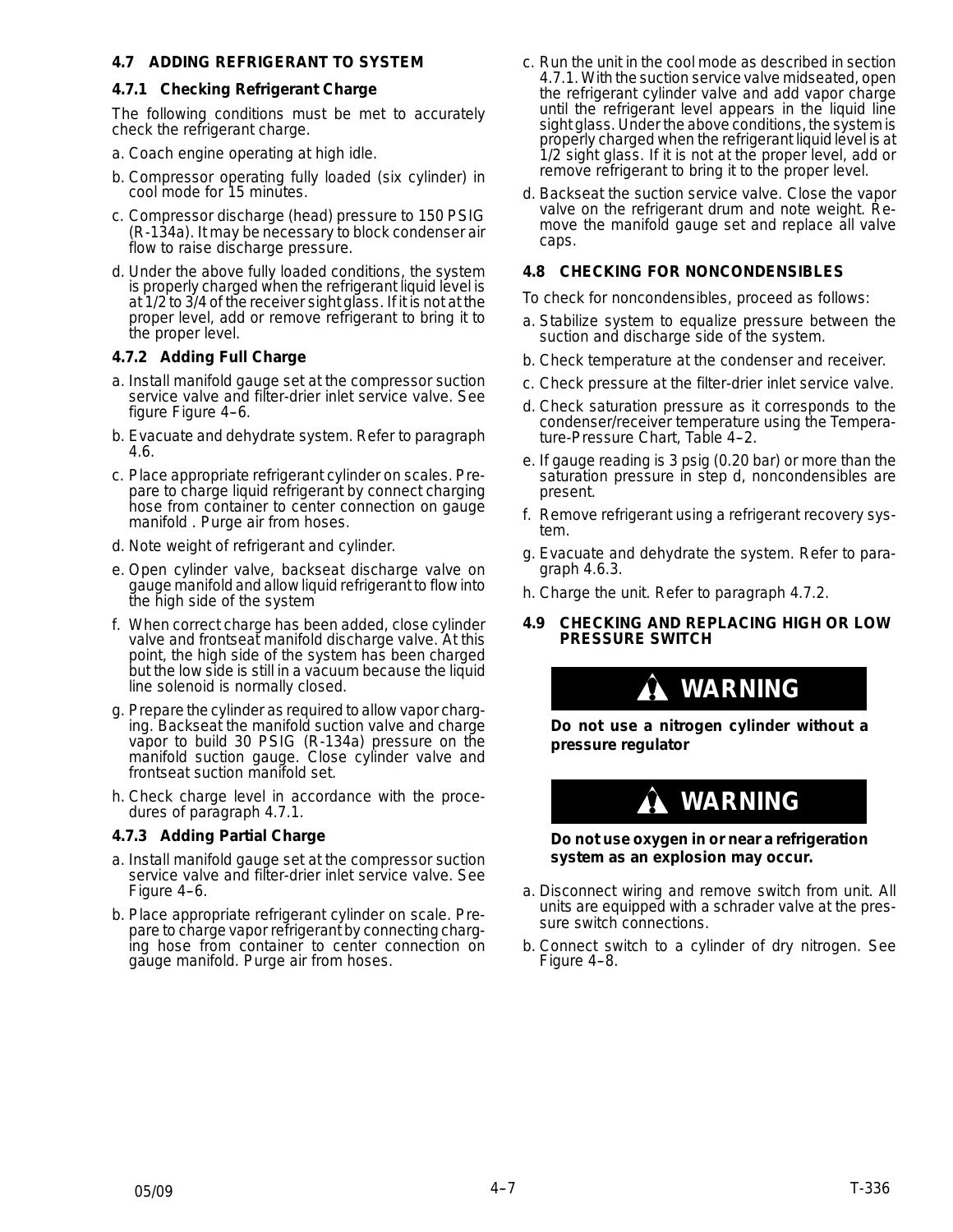





#### **Figure 4-8 Checking High Pressure Switch**

- c. Connect an ohmmeter across switch terminals.
- d. Set nitrogen pressure regulator higher than the upper switch setting. (refer to paragraph 1.4).
- e. For a high pressure switch, close cylinder valve and open bleed-off valve. Open cylinder valve and slowly close bleed-off valve. The switch should open, (no continuity) within required cut out tolerance. Close cylinder valve and release pressure through the bleed-off valve. As pressure drops, switch should close, (continuity) within required cut in tolerance.
- f. For a low pressure switch, close cylinder valve and bleed-off valve. Open cylinder valve to bring pressure above the cutout setting. Close the cylinder valve and slowly open bleed-off valve. The switch should open, (no continuity) within required cut out tolerance. Open cylinder valve and increase pressure by closing the bleed-off valve. As pressure increases, switch should close, (continuity) within required cut in tolerance.
- g. Replace or re-install switch (as required) and reconnect wiring.

#### **4.10 REMOVING TOP COVER (KR--4 CONDENSER)**

The KR--4 condenser cover assembly is of one piece construction. To remove the cover from the condenser assembly do the following:

- a. Twist all (10) of the 1/4 Turn cam locks counterclockwise (see Figure 4-9).
- b. Using two people, grasp the condenser cover section under the bottom edge and lift up evenly from both sides.

### **Figure 4-9 Condenser Cover Removal**

#### **4.11 FILTER-DRIER**

#### **4.11.1 To Check Filter-Drier**

The filter-drier (see Figure 4-10) must be changed if the drier is partially restricted or service has been performed on the refrigerant system. Check for a restriction by feeling the inlet and outlet lines of the filter-drier. If the outlet side feels cooler than the inlet side, then the filter-drier should be changed



- 1. Filter-Drier Inlet Service Valve
- 4. Filter-Drier 5. Filter-Drier Outlet Service Valve
- 2. Valve Service Port 3. Flare Nut

#### **Figure 4--10 Filter-Drier Removal**

#### **4.11.2 To Replace Filter-Drier**

- a. Perform a low side pump down. Refer to paragraph 4.4.1, (steps a. to c.)
- b. Turn the driver's A/C switch to "OFF" position.
- c. Frontseat the filter-drier outlet service valve and place a new filter-drier near the unit for immediate installation.
- d. Remove two screws securing the filter-drier clamp. Remove the filter-drier clamp.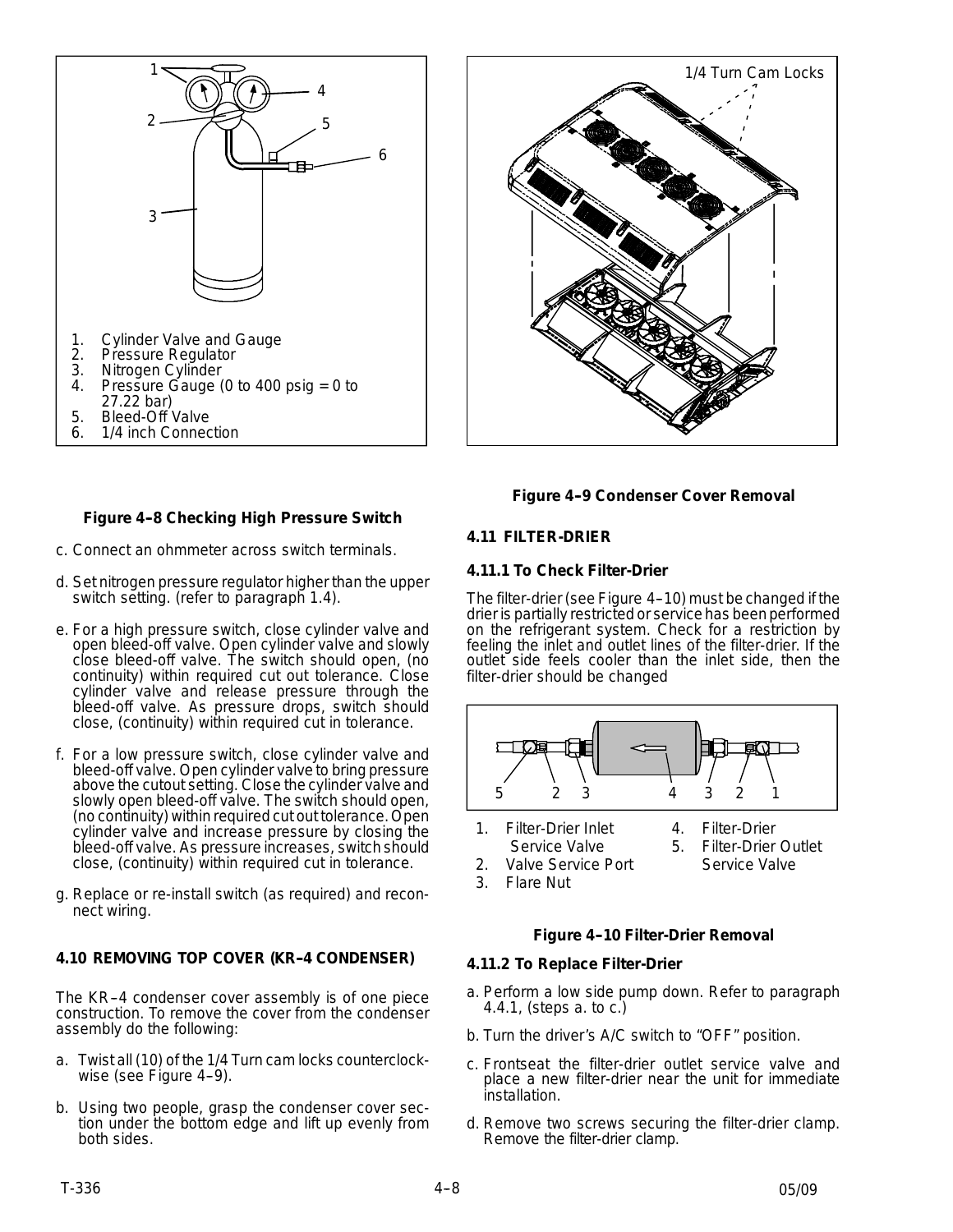# **WARNING**

#### **The filter-drier may contain liquid refrigerant. Slowly loosen the flare nuts to avoid refrigerant contact with exposed skin or eyes.**

- e. Using two open end wrenches, slowly crack open the flare nuts on each side of the filter-drier. Remove the filter-drier.
- f. Remove seal caps from the new filter-drier. Apply a light coat of compressor oil to the flares.
- g. Assemble the new filter-drier to lines ensuring that the arrow on the body of the filter-drier points in the direction of the refrigerant flow (refrigerant flows from the receiver to the evaporator). Finger tighten flare nuts.
- h. Tighten filter-drier flare nuts using two open end wrenches.
- i. Evacuate the filter-drier and lines by connecting a vacuum pump as shown in Figure 4-4. Evacuate to 500 microns.
- j. Backseat (fully close) both service valve ports and replace valve caps.
- k. Test filter-drier for leaks.
- l. Check refrigerant level.

#### **4.12 SERVICING THE LIQUID LINE SOLENOID VALVE**

The Liquid line solenoid valve (Figure 4-11) requires no maintenance unless a malfunction to the internal parts or coil occurs. This may be caused by foreign material such as: dirt, scale, or sludge inthe refrigeration system, or improper voltage to the coil.

There are only three possible valve malfunctions: coil burnout, failure to open, or failure to close.

#### **Coil burnout may be caused by the following:**

- 1 Improper voltage.
- 2 Continuous over-voltage, more than 10% or undervoltage of more than 15%.
- 3 Incomplete magnet circuit due to the omission of the coil housing or plunger.
- 4 Mechanical interface with movement of plunger which may be caused by a deformed enclosing tube.

#### **Failure to open may be caused by the following:**

- 1 Coil burned out or an open circuit to coil connections.
- 2 Improper voltage.
- 3 Defective plunger or deformed valve body assembly.

#### **Failure to close may be caused by the following:**

- 1 Defective plunger or deformed valve body assembly.
- 2 Foreign material in the valve.

#### **4.12.1 Coil Replacement**

- a. It is not necessary to remove the refrigerant charge from the system.
- b. Place main battery disconnect switch in OFF position and lock.
- c. Disconnect wire leads to coil.
- d. Remove coil retaining clip and nameplate.
- e. Lift burned-out coil from enclosing tube and replace.
- f. Connect wire leads and test operation

#### **4.12.2 Internal Part Replacement**

- a. Perform a low side pump down. Refer to paragraph 4.4.1 .
- b. Carefully loosen enclosing tube assembly and ensure no pressure remains within the valve. Disassemble valve and replace defective parts.
- c. Assemble valve and leak check.
- d. Evacuate low side and re-open system.

#### **4.12.3 Replace Entire Valve**

- a. Perform a low side pump down. Refer to paragraph 4.4.1. Remove coil and plunger assembly and unbraze valve from lines.
- b. Remove valve assembly from bracket.
- c. Disassemble new valve, to protect internal parts, and solder to lines.
- d. Assemble and leak check valve.
- e. Evacuate low side and re-open system.
- f. Connect wire leads and test operation.



- 1. Snap Cap 5. Gasket<br>6. Piston
	- 6. Piston Assembly<br>7. Body
- 3. Enclosing Tube Assembly **Body** 8. Bracket Adapter
- 4. Plunger Assembly

2. Coil Assembly

#### **Figure 4--11 Liquid Line Solenoid Valve**

#### **4.13 THERMOSTATIC EXPANSION VALVE**

The thermostatic expansion valve (Figure 4-11) is an automatic device which maintains constant superheat of the refrigerant gas leaving the evaporator regardless of suction pressure. The valve functions are: (a) automatic control of refrigerant flow to match the evaporator load and (b) prevention of liquid refrigerant entering the compressor. Unless the valve is defective, it seldom requires any maintenance.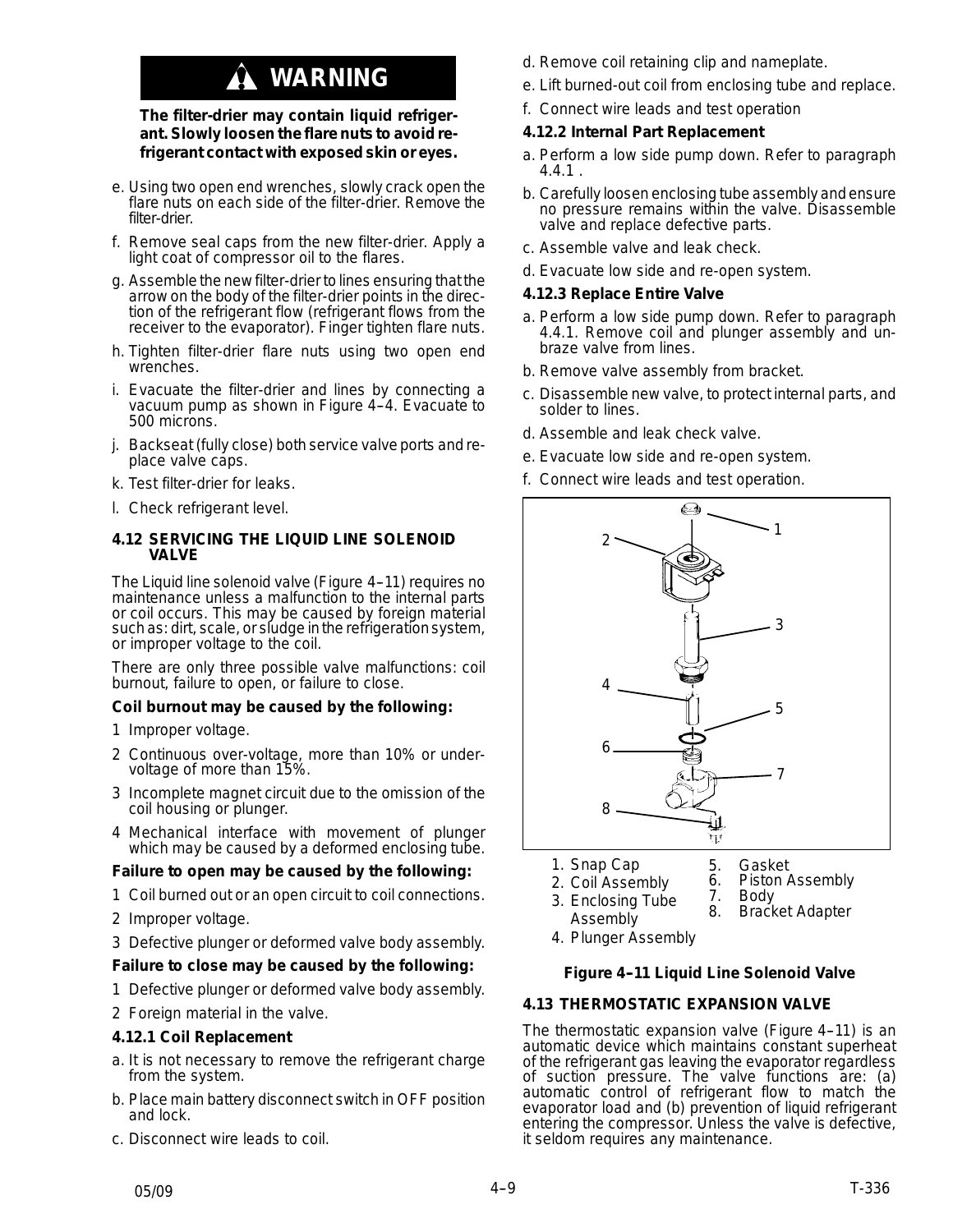

- 1. Power Head
- 4. Gasket
- Assembly 5. Cage Assembly
- 2. Equalizer Connection 6. Body Flange
- 3. Bulb 7. Cap screw

#### **Figure 4-12 Thermostatic Expansion Valve**

#### **4.13.1 Valve Replacement**

- a. Pump down low side of the unit. Refer to paragraph 4.4.1.
- b. Remove insulation from expansion valve and bulb. See Figure 4-12 and Figure 4-13.
- c. Loosen retaining straps holding bulb to suction line and detach bulb from the suction line.
- d. Loosen flare nuts on equalizer line and disconnect equalizer line from the expansion valve.
- e. Remove capscrews and lift off power head and cage assemblies and gaskets.
- f. Check, clean and remove any foreign material from the valve body, valve seat and mating surfaces. If required, replace valve body.

#### **NOTE**

R-134a valves are non-adjustable.

- g. Using new gaskets, install new cage and power head assemblies.
- h. Fasten equalizer line to the expansion valve.
- i. Leak check the new valve and evacuate and dehydrate low side. Refer to paragraph 4.4.1.
- j. The thermal bulb is installed below the center of the suction line (four or eight o'clock position). This area must be clean to ensure positive bulb contact. Strap thermal bulb to suction line. Ensure that retaining straps are tight and renew insulation.
- k. If required, add vapor refrigerant to bring low side pressure to 20 to 30 PSIG (R-134a). Open filter-drier inlet service valve and compressor service valves.
- l. Run the coach for approximately 30 minutes on fast idle.
- m.Check refrigerant level. Refer to paragraph 4.7.1.
- n. Check superheat. Refer to paragraph 4.13.2.

#### **4.13.2 Superheat Measurement**

#### **NOTE**

All readings must be taken from the TXV bulb location and out of the direct air stream.



- 1. Suction Line
- 4. Thermocouple
- (section view) 2. TXV Bulb Clamp
- 5. TXV Bulb (Shown in the 4'clock
- 3. Nut & Bolt (clamp)
	- position)

#### **Figure 4-13 Thermostatic Expansion Valve Bulb and Thermocouple**

- a. Remove Presstite insulation from expansion valve bulb and suction line.
- b. Loosen one TXV bulb clamp and make sure area under clamp is clean.
- c. Place temperature thermocouple in contact with the suction tube and parallel to the TXV bulb, and then secure loosened clamp making sure both bulb and thermocouple are firmly secured to suction line. See Figure 4-13. Reinstall insulation around the bulb.
- d. Connect an accurate low pressure gauge to the low pressure port (Figure 1-5).
- e. Start bus and run on fast idle until unit has stabilized, about 20 to 30 minutes.

#### **NOTE**

When conducting this test, the suction pressure must be at least 6 psig *(0.41 bar)* below the expansion valve maximum operating pressure (MOP). Refer to paragraph NO TAG for MOP.

- f. From the temperature/pressure chart (Table  $4-2$ ), determine the saturation temperature corresponding to the evaporator outlet pressure.
- g. Note the temperature of the suction gas at the expansion valve bulb. Subtract the saturation temperature from this temperature. The difference is the superheat of the suction gas.
- h. The superheat may cycle from a low to high reading. Monitor the superheat taking readings every 3-5 minutes for a total of 5-6 readings. Calculate the superheats, add the readings and divide by the number of readings taken to determine average superheat. Refer to paragraph NO TAG for superheat setting.
- i. If superheat is not within tolerance, replace the valve.

#### **4.14 REPLACING RETURN AIR FILTERS**

The return air filters are located behind the return air grill, inside the vehicle.

The filters should be checked for cleanliness periodically depending on operating conditions. A dirty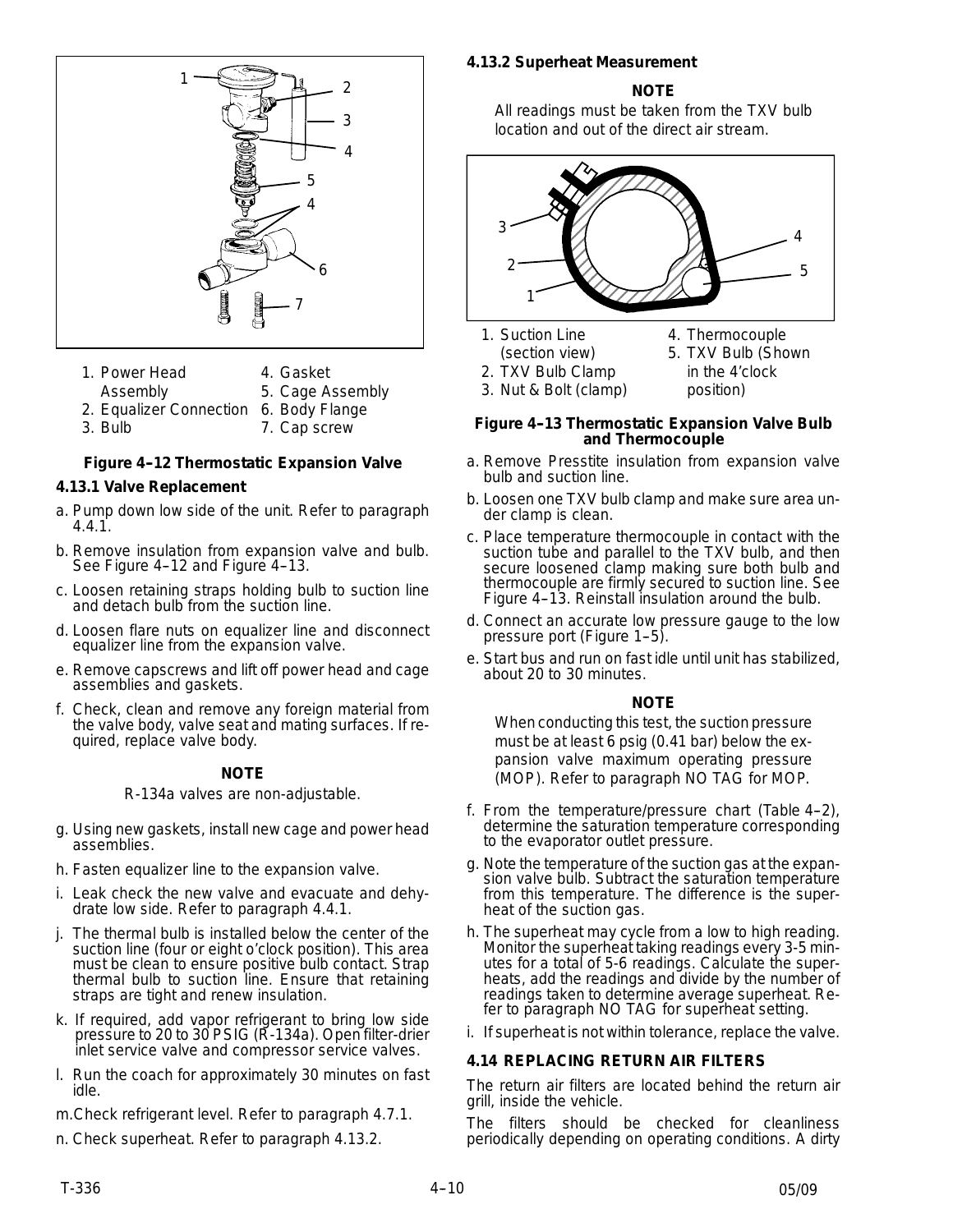filter will restrict air flow over the evaporator coil which may cause insufficient cooling or heating and possible frost buildup on the coil. To remove the filters, do the following.

- a. Place main battery disconnect switch in OFF position and lock.
- b. Remove the return air grille.
- c. Loosen filter retaining hardware and remove the filter from the grille.
- d. Reverse procedure to install new filters.

#### **4.15 COMPRESSOR MAINTENANCE**

#### **4.15.1 Removing the Compressor**

If compressor is inoperative and the unit still has refrigerant pressure, isolate the compressor and remove the refrigerant. Refer to paragraph 4.4.2. If compressor is operative, perform a pump down. Refer to paragraph 4.4.3.

- a. Place main battery disconnect switch in OFF position and lock.
- b. Tag and disconnect wiring to the high pressure and low pressure switch, unloaders and clutch.
- c. Remove tension on drive belts, remove drive belts.
- d. Loosen bolts at suction and discharge service valve flanges and break seal to be sure pressure is released. Remove bolts.
- e. Remove four bolts holding compressor to base
- f. Attach sling or other device to the compressor and remove compressor from the coach through the rear access door.

#### **NOTES**

- Service replacement compressors are sold without service valves. Valve pads are installed in their place. The optional unloaders are not supplied, as the cylinder heads are shipped with plugs. Customer should retain the original unloader valves for use on the replacement compressor.
- 2 The piston plug that is removed from the replacement compressor head must be installed in the failed compressor if returning for warranty or core credit.
- 3 Do not interchange allen-head capscrews that mount the piston plug and unloader, they are not interchangeable.
- Check oil level in service replacement compressor. Refer to paragraphs NO TAG and 4.15.3.



- 1**.** Electric Unloader Valve
	- 6. Bottom Plate

10. O-ring

7. Oil Drain Plug 8. Oil Level Sight Glass

11. Discharge Service Valve

- 2. Suction Service Valve Charging Port 9. Oil Pump
- 3. Suction Service
	-
- Valve 4. Clutch
- 5. Oil Fill Plug 12. Service Port

#### **Figure 4--14 Compressor**

g. Remove the three socket head capscrews from the cylinder head(s) that have unloader valves installed. See Figure 4-15. Remove the unloader valve and bypass piston assembly, keeping the same capscrews with the assembly. The original unloader valve must be transferred to the replacement compressor. The plug arrangement removed from the replacement is installed in the original compressor as a seal. If piston is stuck, it may be extracted by threading a socket head capscrew into top of piston. A small Teflon seat ring at the bottom of the bypass piston plug must be removed.



#### **Figure 4--15 Removing Bypass Piston Plug**

- h. Remove the pressure switches and install on replacement compressor after checking switch operation. Refer to paragraph 4.9.
- i. Remove clutch assemble and retain original clutch key. Install on replacement compressor.
- j. Install compressor in unit by performing the removal steps in reverse. It is recommended that new locknuts be used when replacing compressor. Install new gaskets on service valves and tighten bolts uniformly (55 to 80 ft-lbs suction and 20 to 30 ft-lbs discharge service valves).
- k. Leak check connections and replace filter-drier. Refer to paragraph 4.11.
- l. Using refrigerant hoses designed for vacuum service, connect a vacuum pump (see Figure 4-5) and evacu-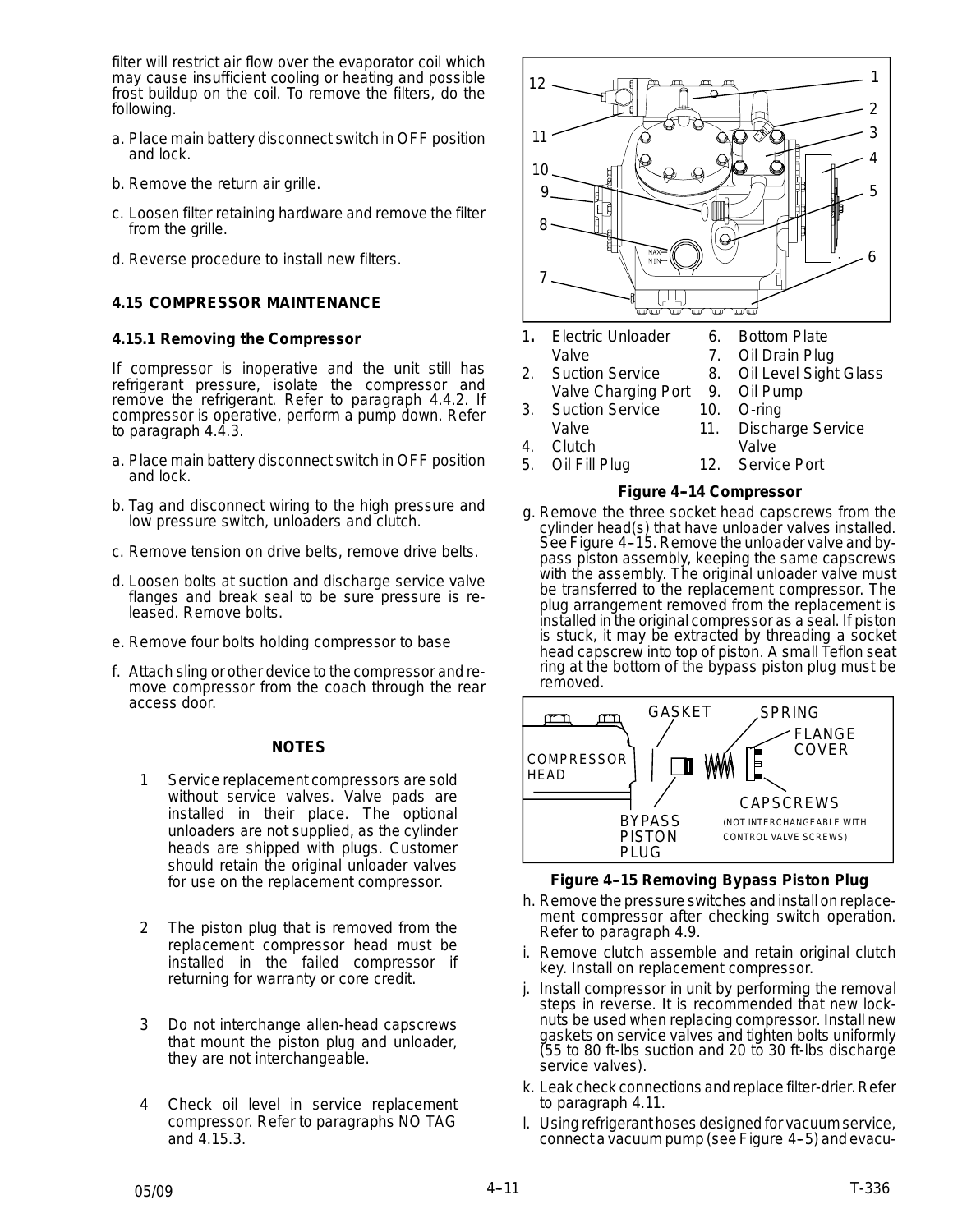ate compressor to 500 microns. Front seat both manifold valves to isolate the pump.

m.Open compressor service valves.

- n. Start unit and check refrigerant level. Refer to paragraph 4.7.1.
- o. Check compressor oil level. Refer to paragraph 4.15.3. Add or remove oil if necessary.
- p. Check compressor unloader operation. Refer to paragraph 4.15.4
- q. Backseat compressor service valves.
- r. Remove manifold gauge set. Refer to paragraph NO TAG.

#### **4.15.2 Transferring Compressor Clutch**

To remove a clutch (see Figure 4-16) from a compressor and install on a replacement compressor, do the following:



- 1. Compressor
- 6. Armature
- 2. Seal Cover
- 7 Spacer Nuts 8. Retaining Capscrew,
- 3. Coil 4. Rotor
	- - Lockwasher, 3/8 Washer
- 5. Rotor Nut

#### **Figure 4-16 Compressor Clutch**

- a. Place main battery disconnect switch in OFF position and lock.
- b. Tag and disconnect wiring to the clutch.
- c. Remove tension on drive belts, remove drive belts.
- d. Remove the armature as a complete assembly by removing the retaining capscrew, lockwasher, and special 3/8 washer from the compressor crankshaft. Use special tool (CTD P/N 07-00240-01) to prevent crankshaft rotation.
- e. Install a 7/8-14 x 4" (CTD P/N 07-00381-00) capscrew into the center hole of the armature assembly and use it as a jacking bolt to remove the armature. Use tool (CTD  $\overline{P/N}$  07-00240-01) as in step a. to prevent crankshaft rotation.
- f. Using special tool (CTD P/N 07-00242-01), remove the rotor nut and rotor. Retain original key.
- g. Noting the position of the wire, remove the three bolts holding the coil to the compressor.
- h. Remove every other bolt from the seal cover of the new compressor in the same manner as the original compressor. Mount the coil assembly with the wire in

the same orientation as it was mounted on the original compressor. Tighten the mounting bolts to 45-50 ft/ lbs (5.53-6.92 mkg).

- i. Mount the rotor on the shaft. Seat the rotor to the hub, using the rotor nut. Be sure pulley turns freely without binding. Tighten rotor nut by first noting torque necessary to start the nut on the hub and then adding 50 ft/ lbs of torque.
- j. Install armature on shaft using original key and tighten mounting bolt to 20 ft/lbs (2.8 mkg).
- k. Perform a check of the air gap between the inside face of the armature and the mating face of the rotor. The air gap should be measured with aminimum of 50 psig (3.4 bar) in the crankcase. A preliminary check may be performed before the crankcase is pressurized but a final check must be performed before the clutch is operated. The gap should be between 0.030 and 0.060 inch (7.62 to 15.24 mm). If required, remove the six armature spacer nuts and spacer. Add or remove shims to adjust gap. Reinstall spacer nuts and tighten to  $7-8$  ft/lbs  $(1.\overline{0})$  to  $1,1$  mkg).

l.Reconnect wiring and test clutch operation.

#### **4.15.3 Compressor Oil Level**

To check, and correct (if required) the compressor oil level, do the following:

- a. Operate the coach for at least one-half hour at fast idle speed, with the temperature controls at the coolest setting, and the compressor fully loaded. It may be necessary to pre-heat the coach and/or operate the system in the reheat mode to keep the compressor fully loaded throughout this procedure
- b. Ensure the system is fully charged (refer to paragraph 4.7.1) and the compressor crankcase is warm to the touch after fifteen minutes of operation.
- c. Shut off the system and immediately record the oil level in the compressor sight glass. See Figure 4-14. If the compressor is not level, an average between the sight glass levels will have to be made to determine level.
- d. The correct oil level for this application should be between the bottom and 1/2 of the oil level sightglass. See Figure 4-14. If the oil level is correct, release the coach into service. If the level is above the 1/2 sightglass maximum, proceed to step e. If the level is below the 1/2 sightglass maximum proceed to step f.
- e. To remove oil and bring the level to the 1/2 sightglass maximum, do the following:
- 1. With the system off, connect a manifold gauge set to the compressor suction and discharge service valves. Front seat the service valves to isolate the compressor from the system (See Figure 4-5) and reclaim the refrigerant to below atmospheric pressure. Shut off the reclaimer and verify the pressure does not rise. If the pressure rises, continue reclaiming until the pressure remains below atmospheric.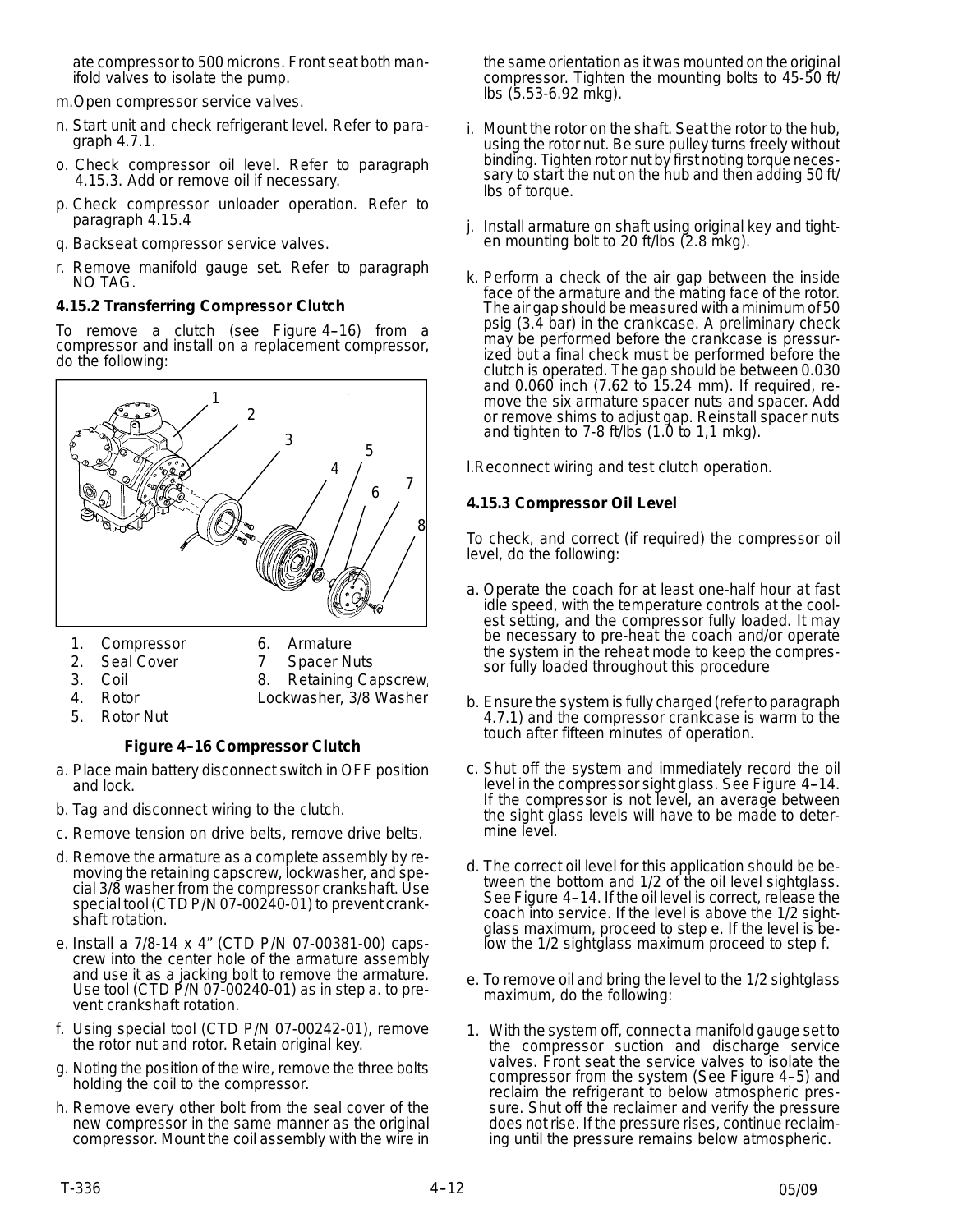# **WARNING**

**Extreme care must be taken to ensure that all the refrigerant has been removed from the compressor crankcase or the resultant pressure will forcibly discharge compressor oil.**

- 2. Drain or pump out compressor oil until the level is brought to the proper level.
- 3. Evacuate the compressor to 500 microns. Backseat the compressor service valves and repeat the oil level check procedure.
- f. To add oil to the compressor, do the following:
- 1. With the system off, connect a manifold gauge set to the compressor suction and discharge service valves. Front seat both service valves to isolate the compressor from the system (See Figure 4-5) and reclaim the refrigerant to below atmospheric pressure. Shut off the reclaimer and verify the pressure does not rise. If the pressure rises, continue reclaiming until the pressure remains below atmospheric.
- 2. Add oil to compressor crankcase slowly, through the oil fill plug opening (see Figure 4-14) to bring level to mid range of allowed levels.
- 3. Evacuate compressor to 500 microns. Backseat compressor suction and discharge valves, start system and recheck oil level.
- 4. Remove manifold gauge set.

#### **4.15.4 Compressor Electric Unloader Operation**

To check unloader operation do the following:

- a. Install a manifold gauge set (Refer to Figure 4-6).
- b. Start the unit and allow it to stabilize in High Speed Cool.
- c. Insure that the unloaders are de-energized. Compressor is fully loaded, 6 cylinder operation.
- d. Slowly front-seat the suction se4rvice valve. The suction pressure will begin to fall.
- e. Watch the suction gauge on the manifold gauge set. When the suction pressure gauge "jumps" (3 to 5 psi-- 0.2 to 0.4 bar) note the pressure at which the gauge jumped in the chart below. Unloader solenoid coil  $#1$ has been energized and the compressor is now in 4 cylinder operation.
- f. Continue to slowly front-seat the suction service valve and watch the suction gauge. When the suction pressure gauge "jumps" (3 to 5 psi-- 0.2 to 0.4 bar) note the pressure at which the gauge jumped in the chart below. Unloader solenoid coil #2 has been energized and the compressor is now in 2 cylinder operation.
- g. Slowly back--seat the suction service valve. The suction pressure will begin to rise.
- h. Watch the suction gauge on the manifold gauge set. When the suction pressure gauge "jumps" (3 to 5 psi-- 0.2 to 0.4 bar) note the pressure at which the gauge jumped in the chart below. Unloader solenoid coil #2

has been de-energized and the compressor is now in 4 cylinder operation.

- i. Continue to slowly back-seat the suction service valve and watch the suction gauge. When the suction pressure gauge "jumps"  $(3 \text{ to } 5 \text{ psi} - 0.2 \text{ to } 0.4 \text{ bar})$ note the pressure at which the gauge jumped in the chart below. Unloader solenoid coil #1 has been de- energized and the compressor is now in 6 cylinder operation.
- j. Compare these values to the one in your service manual (Table 1-3).

| <b>PRESSURE</b><br><b>READING</b> | <b>COIL ENERGIZED</b><br><b>UNLOADED</b> | <b>COIL DE-ENER-</b><br><b>GIZED LOADED</b> |
|-----------------------------------|------------------------------------------|---------------------------------------------|
| l UNLOADER #1                     |                                          |                                             |
| <b>I UNLOADER #2</b>              |                                          |                                             |

#### **Approximate Unloader Coil Resistance:**

12VDC Coil = 10.2 Ohms

 $24VDC$  Coil =  $40.0$  Ohms

#### **4.16 TEMPERATURE SENSOR CHECKOUT**

- a. An accurate ohmmeter must be used to check resistance values shown in Table 4-1.
- b. Due to variations and inaccuracies in ohmmeters, thermometers or other test equipment, a reading within two percent of the chart value would be considered acceptable. If a sensor is bad, the resistance value would usually be much higher or lower than the value given in Table 4-1.
- c. At least one sensor lead must be disconnected from the controller before any reading can be taken. Not doing so will result in a false reading. Two preferred methods of determining the actual test temperature at the sensor are an ice bath at 32°F (0°C) and/or a calibrated digital temperature meter.

#### **Table 4--1 Temperature Sensor Resistance**

| <b>Temperature</b> |              |                           |  |
|--------------------|--------------|---------------------------|--|
| $^{\circ}$ F       | $^{\circ}$ C | <b>Resistance In Ohms</b> |  |
| 14                 | $-10$        | 55,304                    |  |
| 23                 | $-5$         | 42,316                    |  |
| 32                 | 0            | 32,650                    |  |
| 41                 | 5            | 25,394                    |  |
| 50                 | 10           | 19,903                    |  |
| 59                 | 15           | 15,713                    |  |
| 68                 | 20           | 12,493                    |  |
| 77                 | 25           | 10,000                    |  |
| 86                 | 30           | 8,056                     |  |
| 95                 | 35           | 6,531                     |  |
| 104                | 40           | 5,325                     |  |
| 113                | 45           | 4,367                     |  |
| 122                | 50           | 3,601                     |  |
| 131                | 55           | 2,986                     |  |
| 140                | 60           | 2,488                     |  |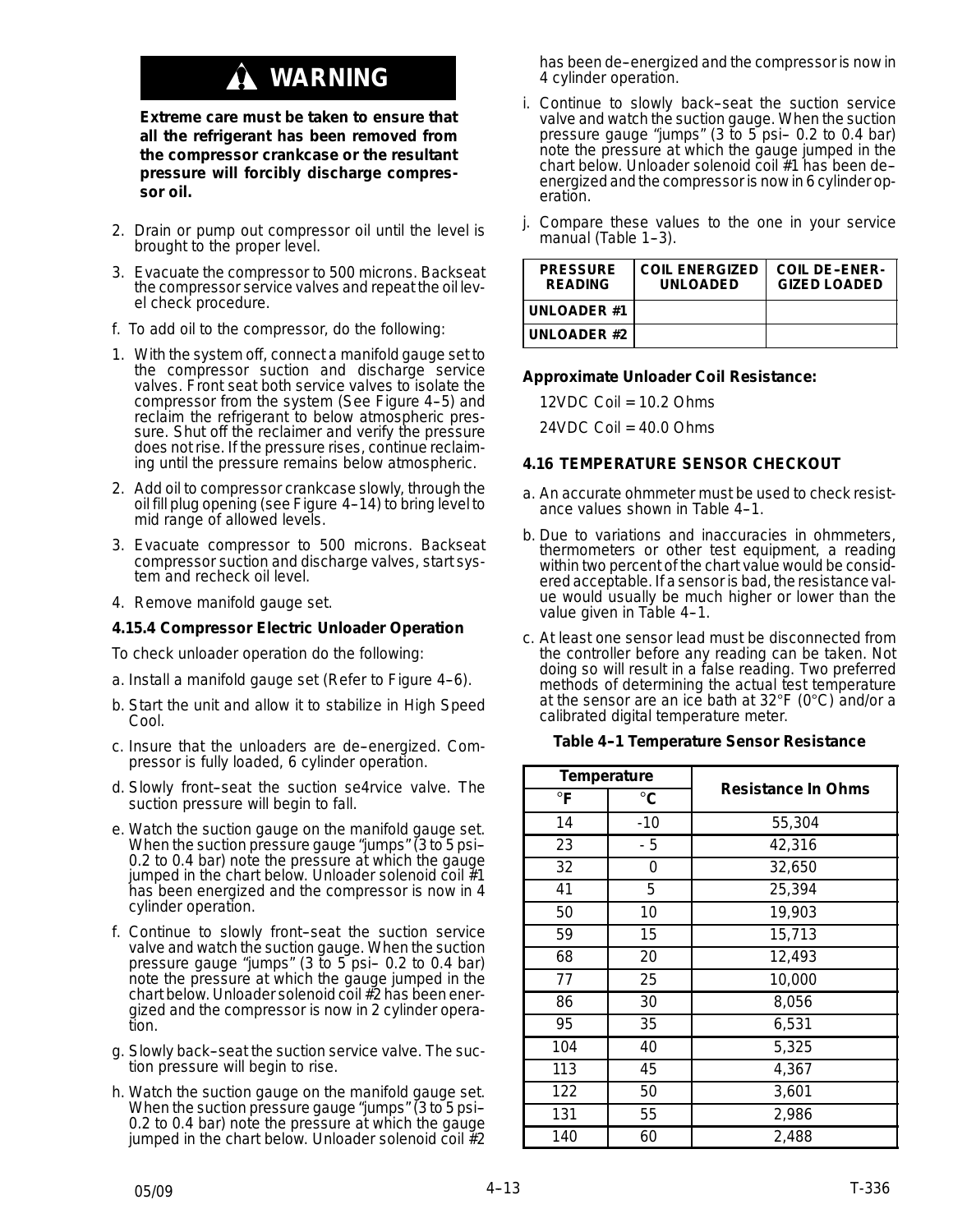#### **4.17 REPLACING SENSORS**

- a. Place main battery disconnect switch in OFF position and lock.
- b. Tag and disconnect wiring from defective sensor.
- c. Remove and replace defective sensor. Sensor connections are fitted with Schreader valves to facilitate replacement.
- d. Connect wiring to replacement sensor.
- e. Checkout replacement sensor. Refer to section 4.16.
- f. Repair or replace any defective component(s), as required.

#### **4.18 ELECTRIC COMPRESSOR UNLOADERS**

The electric unloaders are activated by an electromagnetic coil, which is energized by a pressure switch monitoring refrigerant pressure. (See Figure 4-10.)



**Figure 4-10. Electric Unloader Schematic**

Pressure switches UPS1 and UPS2 are installed in the suction return line to the compressor. Each switch monitors suction pressure and operates one unloader by controlling the voltage applied to the unloader coil. When suction pressure falls to the setpoint of the pressure switch, the switch contacts close applying control voltage to energize the unloader coil, which unloads two of the compressor cylinders each.

Pressure switch UPS3 is installed in the liquid line to the receiver. The switch monitors refrigerant liquid line pressure and operates unloader coil UL2 by controlling voltage applied to the coil. When refrigerant liquid pressure rises to the setpoint of the pressure switch, the switch contacts close applying control voltage to energize unloader coil UL2, which unloads one of the compressor cylinder banks.

Pressure switch (UPS1, UPS2 and UPS3) settings are given in Table 1-3.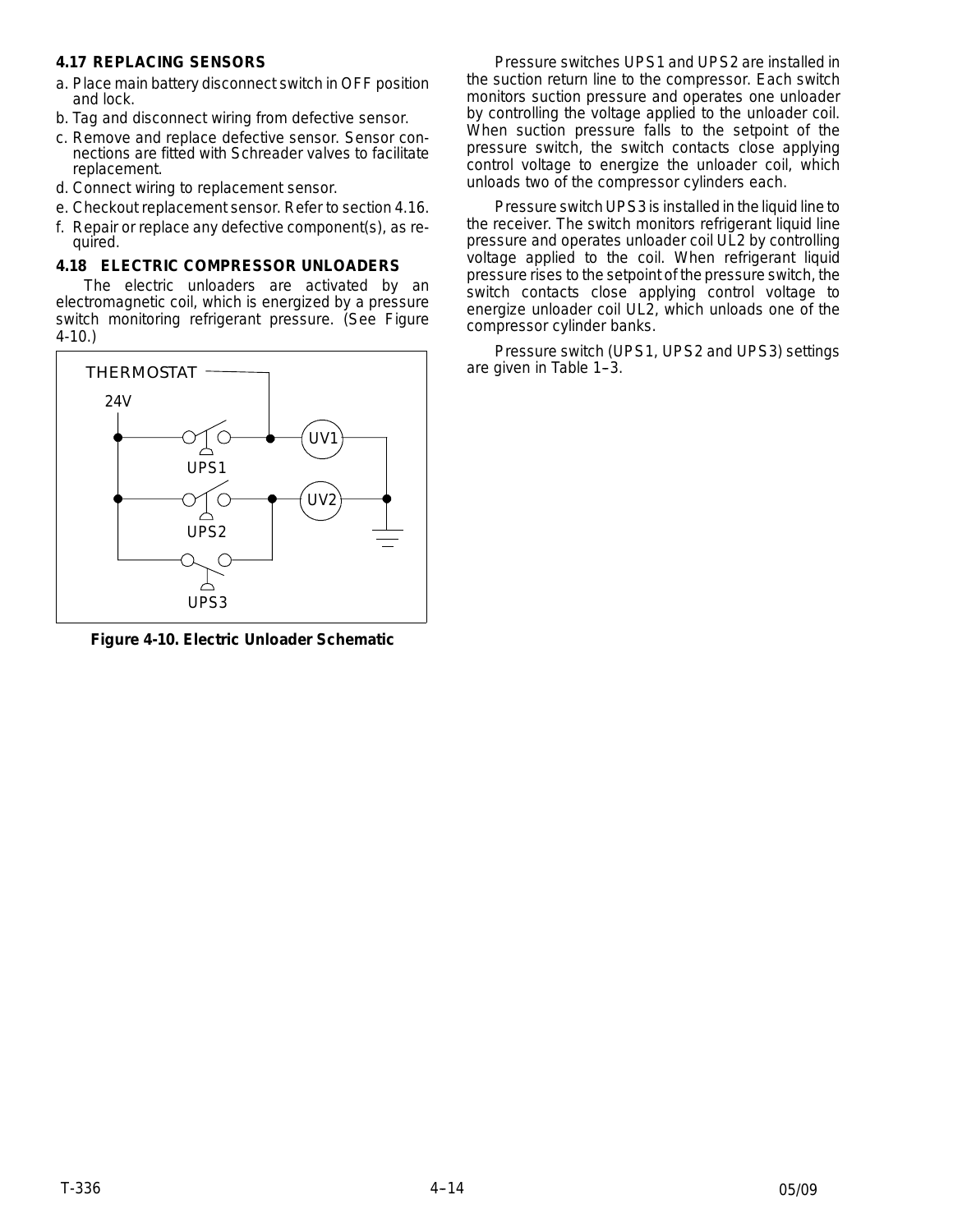| <b>Temperature</b>        |                       | Vacuum            |                    |                   |
|---------------------------|-----------------------|-------------------|--------------------|-------------------|
| $\overline{\overline{F}}$ | $^{\circ}$ C          | "/hg              | Kg/cme             | <b>Bar</b>        |
| $-40$                     | $-40$                 | $\overline{14.6}$ | 37.08              | 0.49              |
| .35                       | .37                   | 12.3              | $31.\overline{25}$ | 0.42              |
| $-30$                     | $-34$                 | 9.7               | 24.64              | 0.33              |
| $-25$                     | $-32$                 | 6.7               | 17.00              | 0.23              |
| $-20$                     | $-29$                 | 3.5               | 8.89               | 0.12              |
| $-18$                     | $-28$                 | 2.1               | 5.33               | 0.07              |
| $-16$                     | $-27$                 | 0.6               | 1.52               | 0.02              |
| <b>Temperature</b>        |                       | <b>Pressure</b>   |                    |                   |
| $^{\circ}$ F              | $\overline{\text{c}}$ | Psig              | Kg/cme             | Bar               |
| $-14$                     | $-26$                 | 0.4               | 0.03               | 0.03              |
| $-12$                     | $-24$                 | 1.2               | 0.08               | 0.08              |
| $-10$                     | $-23$                 | $\overline{2.0}$  | 0.14               | $\overline{0.14}$ |
| $-8$                      | $-22$                 | $\overline{2.9}$  | 0.20               | 0.20              |
| $-\overline{6}$           | $-21$                 | $\overline{3.7}$  | 0.26               | 0.26              |
| $-4$                      | $-20$                 | 4.6               | 0.32               | 0.32              |
| $-2$                      | $-19$                 | $\overline{5.6}$  | 0.39               | 0.39              |
| $\overline{0}$            | $-18$                 | $6.\overline{5}$  | 0.46               | 0.45              |
| $\overline{c}$            | $-17$                 | 7.6               | 0.53               | 0.52              |
| $\overline{4}$            | $-16$                 | 8.6               | 0.60               | 0.59              |
| 6                         | $-14$                 | 9.7               | 0.68               | 0.67              |
| $\overline{8}$            | $-13$                 | 10.8              | 0.76               | 0.74              |
| 10                        | $-12$                 | 12.0              | 0.84               | 0.83              |
| $\overline{12}$           | $-11$                 | 13.2              | 0.93               | 0.91              |
| $\overline{14}$           | $-10$                 | 14.5              | 1.02               | 1.00              |
| $\overline{16}$           | -9                    | 15.8              | 1.11               | 1.09              |
| $\overline{18}$           | -8                    | 17.1              | 1.20               | 1.18              |
| 20                        | $-7$                  | 18.5              | 1.30               | 1.28              |
| 22                        | $-6$                  | 19.9              | 1.40               | 1.37              |
| $\overline{24}$           | $-4$                  | 21.4              | 1.50               | 1.48              |
| 26                        | $-3$                  | 22.9              | 1.61               | 1.58              |

| <b>Temperature</b>      |                 | <b>Pressure</b>    |                    |            |
|-------------------------|-----------------|--------------------|--------------------|------------|
| $\overline{\mathsf{F}}$ | $^{\circ}$ C    | Psig               | Kg/cme             | <b>Bar</b> |
| 28                      | $-2$            | $\overline{2}$ 4.5 | 1.72               | 1.69       |
| 30                      | $-1$            | 26.1               | 1.84               | 1.80       |
| 32                      | 0               | 27.8               | 1.95               | 1.92       |
| $\overline{34}$         | $\overline{1}$  | 29.6               | 2.08               | 2.04       |
| 36                      | $\overline{2}$  | 31.3               | 2.20               | 2.16       |
| 38                      | 3               | 33.2               | 2.33               | 2.29       |
| 40                      | $\overline{4}$  | 35.1               | 2.47               | 2.42       |
| 45                      | $\overline{7}$  | 40.1               | 2.82               | 2.76       |
| 50                      | 10              | 45.5               | 3.20               | 3.14       |
| 55                      | 13              | 51.2               | 3.60               | 3.53       |
| 60                      | 16              | 57.4               | 4.04               | 3.96       |
| 65                      | 18              | 64.1               | 4.51               | 4.42       |
| 70                      | 21              | 71.1               | 5.00               | 4.90       |
| 75                      | 24              | 78.7               | 5.53               | 5.43       |
| 80                      | 27              | 86.7               | 6.10               | 5.98       |
| $\overline{85}$         | 29              | 95.3               | 6.70               | 6.57       |
| 90                      | 32              | 104.3              | 7.33               | 7.19       |
| 95                      | 35              | 114.0              | 8.01               | 7.86       |
| 100                     | 38              | 124.2              | 8.73               | 8.56       |
| 105                     | 41              | 135.0              | 9.49               | 9.31       |
| 110                     | 43              | 146.4              | 10.29              | 10.09      |
| $\overline{115}$        | 46              | 158.4              | 11.14              | 10.92      |
| 120                     | 49              | 171.2              | 12.04              | 11.80      |
| $\overline{125}$        | $\overline{52}$ | 184.6              | 12.98              | 12.73      |
| 130                     | 54              | 198.7              | 13.97              | 13.70      |
| 135                     | 57              | 213.6              | 15.02              | 14.73      |
| 140                     | 60              | 229.2              | 16.11              | 15.80      |
| 145                     | 63              | 245.6              | $17.\overline{27}$ | 16.93      |
| 150                     | 66              | 262.9              | 18.48              | 18.13      |
| 155                     | 68              | 281.1              | 19.76              | 19.37      |

#### Table 4-2 R-134a Temperature - Pressure Chart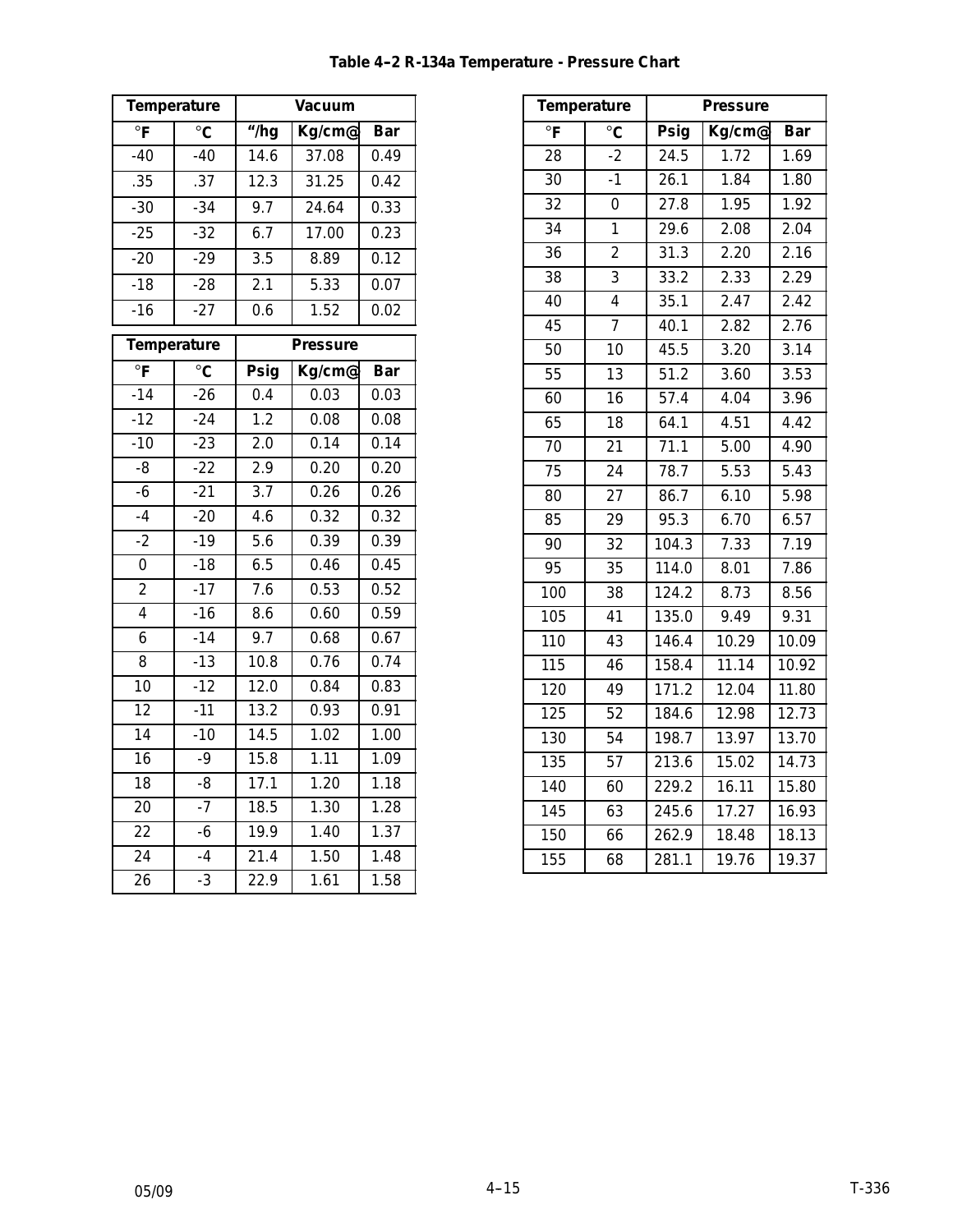#### **SECTION 5**

#### **ELECTRICAL**

#### **5--1 INTRODUCTION**

This section contains electrical wiring schematics covering the models listed in Table 1-1. The schematics shown in this section provides information for all system models and optional configurations. The EM--17 evaporators are fitted with 2 blower/motor assemblies. The CM-5 Skirt-Mounted Condenser has 5 fan/motor assemblies and the KR-4 Rooftop Condenser has 4 fan/motor assemblies.



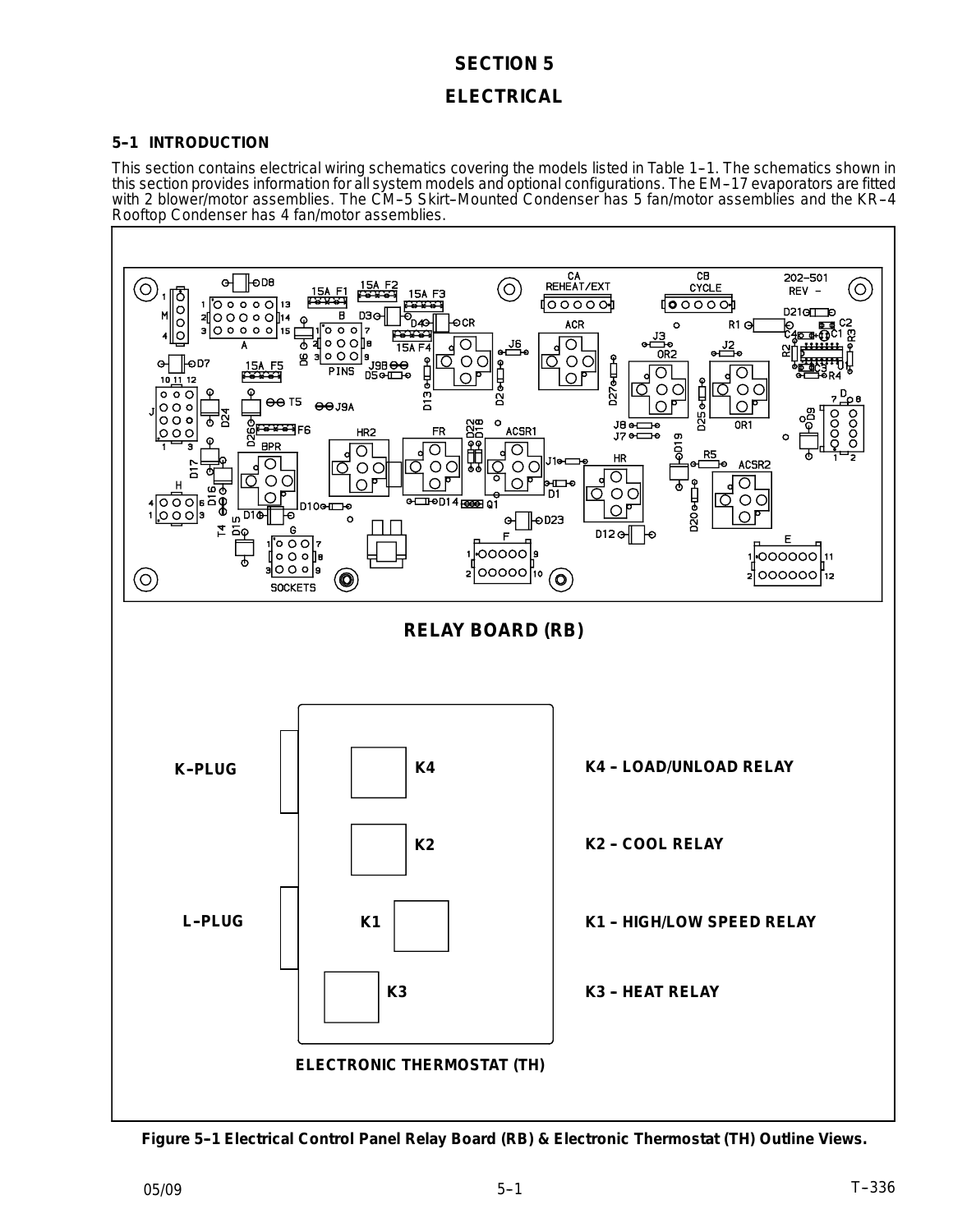| <b>SYMBOL</b>                                                                                                                                                                                                                                                                                   | <b>DESCRIPTION</b>                                                                                                                                                                                                                                                                                                                                                                                                                                                                                                                                                                                                                                                                                                                                                                                                                                                                                               |
|-------------------------------------------------------------------------------------------------------------------------------------------------------------------------------------------------------------------------------------------------------------------------------------------------|------------------------------------------------------------------------------------------------------------------------------------------------------------------------------------------------------------------------------------------------------------------------------------------------------------------------------------------------------------------------------------------------------------------------------------------------------------------------------------------------------------------------------------------------------------------------------------------------------------------------------------------------------------------------------------------------------------------------------------------------------------------------------------------------------------------------------------------------------------------------------------------------------------------|
| <b>ACMS</b><br>ACR.<br><b>ACSL</b><br>ACSR1<br>ACSR2<br>ALT<br>CFR1 - CFR3<br>CFS1 - CFS2<br>СL<br>CF1 - CF5<br>CR<br><b>CSR</b><br>D1 - D30<br>EM <sub>1</sub><br><b>EM#2</b><br>ESR - ESR2<br>FR.<br>F14<br>HPS.<br>LATH<br><b>LPS</b><br><b>LLS</b><br>LLS<br>PWRR<br><b>RES</b><br>TB1, TB2 | A/C MODE SWITCH<br>A/C RELAY<br>A/C STOP LIGHT<br>A/C STOP RELAY #1 (TIME DELAYED)<br>A/C STOP RELAY #2 (TIME DELAYED)<br><b>ALTERNATOR</b><br><b>CONDENSER FAN RELAY</b><br>CONDENSER FAN SPEED SWITCH<br><b>CLUTCH</b><br><b>CONDENSER FAN MOTORS</b><br><b>CLUTCH RELAY</b><br>CONDENSER SPEED RELAY<br><b>DIODES</b><br>EVAPORATOR FAN MOTOR #1<br><b>EVAPORATOR FAN MOTOR #2</b><br><b>EVAPORATOR SPEED RELAY</b><br><b>FAULT RELAY</b><br>F2, F4 - F11    FUSE - 15 AMP<br>F12 & F13    FUSE - 40 AMP<br>FUSE - 60 AMP<br><b>HIGH PRESSURE SWITCH</b><br>LOW AMBIENT THERMOSTAT<br>LOW PRESSURE SWITCH<br>LIQUID LINE SOLENOID<br><b>POWER RELAY</b><br><b>RESISTOR</b><br><b>TERMINAL STRIP POSITIONS</b><br>TS<br>TS<br>UPS1<br>UPS2<br>UNLOADER PRESSURE SWITCH #2<br>UPS3<br>UNLOADER PRESSURE SWITCH #3<br>UNLOADER PRESSURE SWITCH #3<br>UNLOADER VALVE #1<br>UNLOADER VALVE #1<br>UNLOADER VALVE #2 |

|                                    | INDICATES RELAY BOARD TRACE            |
|------------------------------------|----------------------------------------|
|                                    | INDICATES PLUG LOCATION ON RELAY BOARD |
|                                    | INDICATES A WRE GROUND                 |
| $\longrightarrow$ $\longleftarrow$ | INDICATES A CONNECTOR (WEATHER PACK)   |
| 하                                  | INDICATES A NORMALLY OPEN CONTACT      |
| oNo                                | INDICATES A NORMALLY CLOSED CONTACT    |
| 18                                 | INDICATES TERMINAL STRIP               |
|                                    |                                        |

**Figure 5-2 Schematic** (Sheet 1 of 3)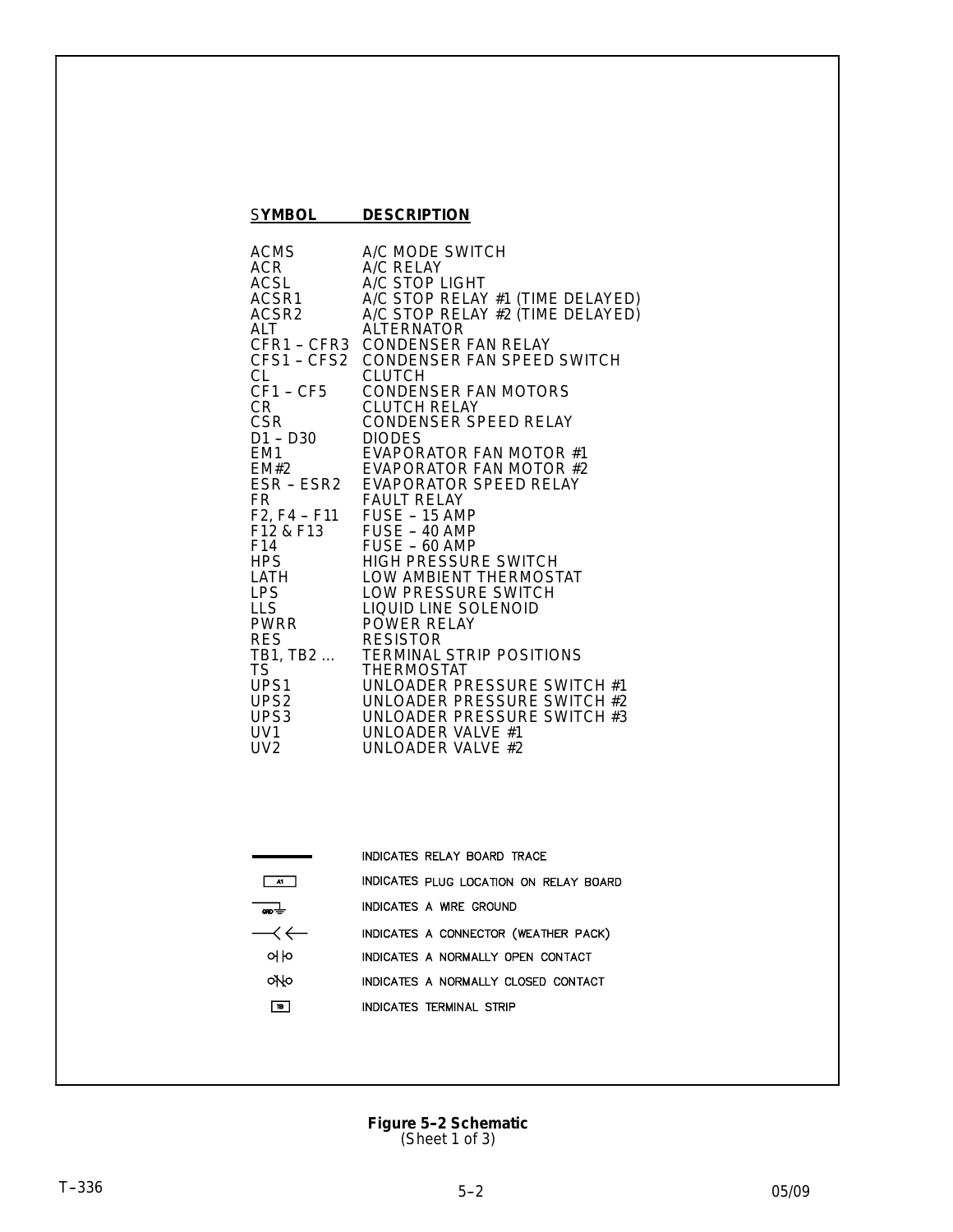

**Figure 5-2 Schematic** (Sheet 2 of 3)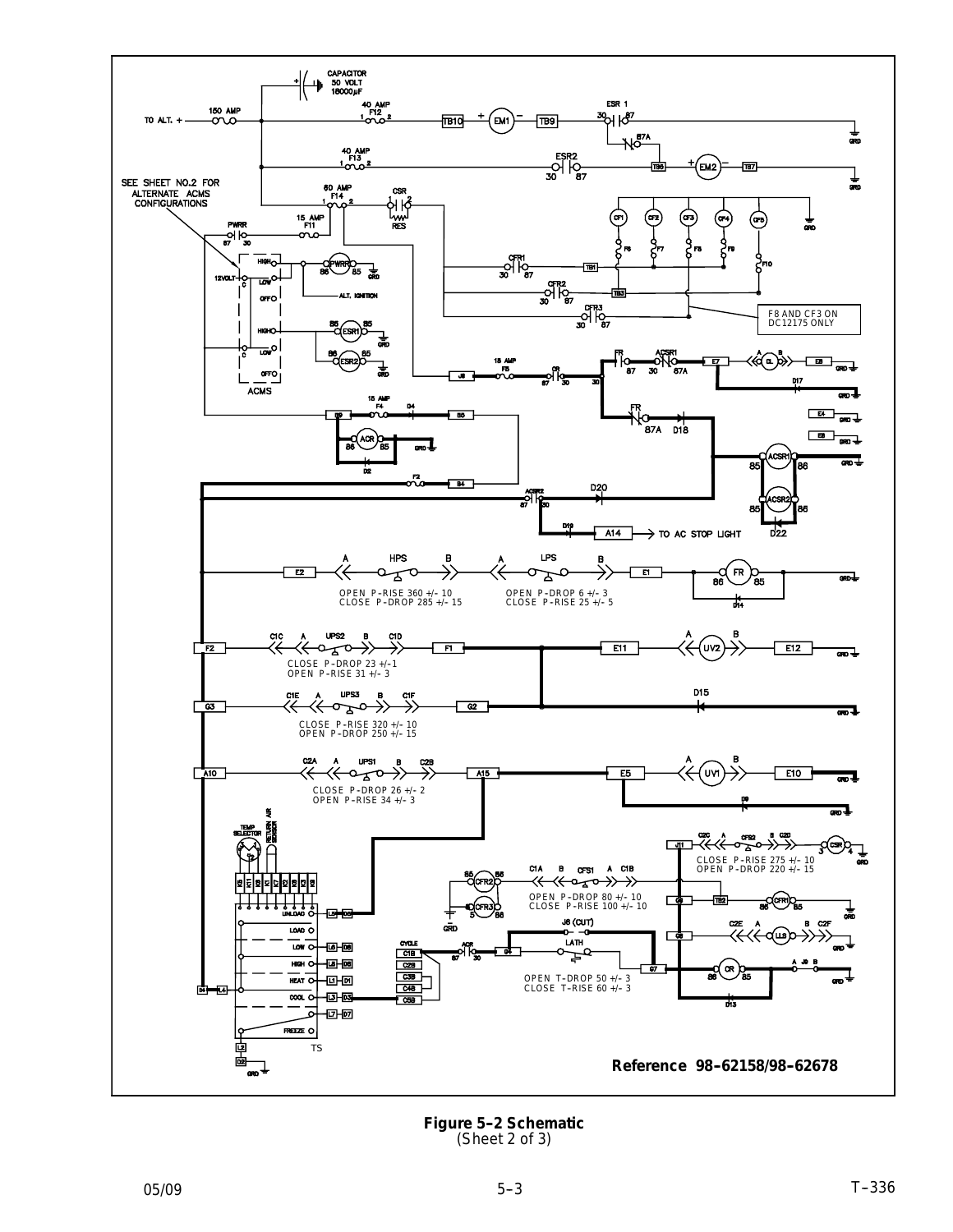

**Figure 5--2 Schematic** (Sheet 3 of 3)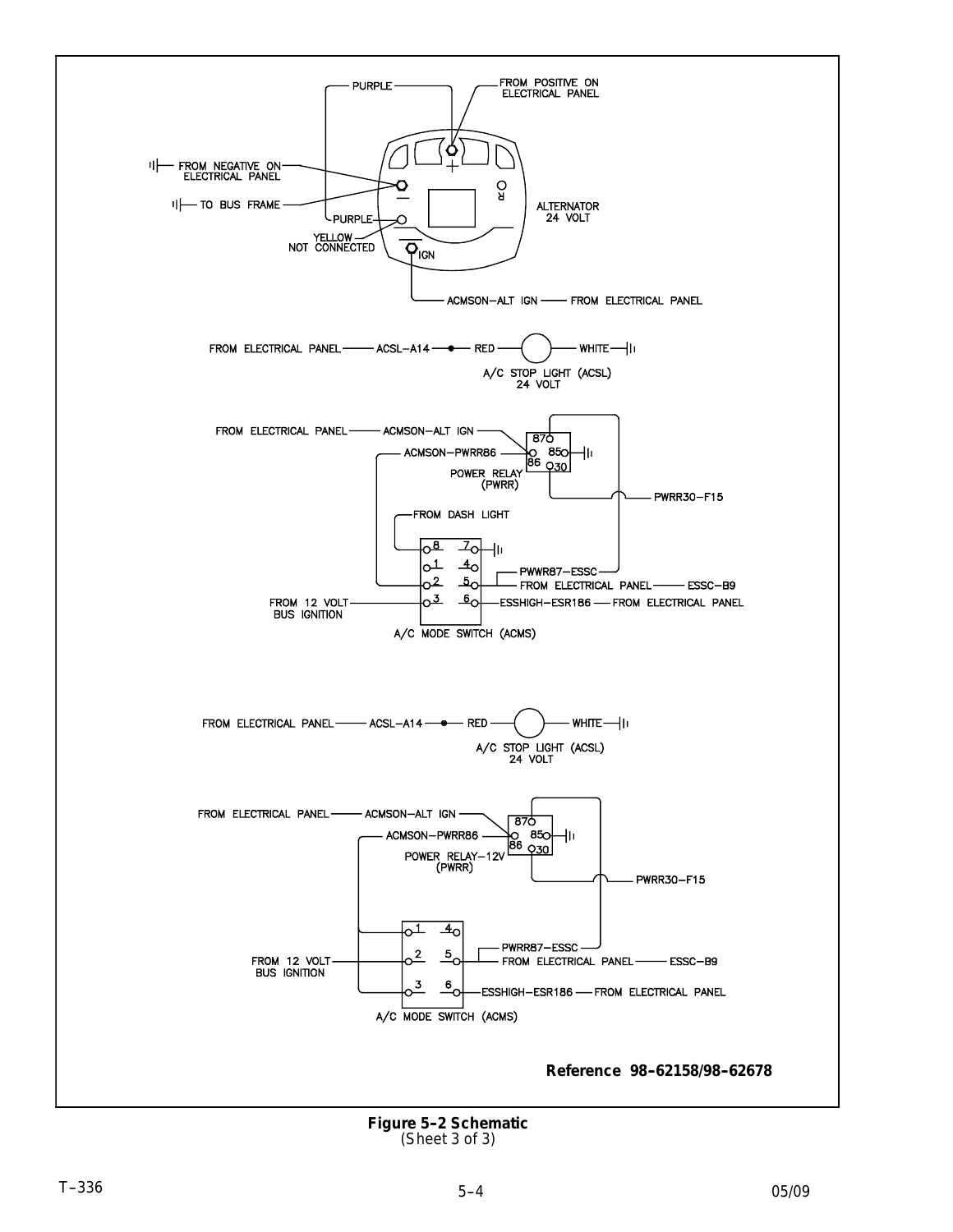# **INDEX**

# **A**

Air Filter, 4-10 Ambient Lockout, 1-6

# **C**

Clutch, 2-2, 4-12 Compressor, 4-11 Condenser Fan, 2-2 Cooling Mode, 2-1

### **D**

DESCRIPTION, 1-1 Discharge Pressure, 2-2

### **E**

ELECTRICAL, 5-1 Evacuation, 4-5 Evacuation, One Time, 4-6 Evacuation, Triple, 4-5

### **F**

Filter-Drier, 4-8

## **H**

High Pressure Switch, 1-6, 4-7

## **I**

INTRODUCTION , 1--1

### **L**

LEAK CHECK, 4-5 Liquid Line Solenoid, 2-2, 4-9 Low Pressure Switch, 1-6, 4-7

### **M**

Maintenance Schedule, 4-1 Modes Of Operation, 2-1

### **N**

Noncondensibles, Check For, 4-7

### **O**

Oil Level, 4-12 Operating Instructions, 2-1 OPERATION, 2-1

### **P**

Pre-Trip Inspection, 2-1 Pump Down, 4-3, 4-4

### **R**

Refrigerant Charge, 4-3, 4-7 Refrigerant Removal, 4-4, 4-5 Refrigeration Cycle, 1-6 Relay Board, 1-3

### **S**

SAFETY DEVICES, 1-6 SEQUENCE OF OPERATION, 2-2 SERVICE, 4-1 Service Valves, 4-1 Starting, 2-1 Stopping, 2-1 Suction Pressure, 2-2 Superheat, 4-10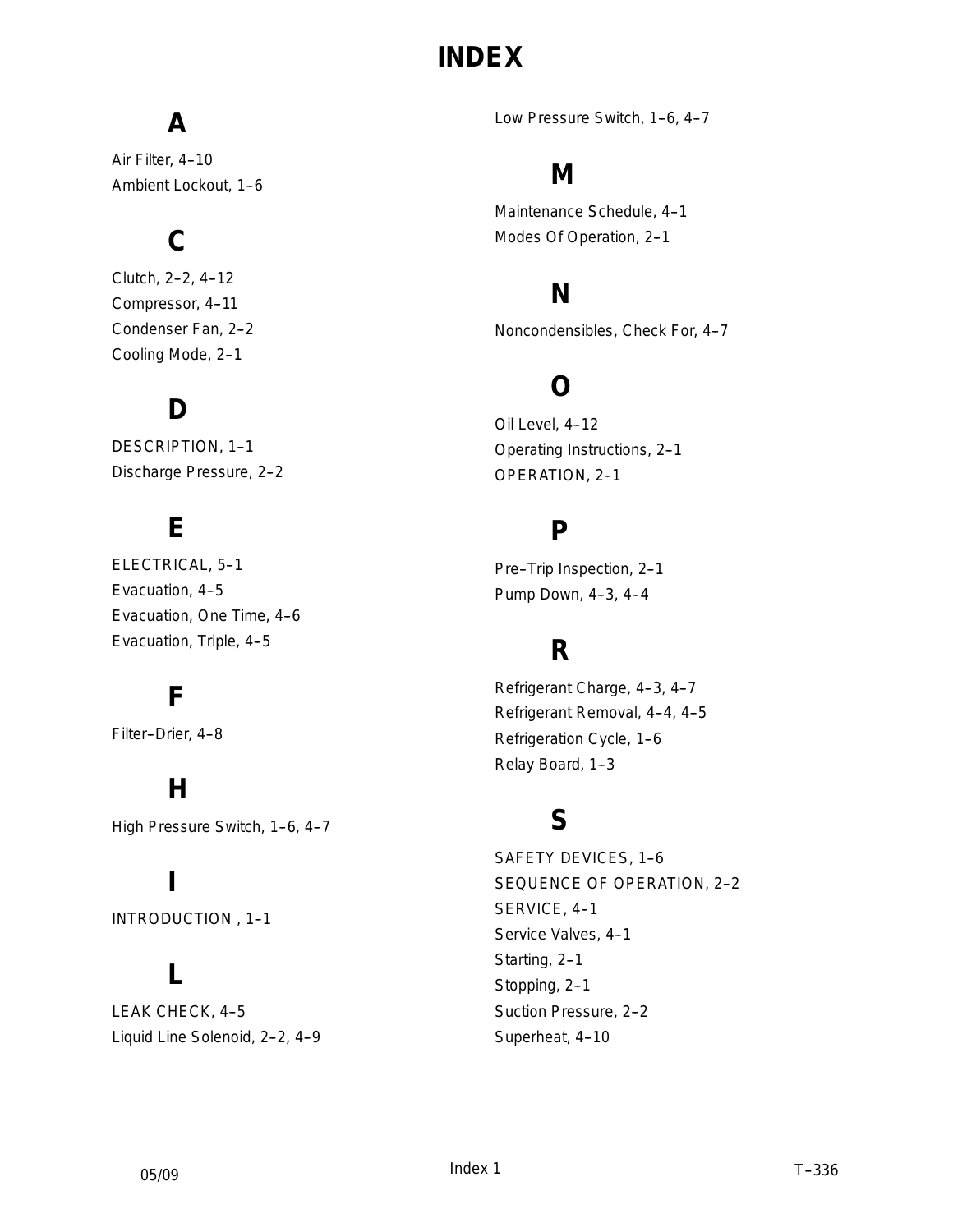# **INDEX**

# **T**

### **U**

Unloaders, 2-1

### **V**

Vent Mode, 2-1

### **W**

Wiring Schematics, 5-1

Temperature Control, 2-1, 2-2

Temperature Pressure Chart, 4-15

Temperature Sensor, 1-5, 4-13, 4-14

Thermostatic Expansion Valve, 4-9

TROUBLESHOOTING, 3--1